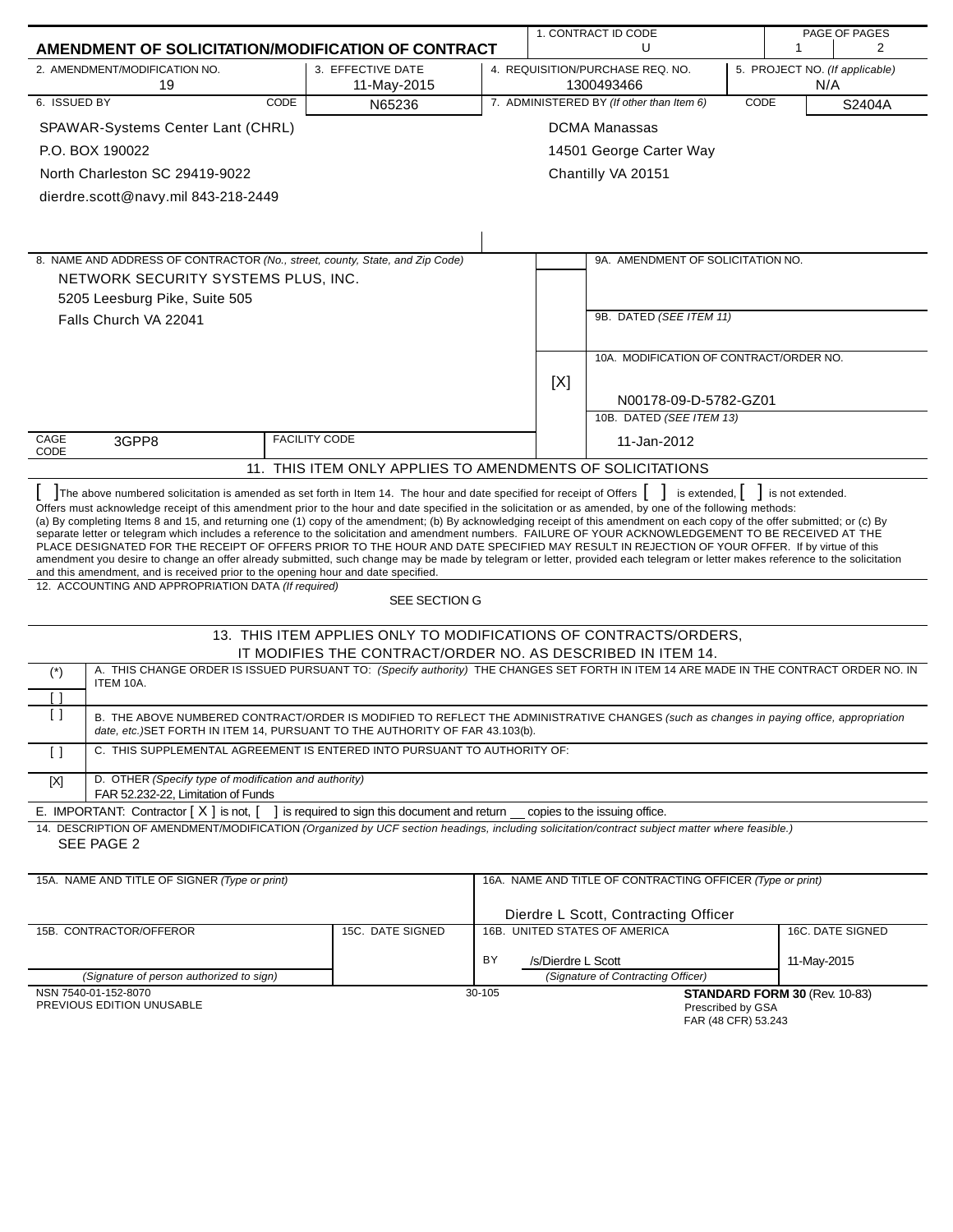| I CONTRACT NO.             | NO.<br>' ORDER<br><b>DELIVERY</b> | AMENDMENT/MODIFICATION NO. | PAGE   | ' FINAL |
|----------------------------|-----------------------------------|----------------------------|--------|---------|
| $-5782$<br>  N00178-09-D-5 | GZ01                              |                            | 2 of 2 |         |

# **GENERAL INFORMATION**

The purpose of this modification is to add incremental funding. Accordingly, said Task Order is modified as follows: A conformed copy of this Task Order is attached to this modification for informational purposes only.

The Line of Accounting information is hereby changed as follows:

The total amount of funds obligated to the task is hereby increased from \$8,927,027.70 by \$765,000.00 to \$9,692,027.70.

| <b>CLIN/SLIN</b> | Type Of Fund | From $(\$)$ | By()       | To $($     |
|------------------|--------------|-------------|------------|------------|
| 400410           | O&MN,N       | 0.00        | 400,000.00 | 400,000.00 |
| 400411           | O&MN,N       | 0.00        | 300,000.00 | 300,000.00 |
| 400412           | O&MN,N       | 0.00        | 65,000.00  | 65,000.00  |

The total value of the order is hereby increased from \$32,964,438.00 by \$0.00 to \$32,964,438.00.

The Period of Performance of the following line items is hereby changed as follows:

| <b>CLIN/SLIN</b> | From |  |
|------------------|------|--|
|                  |      |  |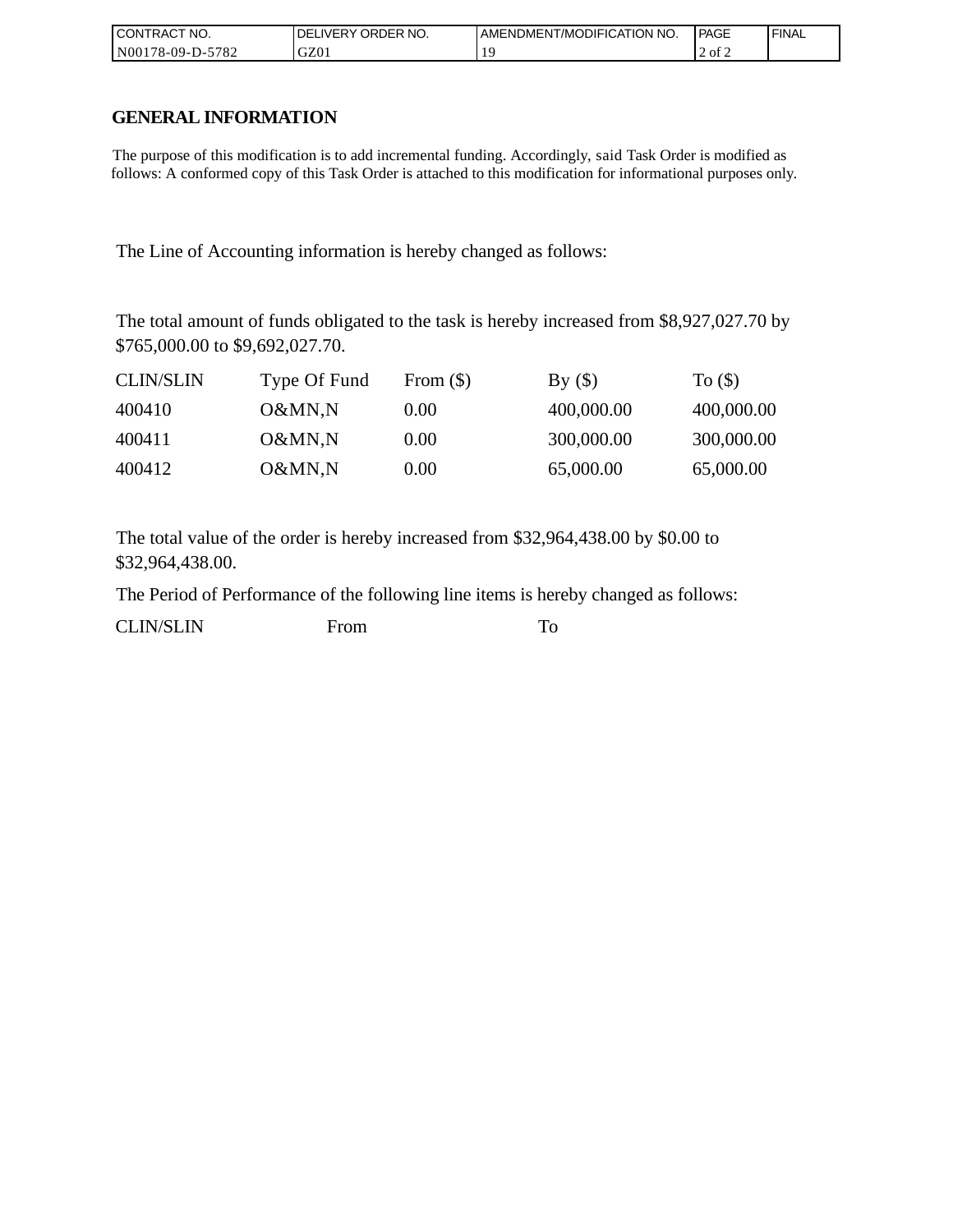| " NO.<br><b>CON</b><br>ਾTRA∟                                        | 'DER NO.<br>`)R<br>.DEP.<br>.)F<br>$\cdots$ $\cdots$ $\vdots$<br>ີ | DMENT/MODIFICATION NO.<br>AMENL | PAGE                          | <b>FINAL</b> |
|---------------------------------------------------------------------|--------------------------------------------------------------------|---------------------------------|-------------------------------|--------------|
| 5700<br>N <sub>00</sub><br>$99 - 1$<br>$'$ O $\sim$<br>ี ^-เ<br>. . | C70<br>uzu                                                         |                                 | $\sim$ $\sim$ $\sim$<br>OI 5. |              |

# **SECTION B SUPPLIES OR SERVICES AND PRICES**

CLIN - SUPPLIES OR SERVICES

```
For Cost Type Items:
```

| Item | <b>PSC</b> | Supplies/Services                                                                   |  | Qty Unit Est. Cost | Fixed Fee | CPFF |
|------|------------|-------------------------------------------------------------------------------------|--|--------------------|-----------|------|
| 4001 |            | R425 IA Support (Fund Type - TBD) 1.0 LO \$7,328,169.00 \$319,542.00 \$7,647,711.00 |  |                    |           |      |
|      |            | 400101 R425 ACRN:AA PR 1300239279 (Fund Type -<br>OTHER)                            |  |                    |           |      |
|      |            | 400102 R425 ACRN:AB PR 1300286595 (Fund Type -<br>OTHER)                            |  |                    |           |      |
| 4002 |            | R425 IA Support (Fund Type - TBD) 1.0 LO \$7,498,166.00 \$366,636.00 \$7,864,802.00 |  |                    |           |      |
|      |            | 400201 R425 ACRN: AC PR: 1300298860 (Fund Type -<br>OTHER)                          |  |                    |           |      |
|      |            | 400202 R425 ACRN: AF PR: 1300319971 (Fund Type -<br>OTHER)                          |  |                    |           |      |
|      |            | 400203 R425 ACRN: AE PR: 1300332147 (Fund Type -<br>OTHER)                          |  |                    |           |      |
|      |            | 400204 R425 ACRN: AG PR: 1300354996 (Fund Type -<br>OTHER)                          |  |                    |           |      |
|      |            | 400205 R425 ACRN: AH PR: 1300354996 (Fund Type -<br>OTHER)                          |  |                    |           |      |
| 4003 |            | R425 IA Support (Fund Type - TBD) 1.0 LO \$7,672,265.00 \$333,893.00 \$8,006,158.00 |  |                    |           |      |
|      |            | 400301 R425 ACRN: AJ PR: 1300373150 (Fund Type -<br>OTHER)                          |  |                    |           |      |
|      |            | 400302 R425 ACRN: AK PR: 1300373150 (Fund Type -<br>OTHER)                          |  |                    |           |      |
|      |            | 400303 R425 ACRN: AJ PR: 1300373150 (Fund Type -<br>OTHER)                          |  |                    |           |      |
|      |            | 400304 R425 ACRN: AM PR: 1300394554 (Fund Type -<br>OTHER)                          |  |                    |           |      |
|      |            | 400305 R425 ACRN AN PR 1300415544 (O&MN, N)                                         |  |                    |           |      |
|      |            | 400306 R425 ACRN AP PR 1300436371 (O&MN, N)                                         |  |                    |           |      |
|      |            | 400307 R425 ACRN AQ PR 1300436371 (O&MN, N)                                         |  |                    |           |      |
| 4004 |            | R425 IA Support (Fund Type - TBD) 1.0 LO \$7,850,571.00 \$341,316.00 \$8,191,887.00 |  |                    |           |      |
|      |            | 400401 R425 ACRN AR PR1300443439 (O&MN, N)                                          |  |                    |           |      |
|      |            | 400402 R425 ACRN AS PR1300443439 (O&MN, N)                                          |  |                    |           |      |
|      |            | 400403 R425 ACRN AT PR1300443439 (O&MN, N)                                          |  |                    |           |      |
|      |            | 400404 R425 ACRN AU PR 1300447315 (O&MN, N)                                         |  |                    |           |      |
|      |            | 400405 R425 ACRN AV PR 1300447315 (O&MN, N)                                         |  |                    |           |      |
|      |            | 400406 R425 ACRN AW PR 1300447315 (O&MN, N)                                         |  |                    |           |      |
|      |            | 400407 R425 ACRN AX PR 1300481274 (O&MN, N)                                         |  |                    |           |      |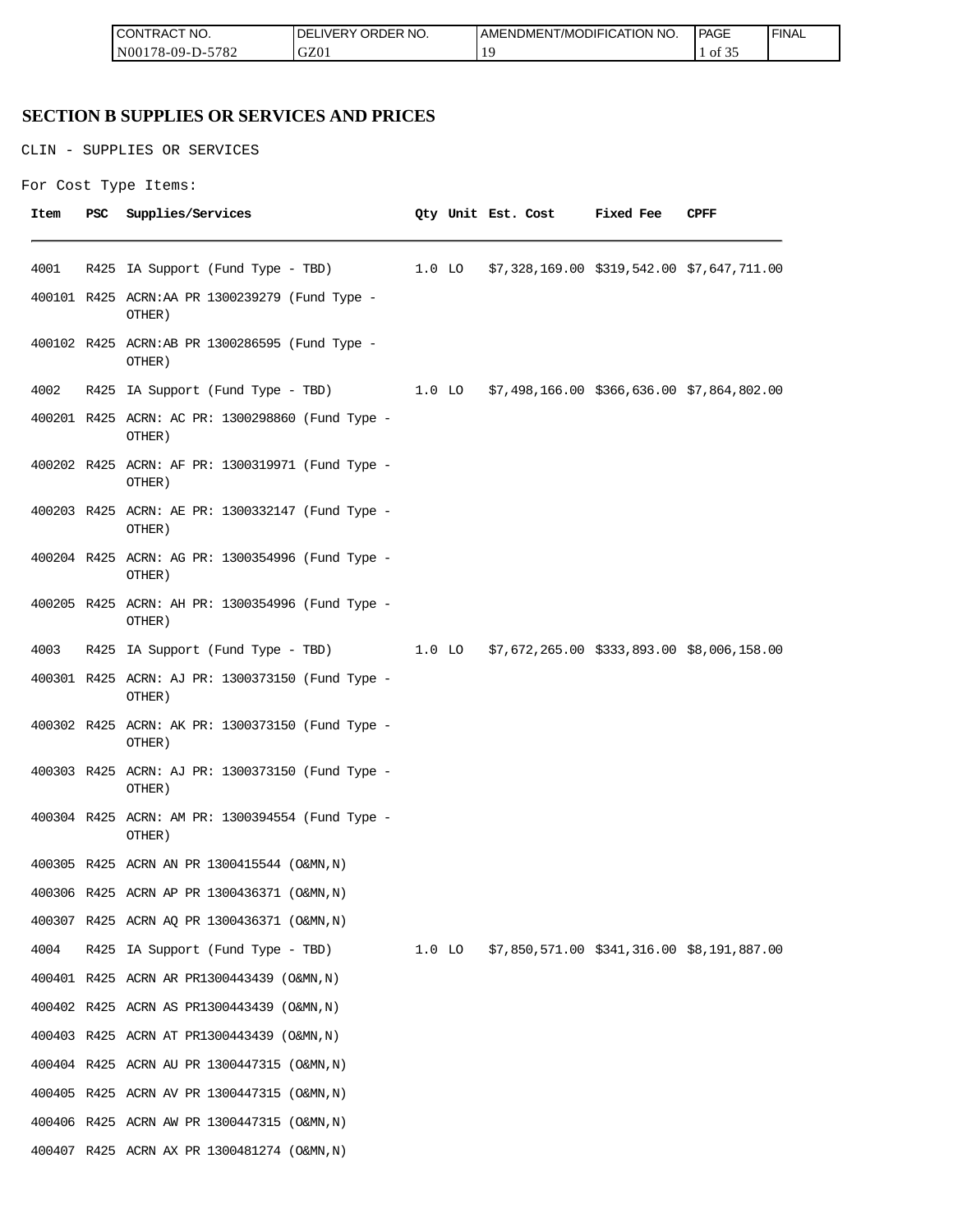| <b>CONTRACT NO.</b> | NO.<br><b>DELIVERY ORDER</b> | AMENDMENT/MODIFICATION NO. | l PAGE                          | <b>FINAL</b> |
|---------------------|------------------------------|----------------------------|---------------------------------|--------------|
| N00178-09-D-5782    | GZ01                         |                            | $\sim$ $\sim$ $\sim$<br>2 of 35 |              |

| Item | PSC | Supplies/Services                           |        | Oty Unit Est. Cost |  | Fixed Fee | <b>CPFF</b>                                |
|------|-----|---------------------------------------------|--------|--------------------|--|-----------|--------------------------------------------|
|      |     | 400408 R425 ACRN AY PR 1300481274 (O&MN, N) |        |                    |  |           |                                            |
|      |     | 400409 R425 ACRN AZ PR 1300481274 (O&MN, N) |        |                    |  |           |                                            |
|      |     | 400410 R425 ACRN BB PR 1300493466 (O&MN, N) |        |                    |  |           |                                            |
|      |     | 400411 R425 ACRN BC PR 1300493466 (O&MN, N) |        |                    |  |           |                                            |
|      |     | 400412 R425 ACRN BD PR 1300493466 (O&MN, N) |        |                    |  |           |                                            |
| 4005 |     | R425 IA Support (Fund Type - TBD)           | 1.0 LO |                    |  |           | \$8,033,188.00 \$348,911.00 \$8,382,099.00 |
|      |     | Option                                      |        |                    |  |           |                                            |

For ODC Items:

| Item   | <b>PSC</b> | Supplies/Services                           | Qty | Unit | Est. Cost    |
|--------|------------|---------------------------------------------|-----|------|--------------|
| 6001   | R425       | IA Support (Fund Type - TBD)                | 1.0 | LO   | \$313,470.00 |
| 600101 | R425       | ACRN: AB PR 1300286595 (Fund Type - OTHER)  |     |      |              |
| 6002   | R425       | IA Support (Fund Type - TBD)                | 1.0 | LO   | \$313,470.00 |
| 600201 | R425       | ACRN: AC PR: 1300298860 (Fund Type - OTHER) |     |      |              |
| 600202 | R425       | ACRN: AH PR: 1300354996 (Fund Type - OTHER) |     |      |              |
| 6003   | R425       | IA Support (Fund Type - TBD)                | 1.0 | LO   | \$313,470.00 |
| 600301 | R425       | ACRN: AJ PR: 1300373150 (Fund Type - TBD)   |     |      |              |
| 600302 | R425       | ACRN: AP PR:1300436371 (O&MN, N)            |     |      |              |
| 6004   | R425       | IA Support (Fund Type - TBD)                | 1.0 | LO   | \$313,470.00 |
| 600401 | R425       | ACRN AS PR 1300443439 (O&MN, N)             |     |      |              |
| 600402 | R425       | ACRN AW PR 1300447315 (O&MN, N)             |     |      |              |
| 600403 | R425       | ACRN BA PR 1300481274 (O&MN, N)             |     |      |              |
| 6005   | R425       | IA Support (Fund Type - TBD)                | 1.0 | LO   | \$313,470.00 |
|        |            | Option                                      |     |      |              |

#### 5252.216-9204 LEVEL OF EFFORT--FEE ADJUSTMENT FORMULA (MAR 1994)

(a) Subject to the provisions of the "Limitation of Cost" or "Limitation of Funds" clause (whichever is applicable to this contract), it is hereby understood and agreed that the fixed fee is based upon the Contractor providing the following number of staff-hours of direct labor, hereinafter referred to as X, at the estimated cost and during the term of this contract specified elsewhere herein:

[Contractor shall insert number of estimated direct labor staff hours]

Total Staff-Hours (X)\* Total Prime Staff-Hours Fixed Fee\*\* \*(inclusive of Prime and any proposed Subcontractor(s))

| Base Period |  |  |
|-------------|--|--|
| Option 1    |  |  |
| Option 2    |  |  |
| Option 3    |  |  |
| Option 4    |  |  |

\*\*Contractor is to identify basis for fixed fee amount: \_\_\_ Prime Hours Only \_\_\_ Total Staff-Hours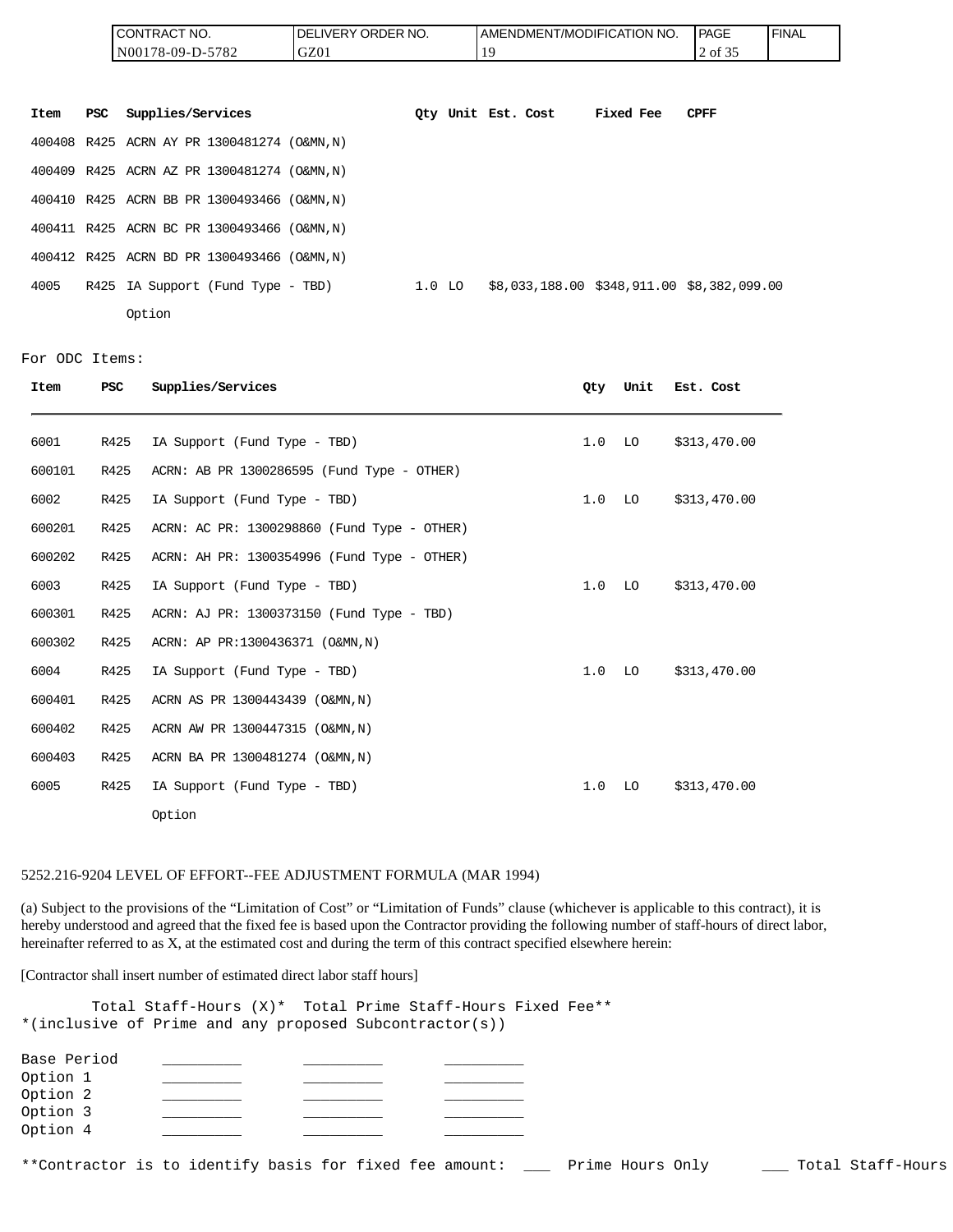| <b>CONTRACT NO.</b>                           | NO.<br>' ORDER<br>.IVERY<br>DELI | AMENDMENT/MODIFICATION NO. | PAGE        | ' FINAL |
|-----------------------------------------------|----------------------------------|----------------------------|-------------|---------|
| -5782<br>N00 <sub>1</sub><br>$178 - 09 - D -$ | GZ01                             |                            | 0Ť<br>. J . |         |

The Contractor agrees to provide the total level of effort specified above in performance of work described in Sections "B" and "C" of this contract.

(b) Of the total staff-hours of direct labor set forth above, it is estimated that \_\_ staff-hours are competitive time (uncompensated overtime). Competitive time (uncompensated overtime) is defined as hours provided by personnel in excess of 40 hours per week without additional compensation for such excess work. All other effort is defined as compensated effort. If no amount is indicated in the first sentence of this paragraph, competitive time (uncompensated overtime) effort performed by the contractor shall not be counted in fulfillment of the level of effort obligations under this contract.

(c) Effort performed in fulfilling the total level of effort obligations specified above shall only include effort performed in direct support of this contract and shall not include time and effort expended on such things as local travel from an employee's residence to their usual work location, uncompensated effort while on travel status, truncated lunch periods, or other time and effort which does not have a specific and direct contribution to the tasks described in Section B.

(d) It is understood and agreed that various conditions may exist prior to or upon expiration of the term of the contract, with regard to the expenditure of labor staff-hours and/or costs thereunder which may require adjustment to the aggregate fixed fee. The following actions shall be dictated by the existence of said conditions:

(1) If the Contractor has provided not more than 105% of X or not less than 95% of X, within the estimated cost, and at the term of the contract, then the fee shall remain as set forth in Section B.

(2) If the Contractor has provided X-staff-hours, within the term, and has not exceeded the estimated cost then the Contracting Officer may require the Contractor to continue performance until the expiration of the term, or until the expenditure of the estimated cost of the contract except that, in the case of any items or tasks funded with O&MN funds, performance shall not extend beyond 30 September. In no event shall the Contractor be required to provide more than 105% of X within the term and estimated cost of this contract. The fee shall remain as set forth in Section B. CONTRACT NO.<br>
NO0178-09-D-5<br>
The Contractor agrees to provide<br>
contract.<br>
(b) Of the total staff-hours of dir<br>
Competitive time (uncompensate<br>
cerfort obligations under this contered for the contract and shall not include

(3) If the Contractor expends the estimated cost of the contract, during the term of the contract and has provided less than X staff-hours, the Government may require the Contractor to continue performance, by providing cost growth funding, without adjusting the fixed fee, until such time as the Contractor has provided X staff-hours.

(4) If the Contracting Officer does not elect to exercise the Government's rights as set forth in paragraph (d)(2) and (d)(3) above, and the Contractor has not expended more than 95% of X staff-hours, the fixed fee shall be equitably adjusted downward to reflect the diminution of work. The total fee due the contractor shall be adjusted so as to be in direct proportion to the number of direct hours utilized in the same ration of fee to the estimated total hours then set forth in the contract.

(5) Nothing herein contained shall, in any way, abrogate the Contractor's responsibilities, and/or the Government's rights within the terms of the contract provision entitled "Limitation of Cost" or "Limitation of Funds" as they shall apply throughout the term of the contract, based upon the total amount of funding allotted to the contract during its specified term.

(e) Within 45 days after completion of the work under each separately identified period of performance hereunder, the Contractor shall submit the following information in writing to the Contracting Officer with copies to the cognizant Contract Administration Office and DCAA office to which vouchers are submitted:

(1) The total number of staff-hours of direct labor expended during the applicable period.

(2) A breakdown of this total showing the number of staff-hours expended in each direct labor classification and associated direct and indirect costs.

(3) A breakdown of other costs incurred.

(4) The Contractor's estimate of the total allowable cost incurred under the contract for the period.

In the case of a cost under-run, the Contractor shall submit the following information in addition to that required above:

(5) The amount by which the estimated cost of this contract may be reduced to recover excess funds and the total amount of staff-hours not expended, if any.

(6) A calculation of the appropriate fee reduction in accordance with this clause.

All submissions required by this paragraph shall separately identify subcontractor information, if any.

**ADDITIONAL SLINS**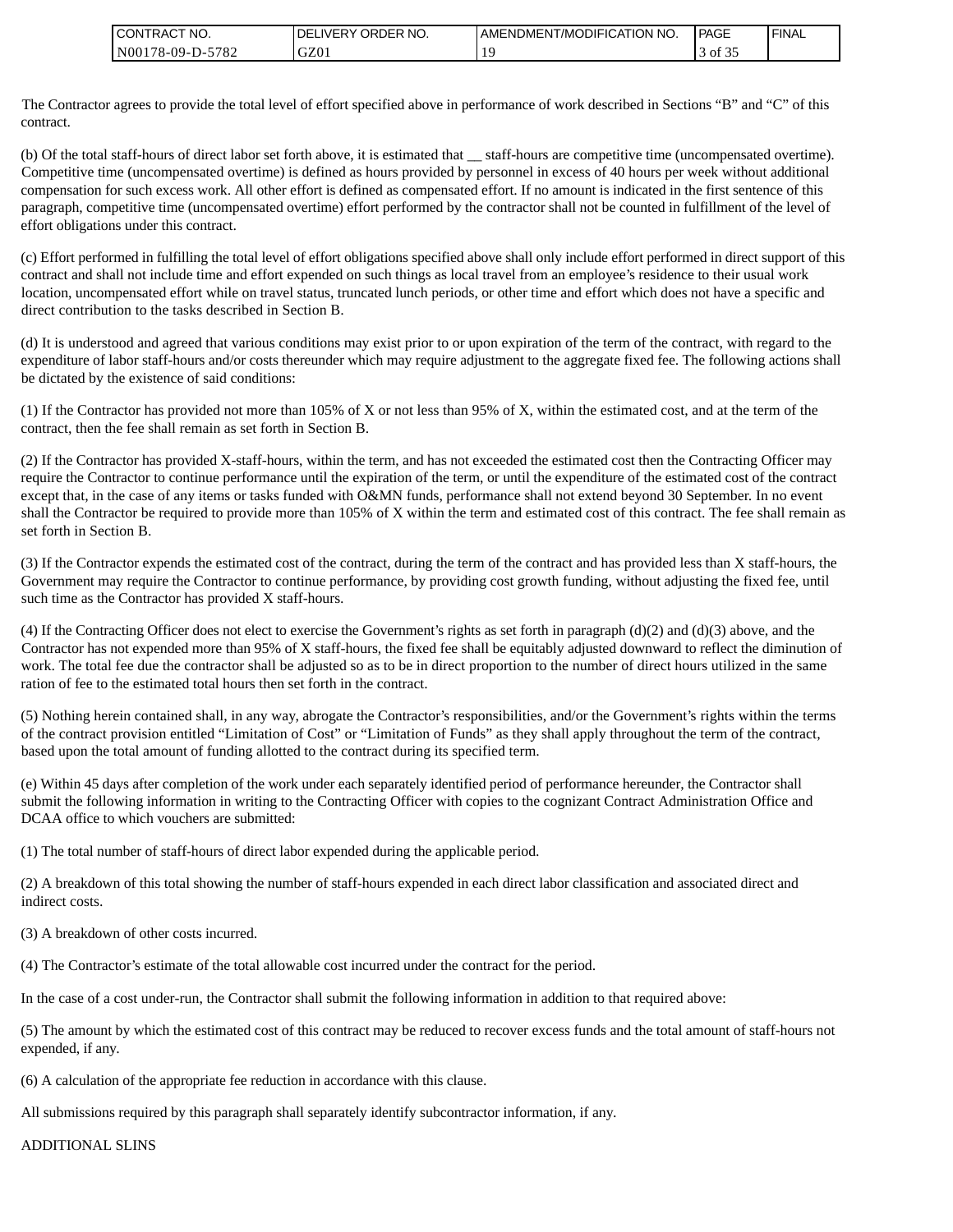| CT NO.<br><b>LCONT</b><br>TRAC.                 | <b>ORDER</b><br>NO.<br><b>IVERY</b><br>DEL | I AMENDMENT/MODIFICATION NO. | <b>IPAGE</b> | <b>FINAL</b> |
|-------------------------------------------------|--------------------------------------------|------------------------------|--------------|--------------|
| 5700<br>N <sub>00</sub><br>78-09-D<br>∠ ⊙'<br>. | GZ01                                       |                              | ΟĪ           |              |

Additional SLINs will be unilaterally created by the Contracting Officer during performance of this Task Order to accommodate the multiple types of funds that will be used under this order.

#### LIMITATION OF LIABILITY – INCREMENTAL FUNDING

CLINs 4001 & 6001 are incrementally funded and the amount currently available for payment hereunder is limited to \$305,000.00. It is estimated that these funds will cover the cost of performance through 10 January 2013. Subject to the provisions of the clause entitled "Limitation of Funds" (APR 94) (FAR 52.232-22) of the general provisions of this contract, no legal liability on the part of the Government for payment in excess of \$305,000.00 shall arise unless additional funds are made available and are incorporated as a modification to the delivery order.

| <b>CLIN</b>  | <b>CPFF</b>  | THIS ACTION     | <b>CUMULATIVE</b> | <b>BALANCE</b> |
|--------------|--------------|-----------------|-------------------|----------------|
| 4001         | 7,647,711.00 | 270,000.00      | 295,000.00        | \$7,352,711.00 |
| 6001         | 313,470.00   | 10,000.00<br>\$ | 10,000.00         | 303,470.00     |
| <b>TOTAL</b> | 7,961,181.00 | 280,000.00      | 305,000.00        | \$7,656,181.00 |

CLINs 4002 & 6002 are incrementally funded and the amount currently available for payment hereunder is limited to \$2,622,844.34. It is estimated that these funds will cover the cost of performance through 10 September 2013. Subject to the provisions of the clause entitled "Limitation of Funds" (APR 94) (FAR 52.232-22) of the general provisions of this contract, no legal liability on the part of the Government for payment in excess of \$2,622,844.34 shall arise unless additional funds are made available and are incorporated as a modification to the delivery order.

| <b>CLIN</b>  | <b>CPFF</b>  | THIS ACTION | <b>CUMULATIVE</b> | <b>BALANCE</b>    |
|--------------|--------------|-------------|-------------------|-------------------|
| 4002         | 7,864,802.00 | 0.00<br>D   | \$2,597,844.34    | 5,266,957.66<br>Φ |
| 6002         | 313,470.00   | 0.00<br>ъ   | 25,000.00<br>۰D   | 288,470.00<br>S   |
| <b>TOTAL</b> | 8,178,272.00 | 0.00        | 2,622,844.34      | 5,555,427.66<br>S |

CLINs 4003 & 6003 are incrementally funded and the amount currently available for payment hereunder is limited to \$3,072,215.99. It is estimated that these funds will cover the cost of performance through 10 September 2014. Subject to the provisions of the clause entitled "Limitation of Funds" (APR 94) (FAR 52.232-22) of the general provisions of this contract, no legal liability on the part of the Government for payment in excess of \$3,072,215.99 shall arise unless additional funds are made available and are incorporated as a modification to the delivery order.

| <b>CLIN</b>  | CPFF              | THIS ACTION | <b>CUMULATIVE</b>  | BALANCE           |
|--------------|-------------------|-------------|--------------------|-------------------|
| 4003         | 8,006,158.00<br>Φ | 532,000.00  | 3,062,000.00       | 4,944,158.00<br>Φ |
| 6003         | 313,470.00<br>Φ   | 1,000.00    | 10,215.99<br>Φ     | 303,254.01<br>ъ   |
| <b>TOTAL</b> | 8,319,628.00<br>Φ | 533,000.00  | 3,072,215.99<br>۰D | 5,247,412.01<br>Φ |

CLINs 4004 & 6004 are incrementally funded and the amount currently available for payment hereunder is limited to \$3,691,967.37. It is estimated that these funds will cover the cost of performance through 10 September 2015. Subject to the provisions of the clause entitled "Limitation of Funds" (APR 94) (FAR 52.232-22) of the general provisions of this contract, no legal liability on the part of the Government for payment in excess of \$3,691,967.37 shall arise unless additional funds are made available and are incorporated as a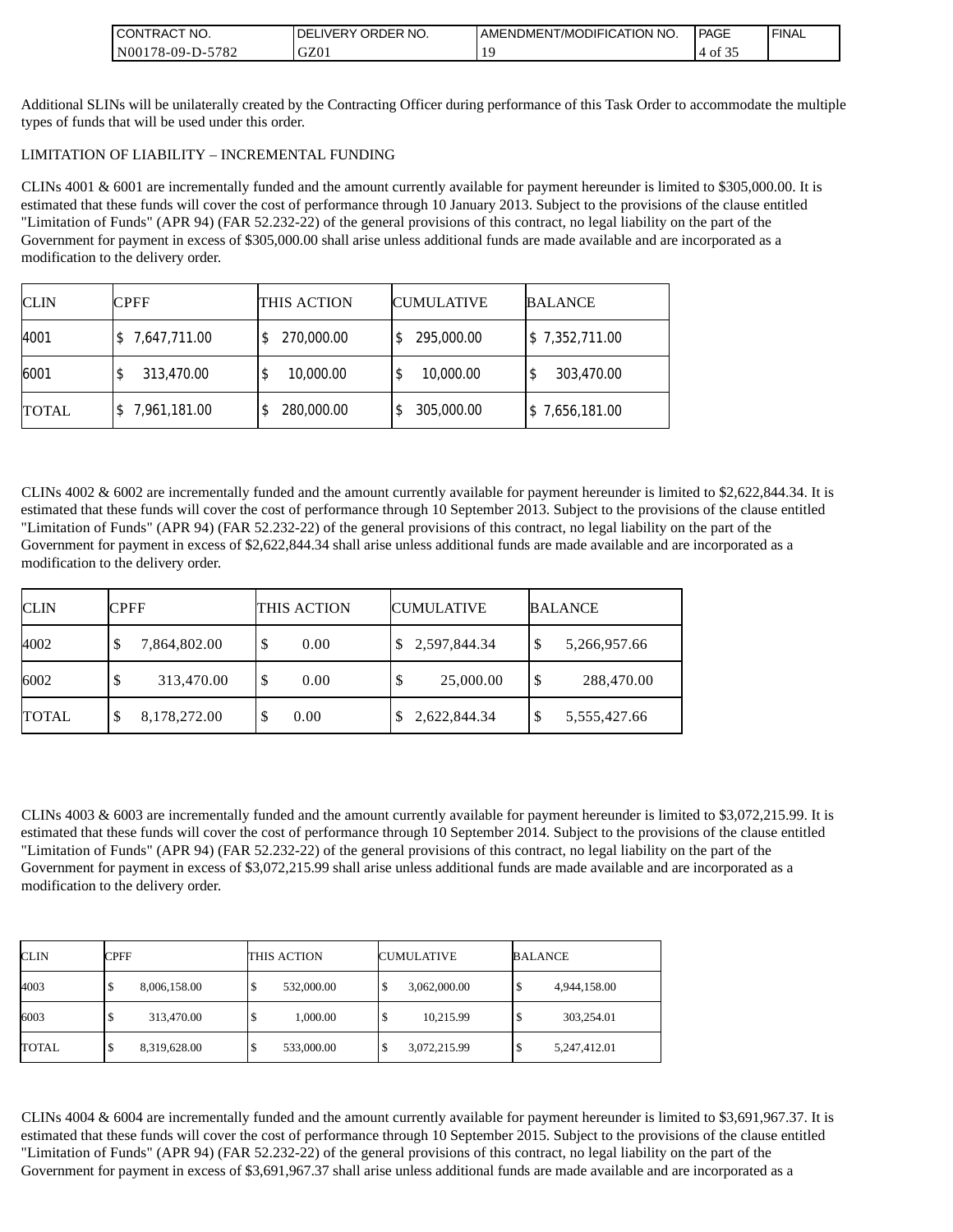| CONTRACT<br>'NO.                           | ORDER<br>NO.<br>_IVERY.<br>DE | AMENDMENT/MODIFICATION NO. | <b>PAGE</b>                       | <b>FINAL</b> |
|--------------------------------------------|-------------------------------|----------------------------|-----------------------------------|--------------|
| $-5782$<br>N <sub>0</sub> 01<br>$78-09-D-$ | GZ01                          |                            | $\sim$ $\sim$ $\sim$<br>ΟĪ<br>. ب |              |

modification to the delivery order

| CLIN  | CPFF               | THIS ACTION | <b>CUMULATIVE</b> | BALANCE            |
|-------|--------------------|-------------|-------------------|--------------------|
| 4004  | 8.191.887.00<br>۰D | 765,000.00  | 3,679,967.37      | 4,511,919.63       |
| 6004  | 313,470.00<br>٠D   | 0.00        | 12,000.00         | 301,470.00<br>l \$ |
| TOTAL | 8,505,357.00<br>S  | 765,000.00  | 3,691,967.37      | 4,813,389.63       |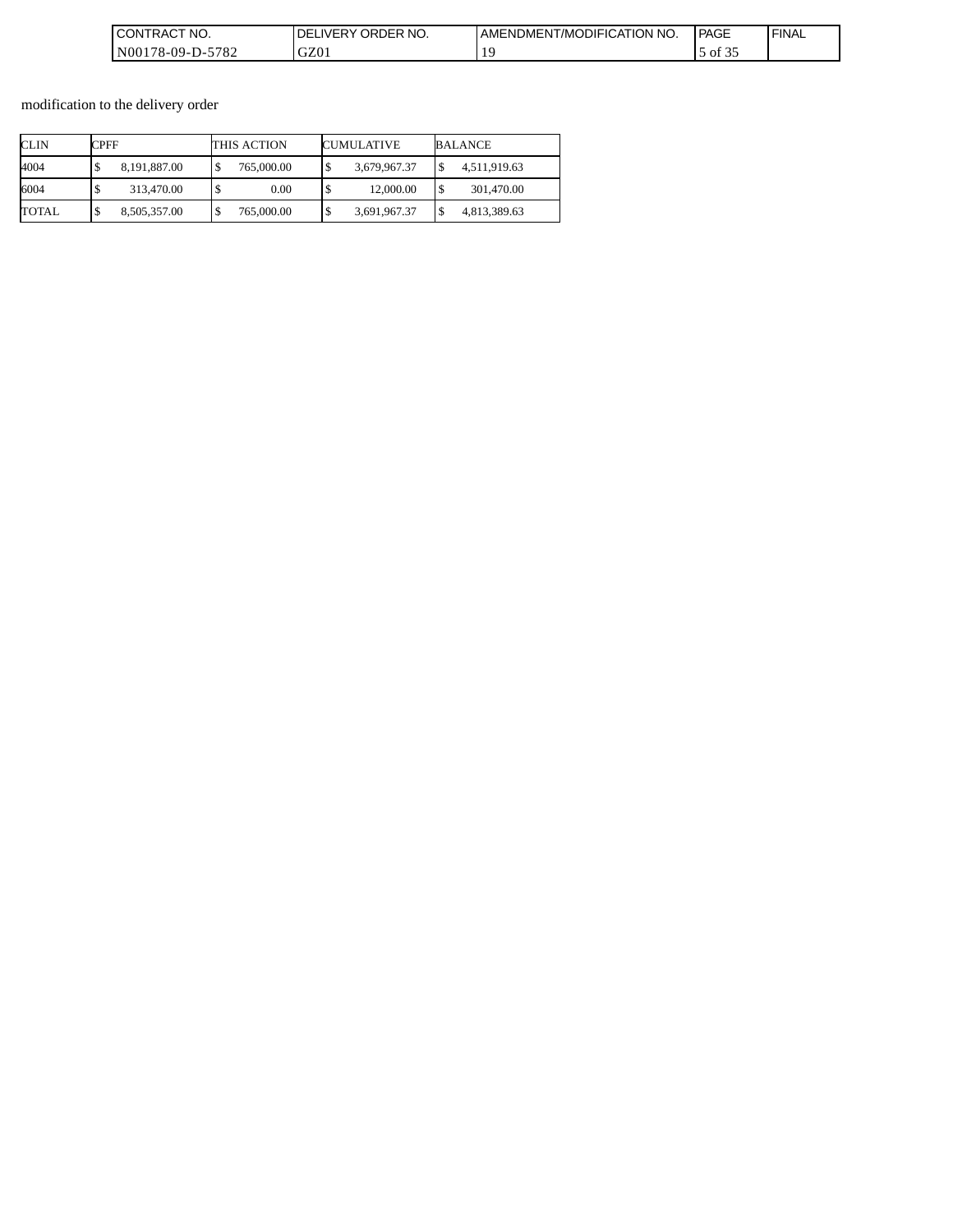| CONTRACT<br>CT NO.                                    | <b>ORDER</b><br>NO.<br><b>DELIVERY</b> | I AMENDMENT/MODIFICATION NO. | <b>PAGE</b>   | <b>I FINAL</b> |
|-------------------------------------------------------|----------------------------------------|------------------------------|---------------|----------------|
| $-5782$<br>N <sub>001</sub><br>*78-09-D- <sub>~</sub> | GZ0 <sub>1</sub>                       |                              | 6 of<br>. J . |                |

## **SECTION C DESCRIPTIONS AND SPECIFICATIONS**

C-302 SPECIFICATIONS/STATEMENT OF WORK (DEC 1998)

Work under this contract shall be performed in accordance with the following Performance Work Statement (PWS):

#### **Section C - Performance Work Statement (PWS)**

SPAWARSYSCEN-CHARLESTON, Code 582V0, Information Assurance (IA), IA Mitigation, Certification and Accreditation (C&A), and Information Assurance Vulnerability Management (IAVM)

### **1.0 INTRODUCTION**

The Space and Naval Warfare Systems Center (SPAWARSYSCEN) Atlantic; Network Security Implementation Branch, Code 582V0, is providing Network Security Engineering Support Services in support of Navy Medicine and Federal Health Systems as it pertains to information assurance for Navy Medicine's Military Treatment Facilities (MTF), Dental clinics worldwide, and Federal Health agencies.

### **2.0 BACKGROUND**

The task will support the continued Information Assurance initiatives within Navy Medicine and Federal Health agencies, and provide support to the Information Management and Information Technology (IM/IT) execution agent. SSC Atlantic will execute all aspects of Information Assurance for Navy Medicine and Federal Health agencies to ensure compliance with Federal, Department of Defense (DoD), and Department of Navy (DoN) regulations and policies.

### **3.0 SCOPE**

The objective of this Task Order is to provide support in the conduct of Information Assurance (IA), IA Mitigation, Certification and Accreditation (C&A), and Information Assurance Vulnerability Management (IAVM) to support the mission of Navy Medical and Federal Health systems at locations throughout the CONUS and OCONUS areas as well as incorporate the evaluation of the current IA and security posture of Navy Medical and Federal Health Systems facilities. The range of this support would span subject matter expertise to administrative support/graphic services with skill sets and experience that match Code 582V0's need to comply with and respond to requirements including current, updated program plans and documentation, current and accurate requirements definition, alternative approaches for fielding, migrating, staging and supporting systems, site management, adherence to standards, specifications and best practices, mitigation of risks, addressing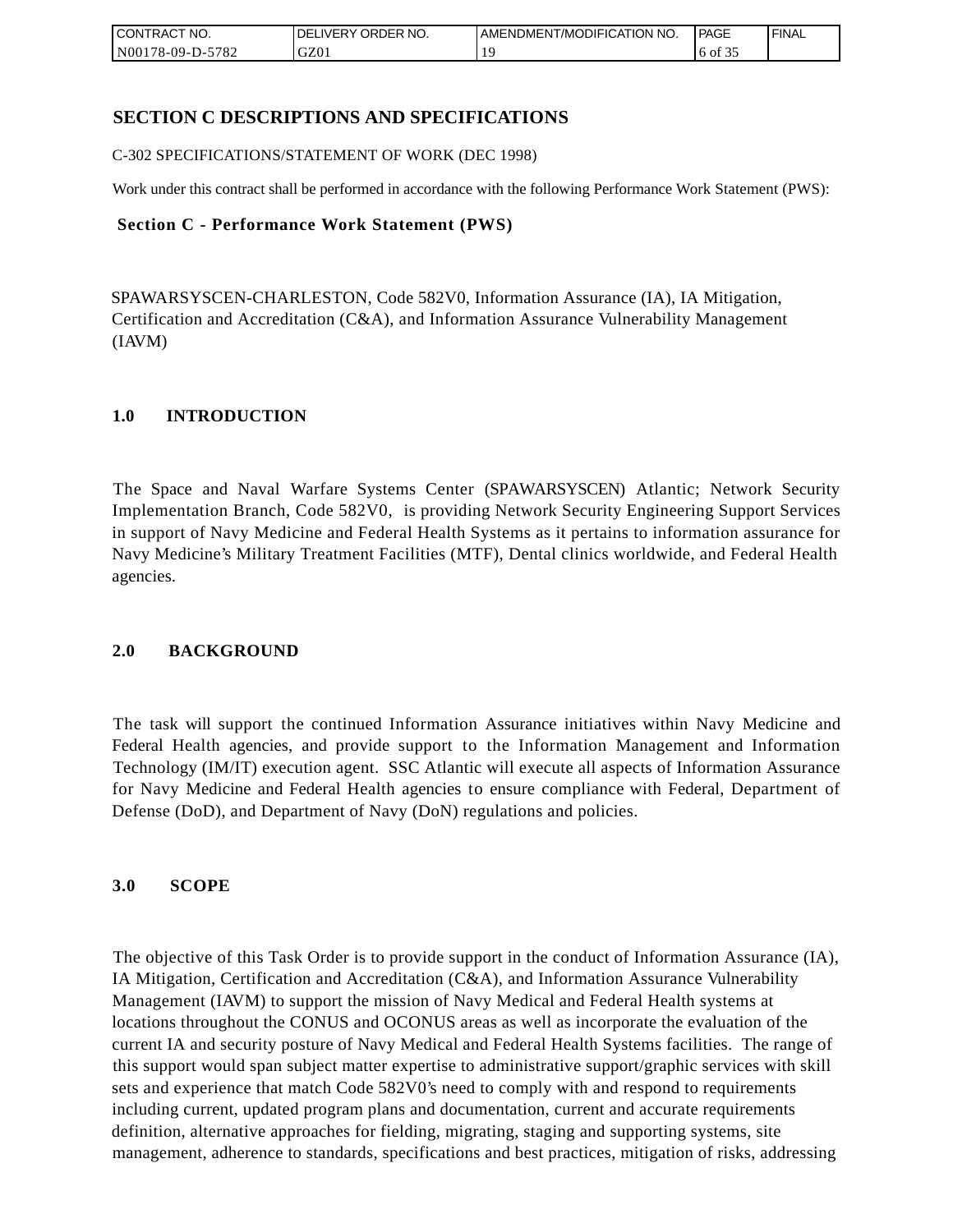| I CONTRACT NO.          | ORDER NO.<br>LIVERY<br>DEL | AMENDMENT/MODIFICATION NO. | PAGE                       | ' FINAL |
|-------------------------|----------------------------|----------------------------|----------------------------|---------|
| 5782<br>N001<br>78-09-L | GZ0                        |                            | $\sim$ $\sim$ $\sim$<br>ΟĪ |         |

issues and performing all Program and Project functions necessary to achieve the strategic goalds and objectives of SPAWAR's customers.

## **4.0 PLACE OF PERFORMANCE**

Work shall be performed at the SPAWARSYSCEN, Atlantic and in each of the following location(s):

- a. Contractor's Facility
- b. Bethesda, MD
- c. San Diego, CA
- d. New Orleans, LA
- e. NH Camp Pendleton, Ocean Side, CA
- f. NH Oak Harbor, WA
- g. NH Corpus Christi, TX
- h. NH Rota, Spain
- i. NH Guam
- j. NH Guantanamo Bay (Cuba)
- k. NH Cherry Point, NC
- l. NH Bremeerton, (Washington)
- m. NH Lemoore, CA
- n. NH Sigonella, Italy
- o. NH Napes, Italy
- p. NH Okinawa, Japan
- q. NH Pensacola, FL
- r. NH 29 Palms, CA
- s. NNMC Bethesda, Maryland
- t. NH Yokosuka, Japan
- u. NAMRU Jakarta (Indonesia)
- v. NAMR:U Cairo (Egypt)
- w. NH Pearl Harbor (Honolulu)
- x. NAMRU Lima (Peru)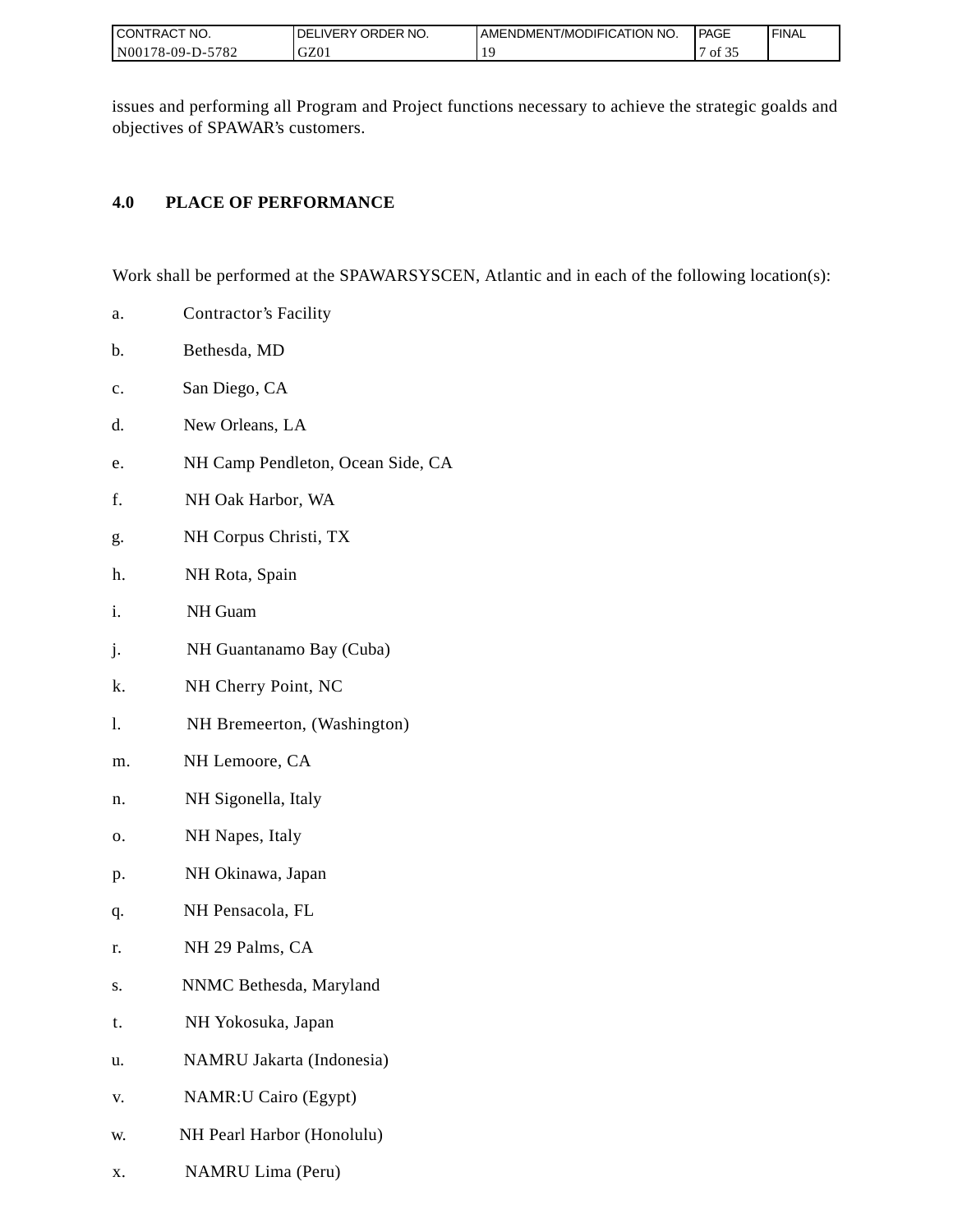| CONTRACT<br>°CT NO.       | ' ORDER NO.<br><b>DELIVERY</b> | AMENDMENT/MODIFICATION NO. | PAGE   | 'FINAL |
|---------------------------|--------------------------------|----------------------------|--------|--------|
| N001<br>5782<br>78-09-D-J | GZ01                           |                            | 18013. |        |

### **5.0 APPLICABLE DIRECTIVES / REFERENCES**

The Contractor shall adhere to the following documents in accordance with paragraph 8.0, Performance Requirements.

| <b>Document Type</b> | No./Version | <b>Title</b>                  | Date           |
|----------------------|-------------|-------------------------------|----------------|
| DoD Directive        |             | <b>Information Assurance</b>  | $10-24-2002$   |
| 8500.1               |             | (IA)                          |                |
| DoD Instruction      |             | <b>Information Assurance</b>  | $2 - 6 - 2003$ |
| 8500.2               |             | (IA) Implementation for       |                |
|                      |             | Automated                     |                |
|                      |             | Information<br><b>Systems</b> |                |
| DoD Regulation       |             | DoD Personnel Security        | 1-1987         |
| 5200.2-R             |             | Program                       |                |
| <b>SECNAVINST</b>    |             | Department of the Navy        | 3/10/1999      |
| 5510.30A             |             | <b>Personnel Security</b>     |                |
|                      |             | Program                       |                |
| <b>SECNAVINST</b>    |             | Department of the Navy        | 3/17/1999      |
| 5510.36              |             | <b>Information Security</b>   |                |
|                      |             | Program (ISP)                 |                |

## **6.0 SECURITY and TRAINING SUPPORT**

SSC-A contractor personnel will have the appropriate clearances required for access to classified data as required. Prior to starting work on the task, SSC-A contractor personnel will have a minimum of an interim Secret Security Clearance granted by the Defense Industrial Security Clearance Office (DISCO) and will comply with IT access authorization requirements. In addition, SSC-A contractor personnel will possess the appropriate IT level of access for the required task and position assignment. SSC-A contractor personnel shall handle and safeguard any unclassified but sensitive and classified information in accordance with appropriate Department of Defense security regulations.

The Project Engineer shall determine if the appropriate IT Position Category has been assigned to the respective contractor personnel and inform the contractor of that determination based on the following criteria:

IT-1 Position - Positions in which the incumbent is responsible for the planning, direction, and implementation of a computer security program; major responsibility for the direction, planning and design of a computer system, including the hardware and software; or, can access a system during the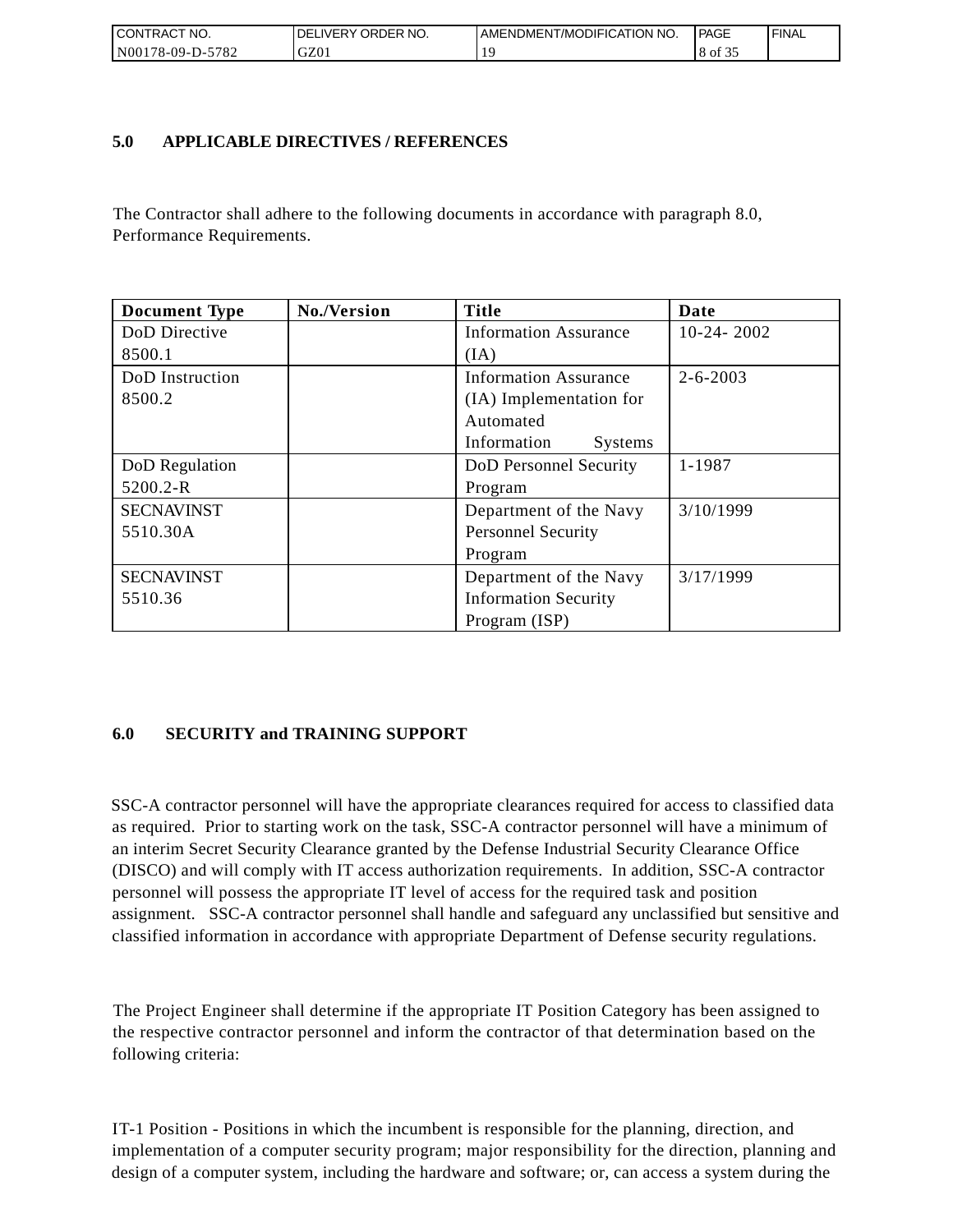| <b>CONTRACT NO.</b>            | NO.<br>' ORDER<br><b>DELIVERY</b> | AMENDMENT/MODIFICATION NO. | PAGE        | <b>I FINAL</b> |
|--------------------------------|-----------------------------------|----------------------------|-------------|----------------|
| 5782<br>N001<br>'8-09-I<br>ב-⊂ | GZ01                              |                            | ΟĪ<br>. J . |                |

operation or maintenance in such a way, and with a relatively high risk for causing grave damage, or realize a significant personal gain. Personnel whose duties meet the criteria for IT-1 Position designation require a favorably adjudicated Single Scope Background Investigation (SSBI) or SSBI Periodic Reinvestigation (SSBI-PR). The SSBI or SSBI-PR shall be updated a minimum of every 5 years.

IT-II Position - Positions in which the incumbent is responsible for the direction, planning, design, operation, or maintenance of a computer system, and whose work is technically reviewed by a higher authority at the IT-II Position level to insure the integrity of the system. Personnel whose duties meet the criteria for an IT-II Position require a favorably adjudicated National Agency Check (NAC).

IT-III Position - All other positions involved in computer activities. Incumbent in this position has non-privileged access to one or more DoD information systems/applications or database to which they are authorized access. Personnel whose duties meet the criteria for an IT-III Position designation require a favorably adjudicated NAC.

Contractor's request for visit authorization shall be submitted in the appropriate format and coordinated with the SSC-C Project Office.

# **6.1 Personnel Common Access Card (CAC) and PKI Requirements**

SSC-A contractor personnel are required to obtain a Common Access Card (CAC) with PKI for access to Department of Defense facilities (CONUS and OCONUS) and websites. In addition, a hardware solution to securely read the card via a personal computer, and approved software for reading the CAC (ex. ActiveGold) is required.

# **6.2 Personnel Supporting Information Assurance (IA) functions**

In accordance with clause 252.239-7001, Contractor personnel supporting Information Assurance (IA) functions shall be appropriately trained and certified prior to being engaged in IA related work. IA Personnel shall be in full compliance with DoD 8570.01-M, Information Assurance Workforce Improvement Program (PWS ref 2.1.\$) and DoDD 8570.1, IA Training, Certification, and Workforce Management (PWS ref 2.1.\$). This includes personnel training being certified/accredited at the appropriate levels of IAT I-III and IAM I-III. This will be verified by the contracting officer who will ensure that contractor personnel are entered in to the Defense Eligibility Enrollment System (DEERS) or other appropriate database. The contractor shall also provide the requested mix of labor categories pertaining to IA applicable tasks as directed by the PCO or Task Order in support of IA training requirements. Contractor personnel not certified within 6 months of assignment of IA duties or who fails to maintain their certified status will not be permitted to carry out the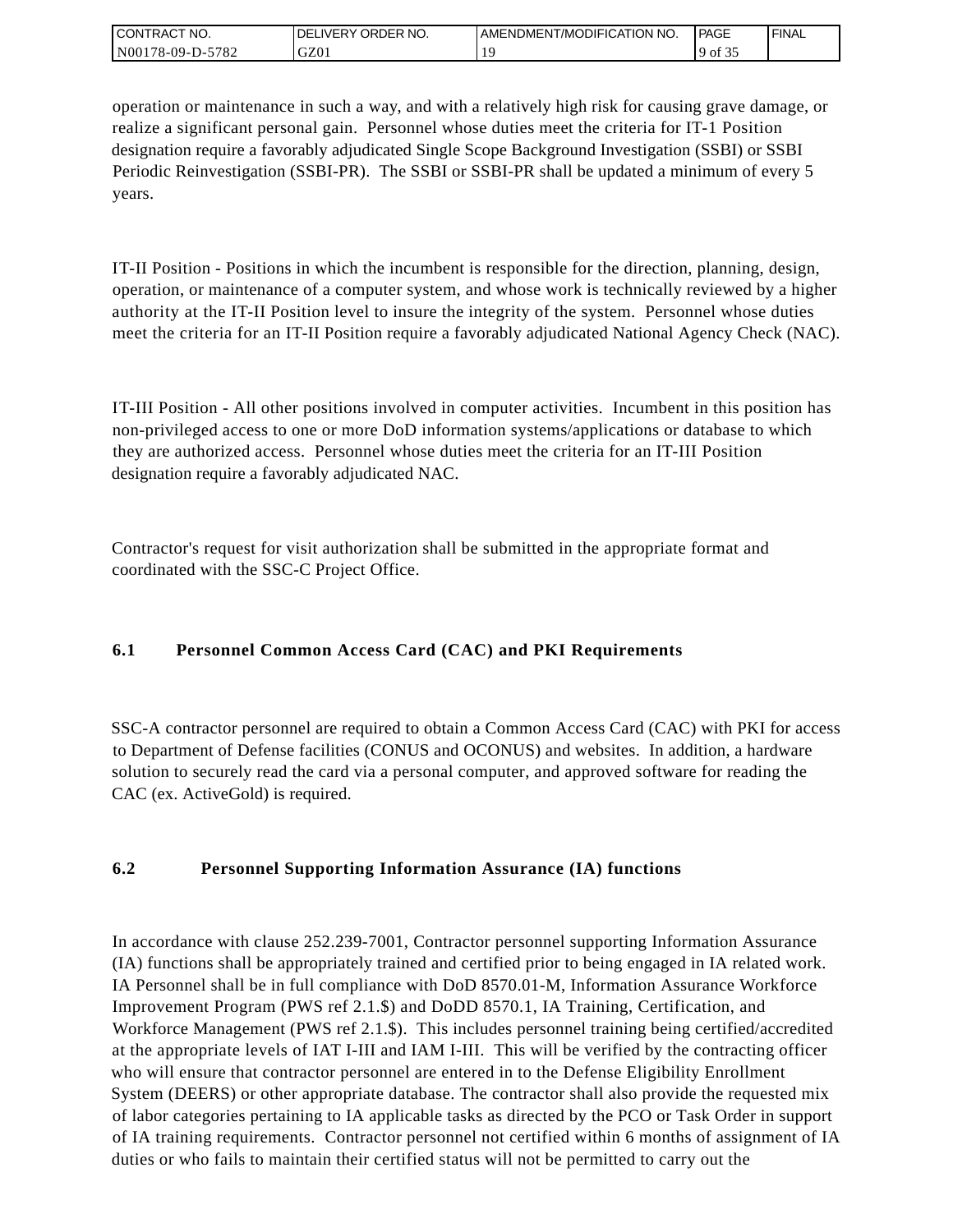| CONTRACT<br>°CT NO.      | NO.<br>' ORDER<br><b>DELIVERY</b> | AMENDMENT/MODIFICATION NO. | <b>PAGE</b> | ' FINAL |
|--------------------------|-----------------------------------|----------------------------|-------------|---------|
| N00178-09-D-5<br>$-5782$ | GZ01                              |                            | 10 of 35    |         |

responsibilities of the position, and shall be replaced with personnel that meet the minimum certification requirements as mandated above.

# **7.0 CONTRACTING OFFICER'S REPRESENTATIVE (COR)**

The COR for this task order is Philip A. Middleton, Code 58210, [philip.a.middleton@navy.mil](mailto:cphilip.a.middleton@navy.mil), (843) 218-3331.

# **8.0 PERFORMANCE REQUIREMENTS**

The contractor shall provide support to SPAWARSYSCEN Atlantic in conducting Information Assurance (IA), IA Mitigation, Certification and Accreditation (C&A), and Information Assurance Vulnerability Management (IAVM) to support the mission of Navy Medical and Federal Health agencies at locations throughout the CONUS and OCONUS areas as well as incorporate the evaluation of the current IA and security posture of Navy Medical and Federal Health facilities in accordance with DoD 8500.1 and 8500.2. The contractor shall provide support to SPAWAR Atlantic in the conduct of Certification and Accreditation (C&A) efforts to support the mission of Navy Medical and Federal Health systems. The contractor shall also assist in prioritizing short and long term initiatives considering strategic planning alignment, budget, and available funding.

In the performance of this work, the contractor will be required to utilize a government provided XenClient computing platform image [\(http://www.citrix.com/products/xenclient/how-it-works/specifications.html\)](http://www.citrix.com/products/xenclient/how-it-works/specifications.html).

# **8.1 Sub-Task 1. Project Management Support**

8.1.1 The contractor shall provide support to SPAWAR Atlantic in the conduct of Information Assurance (IA), IA Mitigation, Certification and Accreditation (C&A), Navy Medicine Network Operations Center (NOC) and Information Assurance Vulnerability Management (IAVM).

8.1.2 The contractor shall appoint a program manager specifically charted with the responsibility of interfacing with the Government on all matters pertaining to this Performance Work Statement. The Program Manager shall direct the contractor's effort through the company's internal management system that shall provide project progress visibility to assure on-time completion of contract requirements. The contractor shall also use best industry practices including ISO/IEC 15288 for System life cycle processes and ISO/IEC 12207 for Software life cycle processes. This shall include providing technical program and project management support that will mitigate the risks to successful program and compliance with SSC Atlantic's Capability Maturity Model Integration (CMMI) Engineering Process Office (EPO) program. The contractor as part of a team will support projects at SPAWAR Atlantic at CMMI Level III. The contractor will be required to utilize the processes and procedures already established for the project and the CMMI program, and deliver products that are compliant with the aforementioned processes and procedures. These tasks require the contractor to research and analyze technical and management information and data, costs, performance trends, and project progress based on earned value management (EVM). The contractor shall participate in design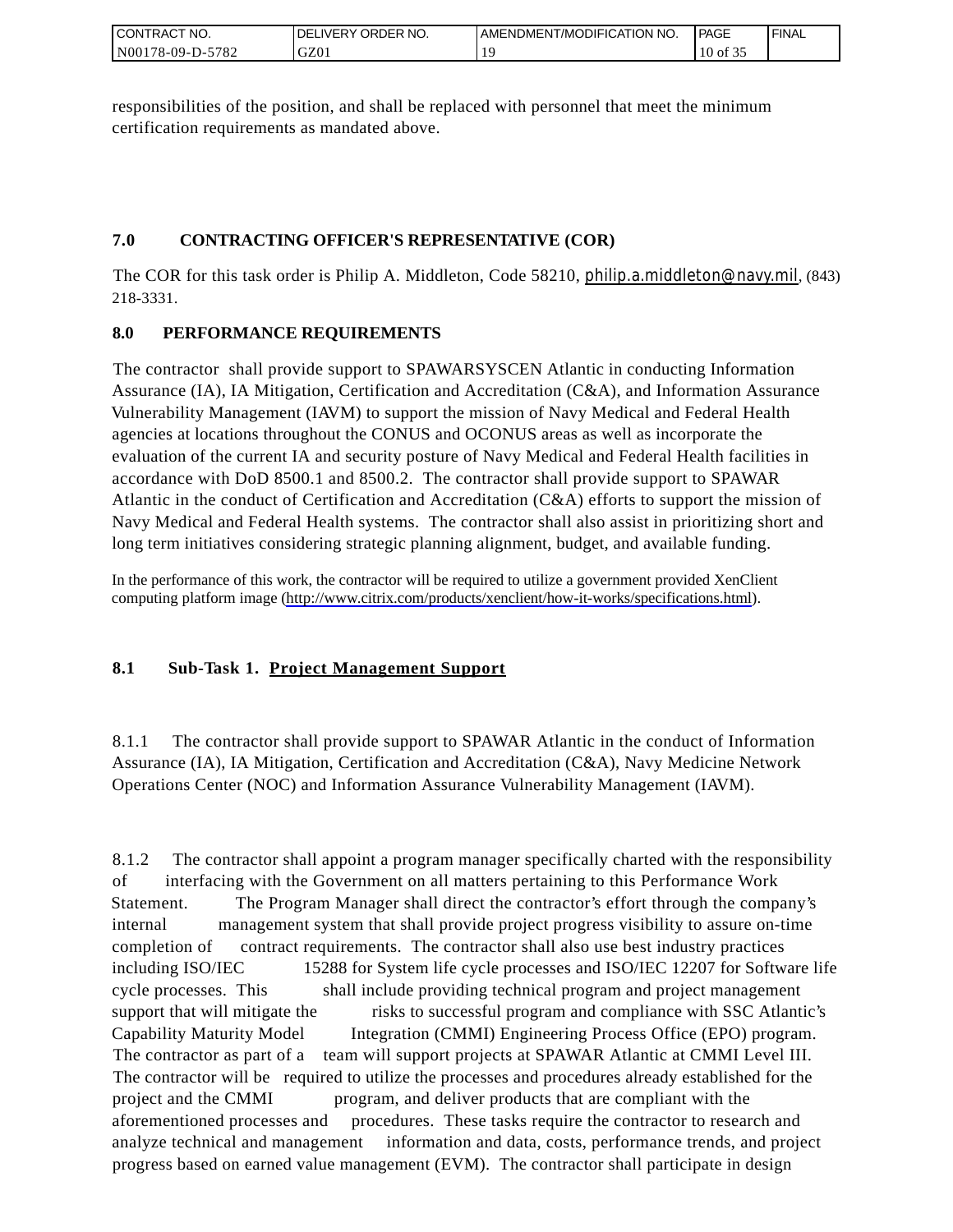| <b>CON</b><br>`CT NO.<br>TRAC | ORDER NO.<br><b>IVERY</b><br>DEI | AMENDMENT/MODIFICATION NO. | <sup>1</sup> PAGE          | ' FINAL |
|-------------------------------|----------------------------------|----------------------------|----------------------------|---------|
| N001<br>5782<br>$178-09-D$ -  | GZ01                             |                            | $\sim$ $\sim$ $\sim$<br>оf |         |

reviews, technical reviews, audits and discussions, and shall provide SPAWAR Atlantic with management status reports that will be updated and delivered on a weekly/monthly basis, or as required.

# **8.2 Sub-Task 2. Facilitation**

8.2.1 The contractor shall assist in planning, coordinating, and facilitating meetings with the principals, develop material to support the meetings, and ensure all action items are tracked through completion. Meetings shall be held weekly unless otherwise directed.

# **8.3 Sub-Task 3. SCTS Deployment Support**

8.3.1 The contractor shall conduct the installation of the JTF/GNO mandated SCTS system to support the IAVM program at locations throughout the CONUS and OCONUS areas.

# **8.4 Sub-Task 4. Network Device Hardening Analysis**

8.4.1 The contractor shall provide assistance in the management of the network perimeter improvement by ensuring that approved policies are implemented and controlled at the Outside Security Screening Router (OSSR) ACL, Firewall ruleset, and IPSs. This will ensure that only approved Ports, Protocols, Services (PPS) necessary to do business are opened.

## **8.5 Sub-Task 5. Site Network IA Assessment Support**

8.5.1 The contractor shall provide support to SPAWAR Atlantic in the conduct of IA Tiger Team efforts at locations throughout the CONUS and OCONUS areas. These Tiger Team efforts would incorporate the evaluation of the current IA and security posture of these facilities. Final reports would be generated and delivered to SPAWAR Atlantic to support mitigation efforts and the development of an overall IA strategy.

## **8.6 Sub-Task 6. Site Network Remediation and Mitigation support**

8.6.1 The contractor shall conduct the mitigation efforts at locations throughout the CONUS and OCONUS areas. These efforts will incorporate the evaluation of the current IA and security posture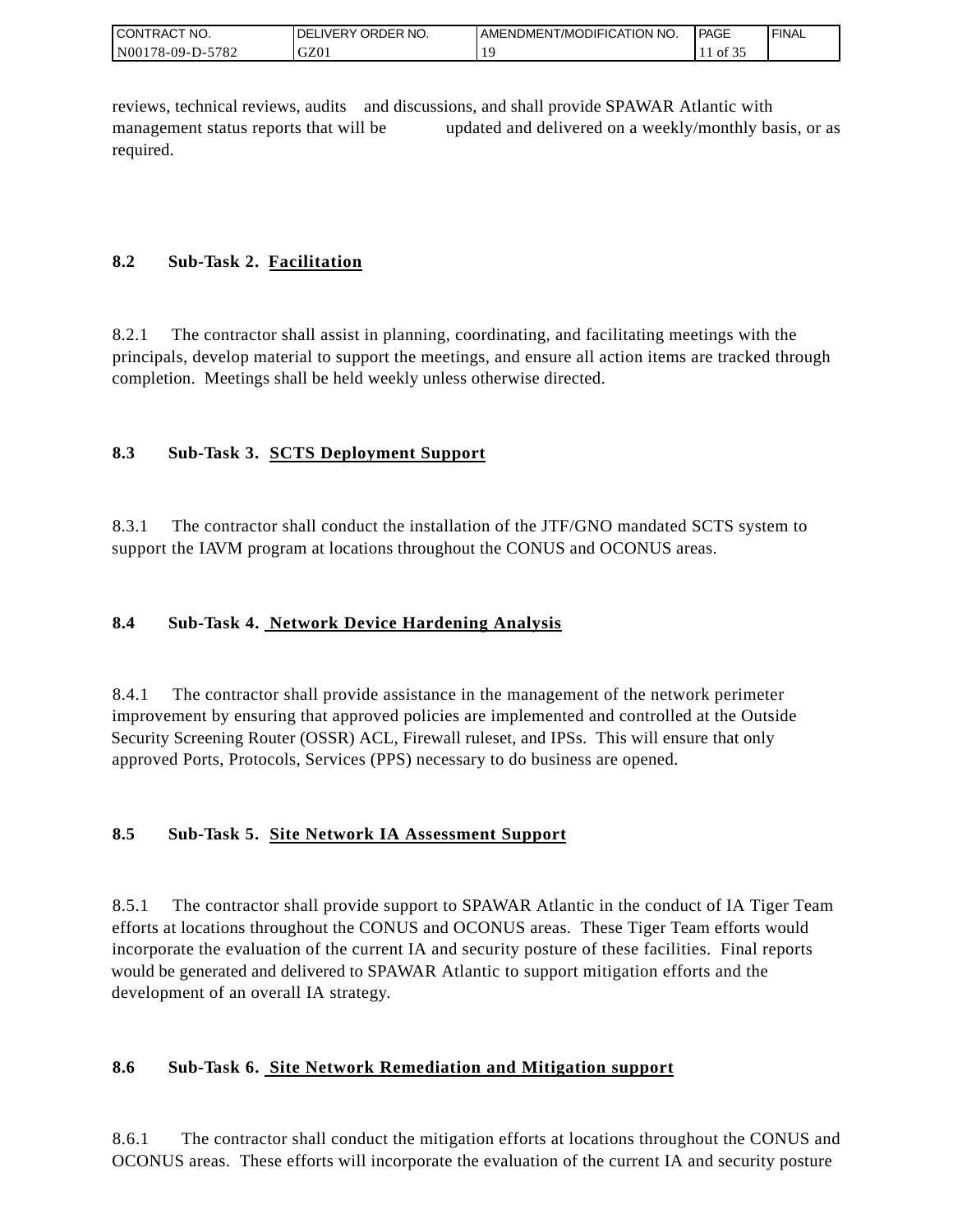| I CONTRACT NO.   | DELIVERY ORDER NO. | AMENDMENT/MODIFICATION NO. | <b>PAGE</b>    | ' FINAL |
|------------------|--------------------|----------------------------|----------------|---------|
| N00178-09-D-5782 | GZ01               |                            | $\prime$ of 5. |         |

of these facilities in accordance with 8500.1 and 8500.2. Also provide final reports to SPAWAR Atlantic that can assist in the development of an overall Enterprise mitigation strategy.

### **8.7 Sub-Task 7. Program of Record and Site Certification and Accreditation Packages**

8.7.1 The contractor shall provide support to SPAWAR Atlantic in the conduct of Certification and Accreditation (C&A) efforts. These efforts would be in accordance with Navy Medical and Federal Health systems IA documentation at various locations throughout the CONUS and OCONUS areas, as required.

## **8.8 Sub-Task 8. Navy Medicine Network Operations Center Support**

8.8.1 The contractor shall provide support to SPAWAR Atlantic in the 24 x 7 x 365 operations of the Navy Medicine Operations Center. These efforts will incorporate IA, router analysis, firewall analysis, and IAVA compliance.

### **9.0 GOVERNMENT FURNISHED INFORMATION**

The government will furnish a XenClient software image for contractor use when working on government networks

### **10.0 GOVERNMENT FURNISHED MATERIAL**

Not Applicable

### **11.0 GOVERNMENT FURNISHED EQUIPMENT**

Not Applicable

### **12.0 CONTRACTOR FURNISHED MATERIAL**

Miscellaneous Other Direct Costs (ODCs) such as FedEx shipping.

### **13.0 CONTRACTOR FURNISHED EQUIPMENT**

Not Applicable

### **14.0 TRAVEL REQUIREMENTS**

CONTRACT NO.<br>
NO0178-09-D-5<br>
CONTRACT NO.<br>
NO0178-09-D-5<br>
Of these facili<br>
Atlantic that of<br>
8.7 Sub-1<br>
8.7 Sub-1<br>
8.7 Sub-1<br>
8.8 Sub-1<br>
8.8 Sub-1<br>
8.8 Sub-1<br>
8.8.1 The of the Navy M<br>
8.8.1 The of the Navy M<br>
analysis, and When it becomes necessary for the contractor to travel, the contractor shall submit a request, via email, to the SPAWARSYSCEN Atlantic Task Order Manager seeking approval to travel before initiating any travel plans. All travel claims shall make reference to the e-mail, letter or phone call that granted approval. Failure to gain prior approval may result in disallowance of invoiced travel claims. Emergent travel as directed by the Project Engineer for upgrade support and engineering solutions provided efforts are fair and reasonable and in accordance with the Joint Travel Regulations.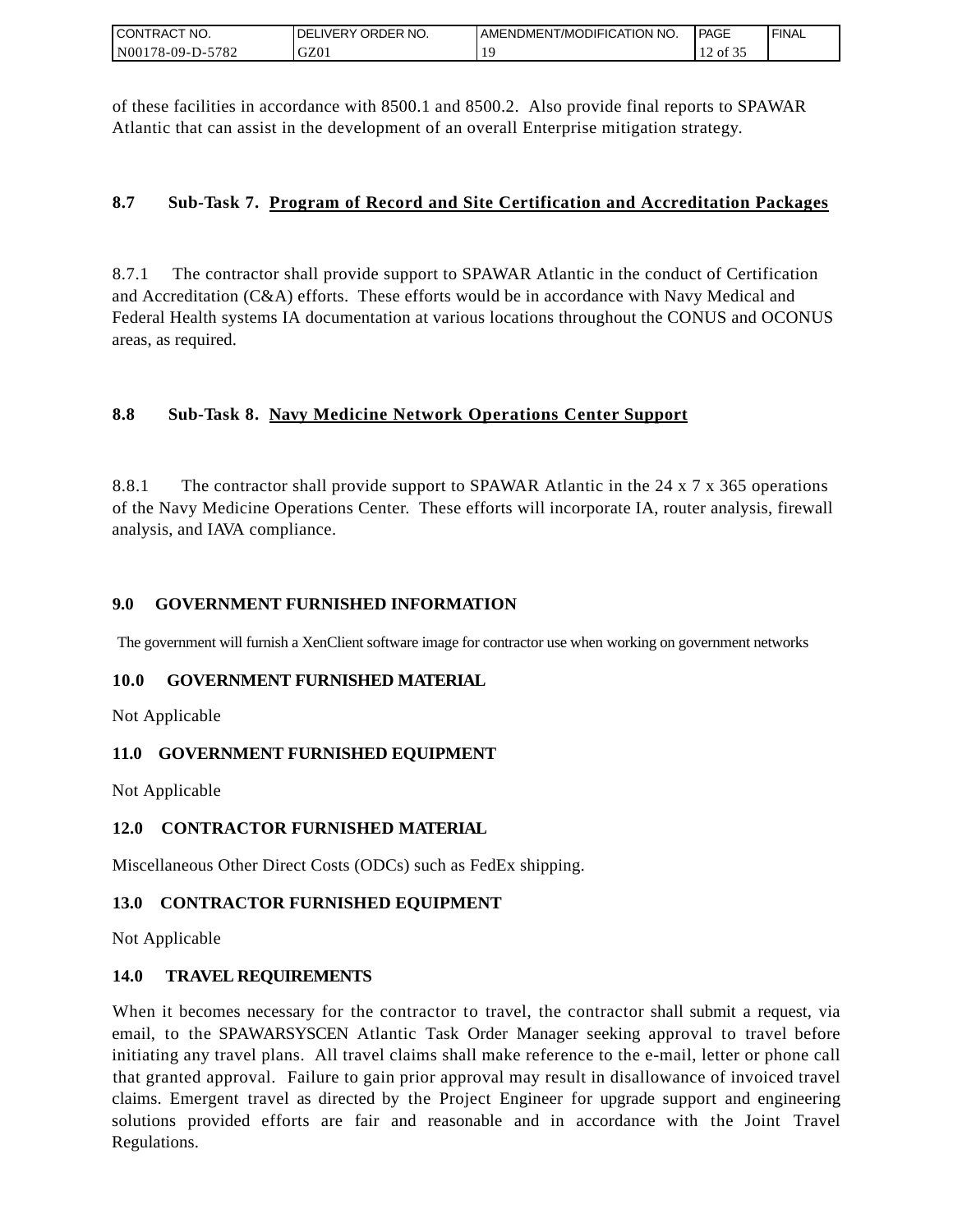| <b>CONTRACT NO.</b>     | NO.<br>DELIVERY ORDER | AMENDMENT/MODIFICATION NO. | PAGE  | <b>I FINAL</b> |
|-------------------------|-----------------------|----------------------------|-------|----------------|
| $N00178-09-D-2$<br>5782 | GZ01                  |                            | of 35 |                |

Estimated travel locations are as follows. The following trips are per annum.

| <b>To</b>                    | # of Trips     | # of people    |
|------------------------------|----------------|----------------|
| San Diego, CA                | $\overline{2}$ | $\overline{2}$ |
| Ocean Side, CA               | $\overline{2}$ | $\overline{2}$ |
| New Orleans, LA              | $\overline{2}$ | $\overline{2}$ |
| Oak Harbor, WA               | $\overline{2}$ | $\overline{2}$ |
| Corpus Christi,<br><b>TX</b> | $\overline{2}$ | $\overline{2}$ |
| Rota Spain                   | $\overline{2}$ | $\overline{2}$ |
| Guam                         | $\overline{2}$ | $\overline{2}$ |
| Guantanamo Bay,<br>Cuba      | $\overline{2}$ | $\overline{2}$ |
| Cherry Point, NC             | $\overline{2}$ | $\overline{2}$ |
| Brenerton,<br>Washington     | 3              | $\overline{2}$ |
| LeMoore,<br>California       | $\overline{2}$ | $\overline{2}$ |
| Sigonella, Italy             | $\overline{2}$ | $\overline{2}$ |
| Naples, Italy                | $\overline{2}$ | $\overline{2}$ |
| Okinawa, Japan               | $\overline{2}$ | $\overline{2}$ |
| Pensacola, FL                | 3              | $\overline{2}$ |
| 29 Palms, CA                 | 3              | $\overline{2}$ |
| Bethesda,<br>Maryland        | 6              | $\overline{2}$ |
| Yokosuka, Japan              | $\overline{2}$ | $\overline{2}$ |
| Jakarta, Indonesia           | $\overline{2}$ | $\overline{2}$ |
| Cairo, Egypt                 | $\overline{2}$ | $\overline{2}$ |
| Pearl Harbor, HI             | $\overline{2}$ | $\overline{c}$ |
| Lima, Peru                   | $\overline{2}$ | $\overline{2}$ |

### **15.0 DELIVERABLES**

- a. Conference, Meeting Minutes and Presentation Reports as required CDRL A001
- b. Technical Reports as required CDRL A002
- c. Monthly Status Reports CDRL A003
- d. Monthly Financial Reports CDRL A004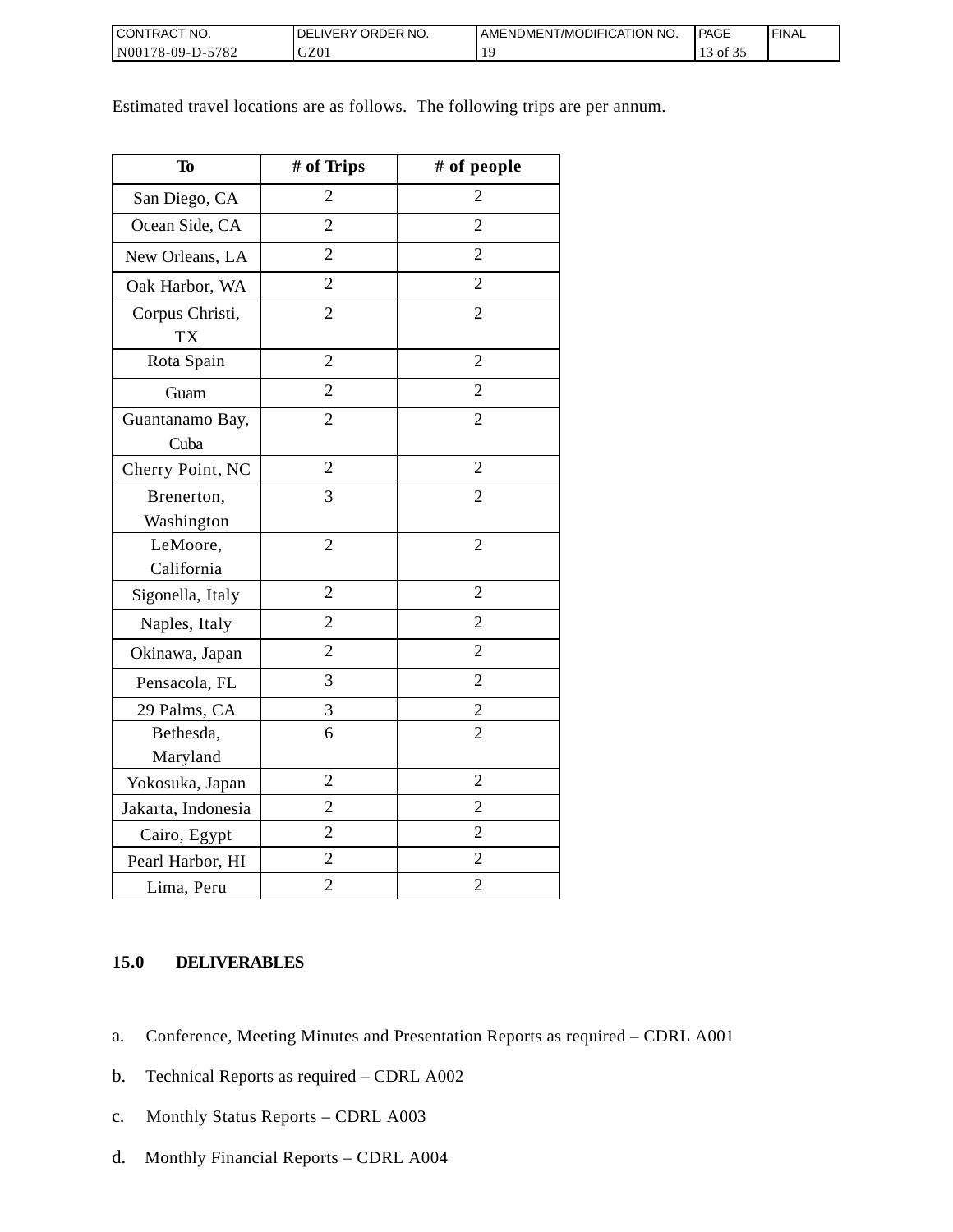| <b>CONTRAC</b><br>'NO.          | NO.<br><b>ORDER</b><br><b>DELIVERY</b> | AMENDMENT/MODIFICATION NO. | <b>PAGE</b> | 'FINAL |
|---------------------------------|----------------------------------------|----------------------------|-------------|--------|
| 5700<br>N00<br>78-09-D-.<br>104 | $\sim$<br>UZU.                         |                            | ΟĪ          |        |

- e. Weekly Activity Reports (WAR) CDRL A005
- f. White Papers CDRL A006
- g. NOC Operations CDRL A007
- h. Network Architecture Analysis Design as required CDRL A008

| Type of Technical Reports $-$ A002   |
|--------------------------------------|
| <b>NOC</b> Operations                |
| Network Architecture Analysis Design |
| <b>Mitigation Reports</b>            |
| SSAA Gap Analysis                    |

### **16.0 WORKLOAD ESTIMATE**

The following workload data is provided for informational purposes only to assist you in estimating the price of this Contract.

Number of man-hours: 121,408 per year

Other Direct Costs: \$300,000 per year

C-313 SECURITY REQUIREMENTS (DEC 1999)

The work to be performed under this contract as delineated in the DD Form 254, Attachment No. 2 [Contracting officer insert attachment number] involves access to and handling of classified material up to and including Secret.

In addition to the requirements of the FAR 52.204-2 "Security Requirements" clause, the Contractor shall appoint a Security Officer, who shall (1) be responsible for all security aspects of the work performed under this contract, (2) assure compliance with the National Industry Security Program Operating Manual (DODINST 5220.22M), and (3) assure compliance with any written instructions from the Security Officer Code OA1, SPAWAR Systems Center Charleston, P.O. Box 190022, North Charleston, SC 29419-9022.

C-315 WORKWEEK (DEC 1999)

(a) All or a portion of the effort under this contract will be performed on a Government installation. The normal workweek for Government employees at SPAWAR Systems Center Charleston and its Detachments is Monday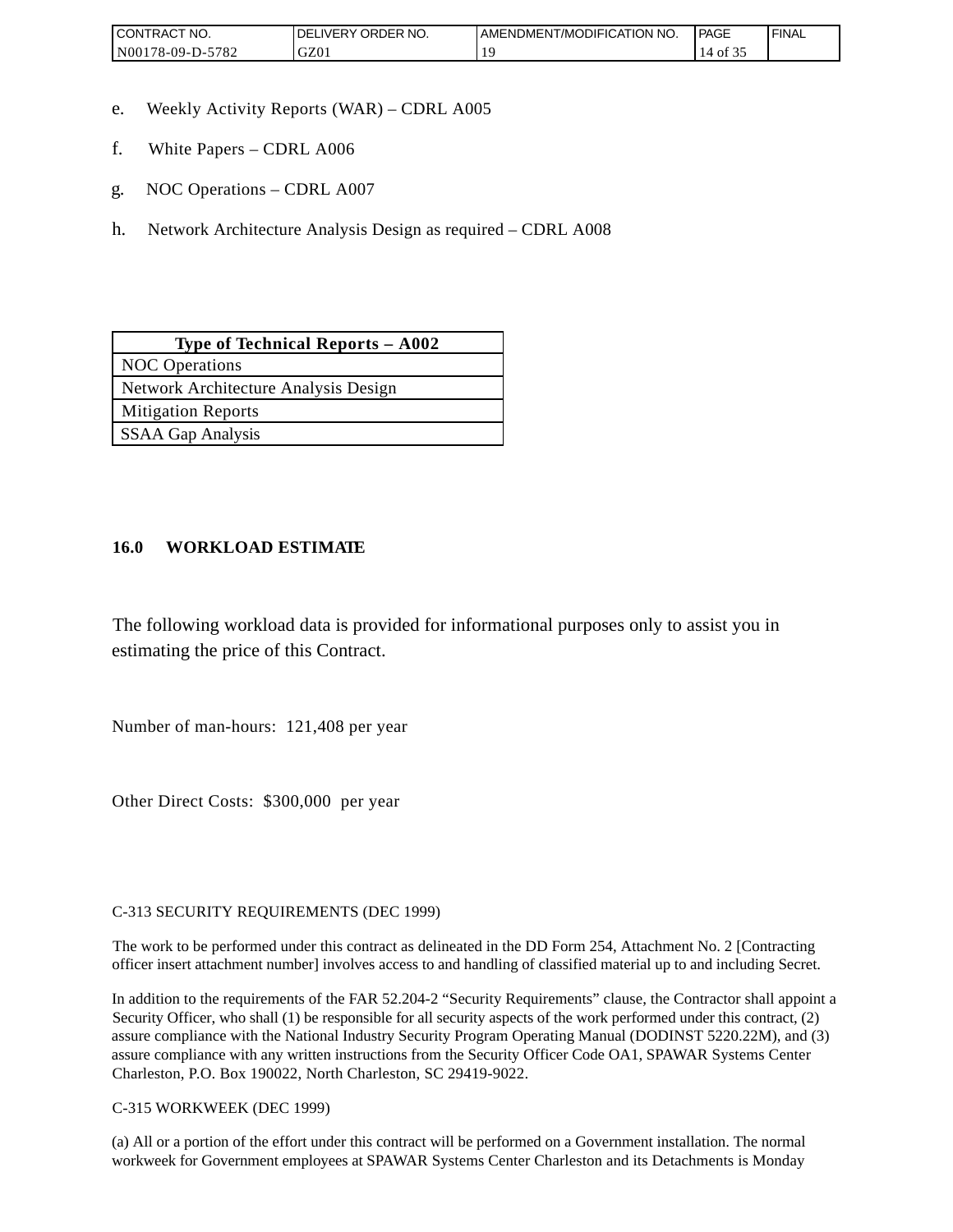| I CONTRACT NO.   | ' ORDER NO.<br><b>DELIVERY</b> | I AMENDMENT/MODIFICATION NO. | PAGE  | ' FINAL |
|------------------|--------------------------------|------------------------------|-------|---------|
| N00178-09-D-5782 | GZ01                           |                              | of 3: |         |

through Friday 0730 to 1600. Work at this Government installation, shall be performed by the contractor within the normal workweek unless differing hours are specified on the individual task orders. Following is a list of holidays observed by the Government:

Name of Holiday Time of Observance

New Year's Day 1 January

Martin Luther King Jr. Day Third Monday in January

President's Day Third Monday in February

Memorial Day Last Monday in May

Independence Day 4 July

Labor Day First Monday in September

Columbus Day Second Monday in October

Veteran's Day 11 November

Thanksgiving Day Fourth Thursday in November

Christmas Day 25 December

(b) If any of the above holidays occur on a Saturday or a Sunday, then such holiday shall be observed by the Contractor in accordance with the practice as observed by the assigned Government employees at the using activity.

(c) If the Contractor is prevented from performance as the result of an Executive Order or an administrative leave determination applying to the using activity, such time may be charged to the contract as direct cost provided such charges are consistent with the Contractor's accounting practices.

(d) This contract does not allow for payment of overtime during the normal workweek for employees who are not exempted from the Fair Labor Standards Act unless expressly authorized by the Ordering Officer. Under Federal regulations the payment of overtime is required only when an employee works more than 40 hours in a normal week period.

#### C-317 NOTICE TO CONTRACTOR OF CERTAIN DRUG DETECTION PROCEDURES (DEC 1999)

(a) Pursuant to Navy policy applicable to both Government and contractor personnel, measures will be taken to prevent the introduction and utilization of illegal drugs and related paraphernalia into Government Work areas.

(b) In furtherance of the Navy's drug control program, unannounced periodic inspections of the following nature may be conducted by installation security authorities:

(1) Routine inspection of contractor occupied work spaces.

(2) Random inspections of vehicles on entry or exit, with drug detection dog teams as available, to eliminate them as a safe haven for storage of or trafficking in illegal drugs.

(3) Random inspections of personnel possessions on entry or exit from the installation.

(c) When there is probable cause to believe that a contractor employee on board a naval installation has been engaged in use, possession or trafficking of drugs, the installation authorities may detain said employee until the employee can be removed from the installation, or can be released to the local authorities having jurisdiction.

(d) Trafficking in illegal drug and drug paraphernalia by contract employees while on a military vessel/installation may lead to possible withdrawal or downgrading of security clearance, and/or referral for prosecution by appropriate law enforcement authorities.

(e) The contractor is responsible for the conduct of employees performing work under this contract and is, therefore,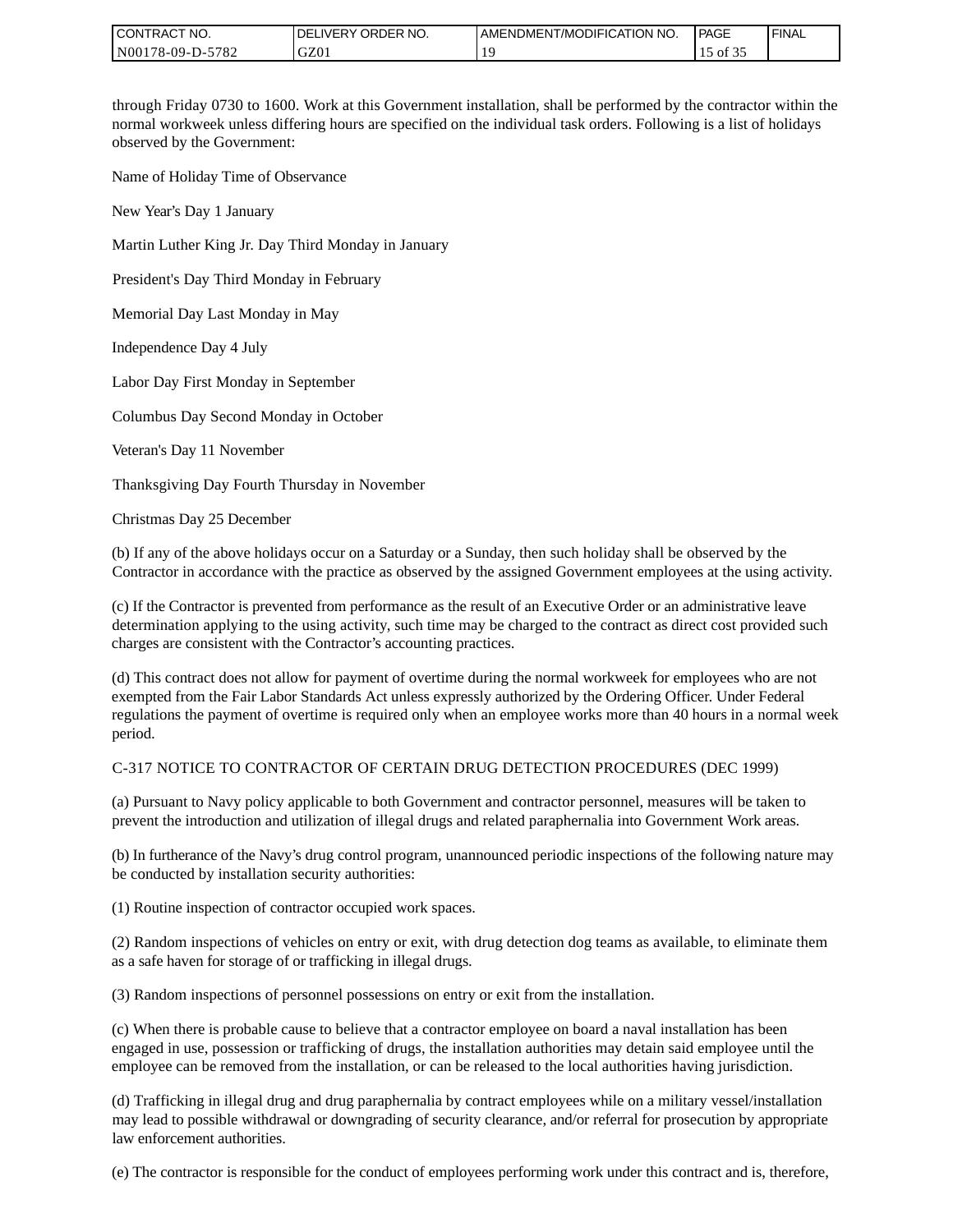| <b>CONTRACT</b><br>`CT NO. | ' ORDER<br>NO.<br><b>DELIVERY</b> | I AMENDMENT/MODIFICATION NO. | PAGE       | <b>I FINAL</b> |
|----------------------------|-----------------------------------|------------------------------|------------|----------------|
| $-5782$<br>N00178-09-D-5   | GZ01                              |                              | $16$ of 35 |                |

responsible to assure that employees are notified of these provisions prior to assignment.

(f) The removal of contractor personnel from a Government vessel or installation as a result of the drug offenses shall not be cause for excusable delay, nor shall such action be deemed a basis for an equitable adjustment to price, delivery or other provisions of this contract.

C-718 ACCESSIBILITY OF ELECTRONIC AND INFORMATION TECHNOLOGY (JUN 2001)

(a) Each Electronic and Information Technology (EIT) supply or service provided under this contract shall comply with the EIT Accessibility Standards listed below:

[The Contracting Officer shall consult with the program office to determine which standards listed in subsection (a) apply and shall check all applicable standards prior to issuing the solicitation.]

\_\_36 C.F.R. § 1194.21 (Software Applications and operating systems

\_\_36 C.F.R. § 1194.22 (Web-based and internet information and applications)

\_\_36 C.F.R. § 1194.23 (Telecommunications products)

\_\_36 C.F.R. § 1194.24 (Video and multimedia products)

\_\_36 C.F.R. § 1194.25 (Self contained, closed products)

\_\_36 C.F.R. § 1194.26 (Desktop and portable computers)

In addition, each EIT supply or service provided under this contract shall comply with 36 C.F.R. § 1194.31 (Functional performance criteria) and 36 C.F.R. § 1194.41 (Information, documentation, and support).

(b) If the Contracting Officer determines that any supply or service delivered under this contract does not comply with the EIT Accessibility Standards, the Contracting Officer will notify the Contractor in writing accordingly. If the Contractor fails to promptly correct or replace the nonconforming products or services with conforming products or services within the delivery schedule contained in the contract, the Government will have the rights and remedies contained in the contract.

(End of specification)

#### C-719 EXEMPTION FROM ELECTRONIC AND INFORMATION TECHNOLOGY ACCESSIBILITY REQUIREMENTS (JUN 2001)

(a) The Government has determined that the following exemption(s) to the Electronic and Information Technology (EIT) Accessibility Standards (36 C.F.R. § 1194) are applicable to this procurement:

The EIT to be provided under this contract has been designated as a National Security System.

\_\_\_\_ The EIT acquired by the contractor is incidental to this contract.

\_\_\_\_ The EIT to be provided under this contract would require a fundamental alteration in the nature of the product or its components in order to comply with the EIT Accessibility Standards.

The EIT to be provided under this contract will be located in spaces frequented only by service personnel for maintenance, repair, or occasional monitoring of equipment.

\_\_\_\_ Compliance with the EIT Accessibility Standards would impose an undue burden on the agency.

\_\_\_\_ The EIT to be provided under this contract is purchased in accordance with FAR Subpart 13.2 prior to January 1, 2003.

(b) Notwithstanding that an exemption exists, the Contractor may furnish supplies or services provided under this contract that comply with the EIT Accessibility Standards (36 C.F.R. § 1194).

#### C-720 PERFORMANCE BASED REVIEW AND ACCEPTANCE PROCEDURES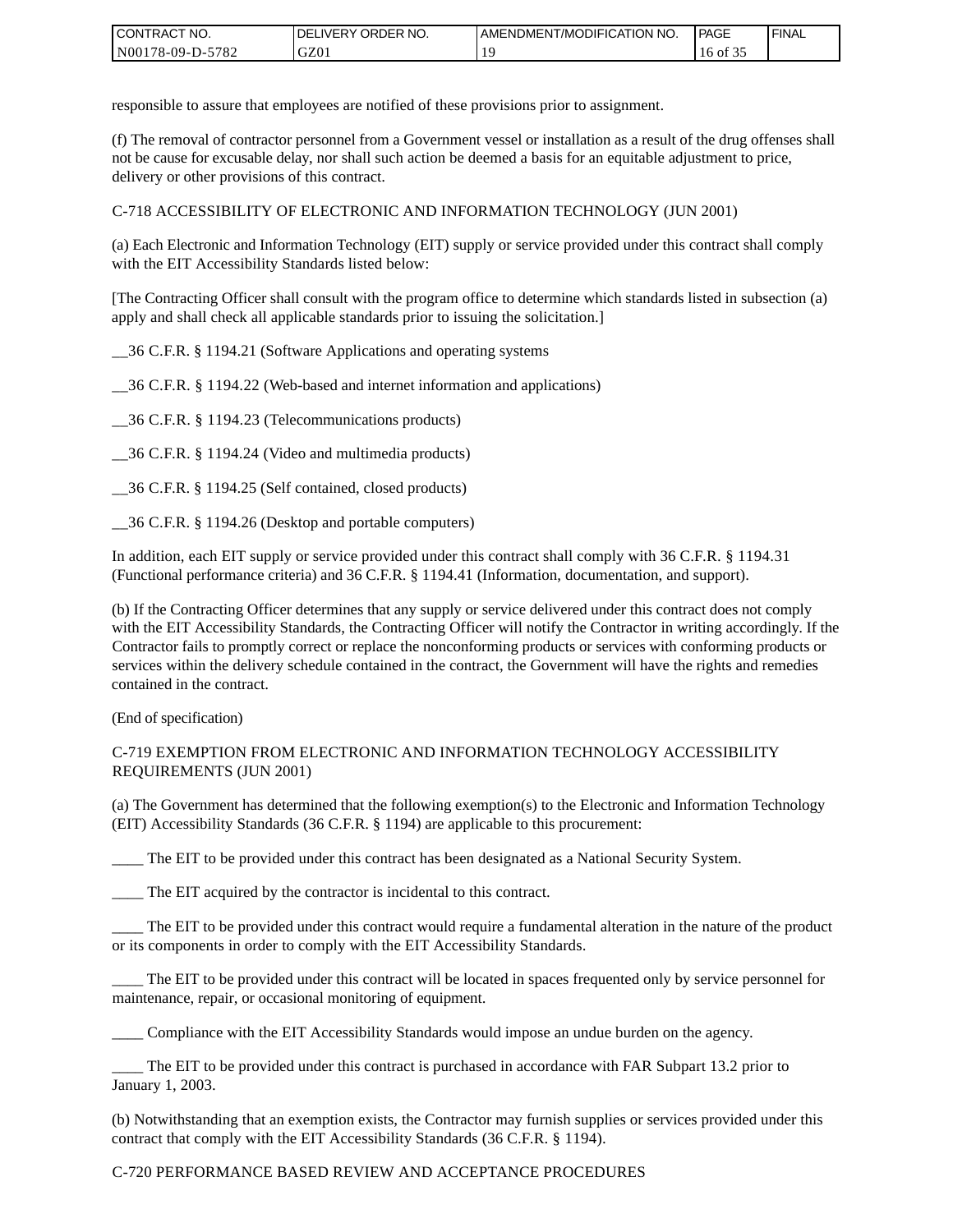| CONTRACT<br>`CT NO. | `NO.<br><b>DELIVERY ORDER</b> | AMENDMENT/MODIFICATION NO. | <b>PAGE</b> | ' FINAL |
|---------------------|-------------------------------|----------------------------|-------------|---------|
| N00178-09-D-5782    | GZ01                          |                            | οt          |         |

This is a performance based order, as defined in FAR Part 37.6. Contractor performance will be reviewed in accordance with the Quality Assurance Plan as follows:

#### QUALITY ASSURANCE PLAN

(1) Objective: The purpose of this plan is to provide a quality assurance plan for the services contracted under this Task Order. This plan provides a basis for the Task Order Manager (TOM) to evaluate the quality of the contractor's performance. The oversight provided for in this plan, and the remedy established, will help ensure that service levels are of high quality throughout the task order term.

(2) Performance Standards:

a. The deliverables under this task order will be consistently technically accurate.

b. The services delivered under this task order will be consistently of high quality.

c. The contractor's cost control efforts under this task order will be consistently effective (applicable to cost reimbursement task orders).

d. The contractor will be consistently responsive to Government customers in its performance of this task order.

e. For the purposes of this plan, "consistently" is defined as "generally holding true", "persistently over time", and/or "overall uniformly".

(3) Evaluation Methods: The TOM will conduct performance evaluations based on the standards in paragraph 2 above using the following technique:

a. During the performance period of the task order, the TOM will continually and proactively monitor contractor efforts and obtain input from other Government personnel with performance oversight functions to ascertain the level of compliance with the Performance Standards.

b. Every 12 months after the effective date of the task order, the TOM will prepare a Task Order Performance Evaluation (TOPE) documenting the results of the efforts performed under paragraph 3.a. above.

c. The TOM will upload the TOPE to the SeaPort Portal.

(4) Remedy

a. If the annual Performance Evaluation indicates that the contractor has not met one or more of the Performance Standards, the following negative remedy becomes effective: the TOM will submit a negative TOPE on the SeaPort Portal for the applicable Performance Standard.

b. This is a significant negative remedy as the TOPE is a key part of the Performance Monitoring process which:

i. Provides input to the annual Contractor Performance Assessment Report (CPAR); and

ii. Determines the contractor's ability to earn term extensions to its basic SeaPort-e contract in accordance with the Award Term provisions contained therein.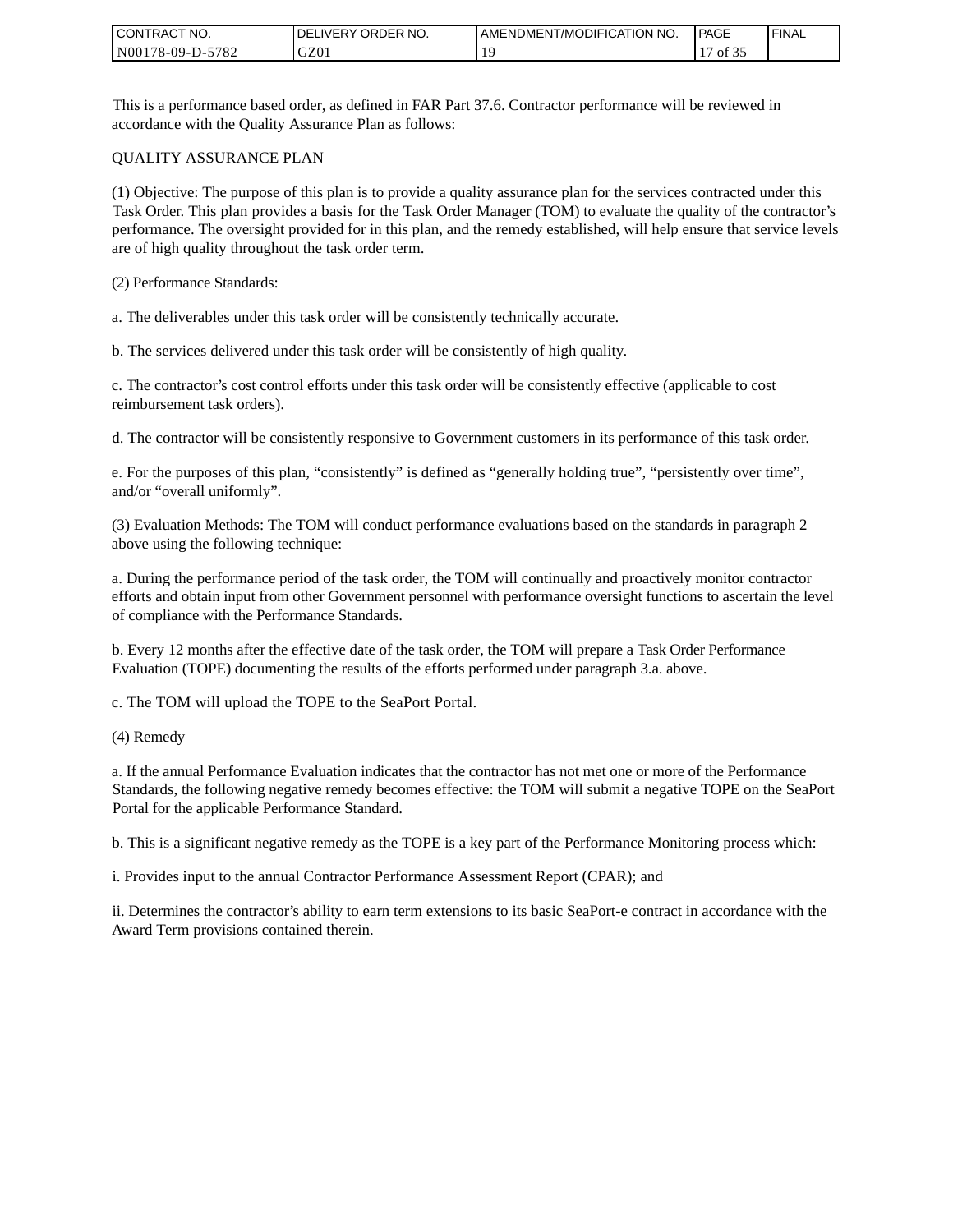| <b>CONT</b><br>TRACT NO.                | NO.<br><b>ORDER</b><br>IVERY<br>DEI | AMENDMENT/MODIFICATION NO. | <b>PAGE</b> | ' FINAL |
|-----------------------------------------|-------------------------------------|----------------------------|-------------|---------|
| N0017 <sup>c</sup><br>5782<br>78-09-D-: | GZ0                                 |                            | 18<br>` Oİ  |         |

# **SECTION D PACKAGING AND MARKING**

SHIP TO INFORMATION:

See Section G - Task Order Manager

Packaging and Marking shall be in accordance with Section D of the SeaPort-e Multiple Award IDIQ contract.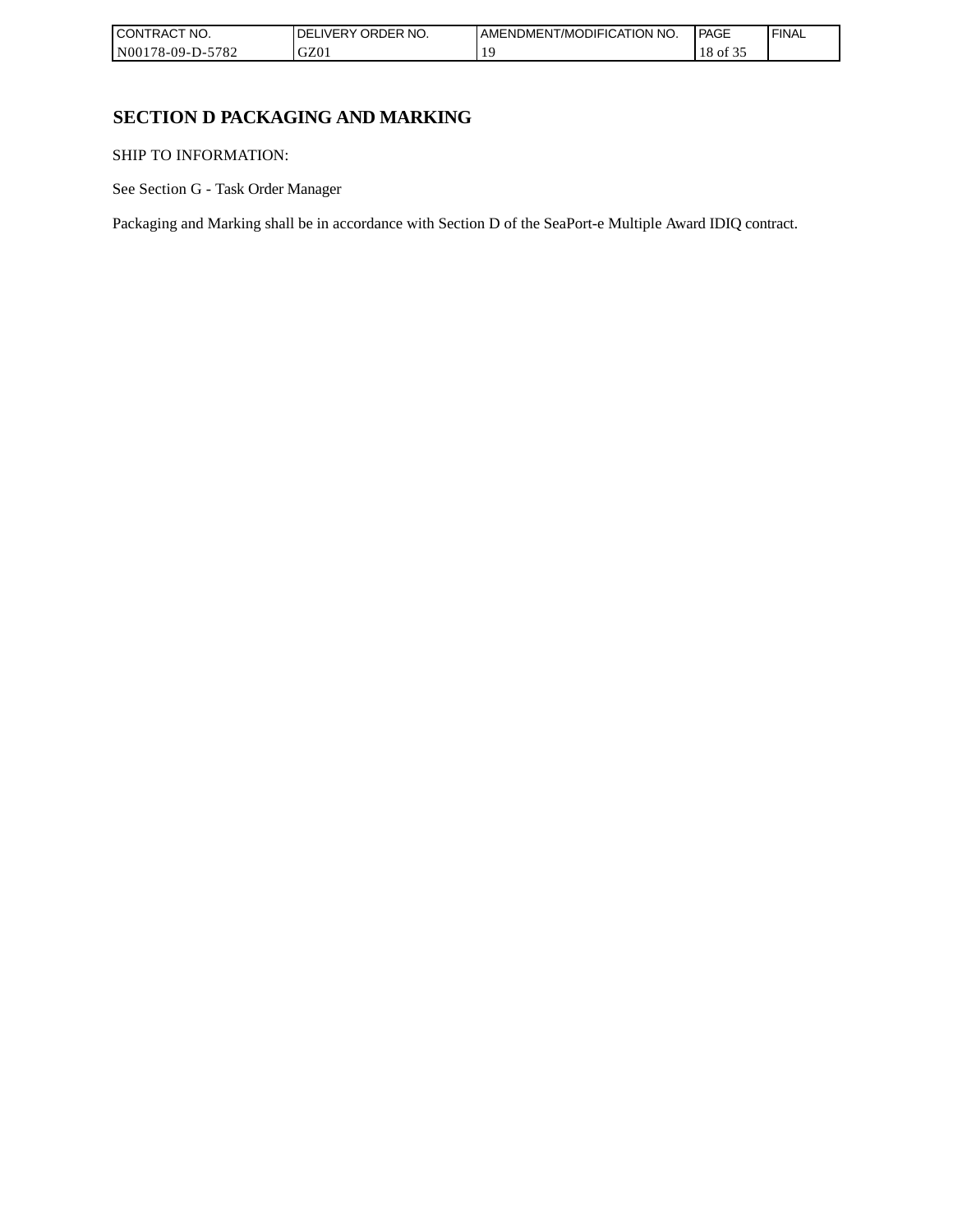| <b>CONTRACT NO.</b>      | `NO.<br>' ORDER<br><b>DELIVERY</b> | I AMENDMENT/MODIFICATION NO. | l PAGE | 'FINAL |
|--------------------------|------------------------------------|------------------------------|--------|--------|
| $-5782$<br>N00178-09-D-5 | GZ01                               |                              | of 32  |        |

# **SECTION E INSPECTION AND ACCEPTANCE**

E-303 INSPECTION AND ACCEPTANCE- - DESTINATION (JAN 2002)

Inspection and acceptance of the services to be furnished hereunder shall be made at destination by the Task Order Manager or his duly authorized representative.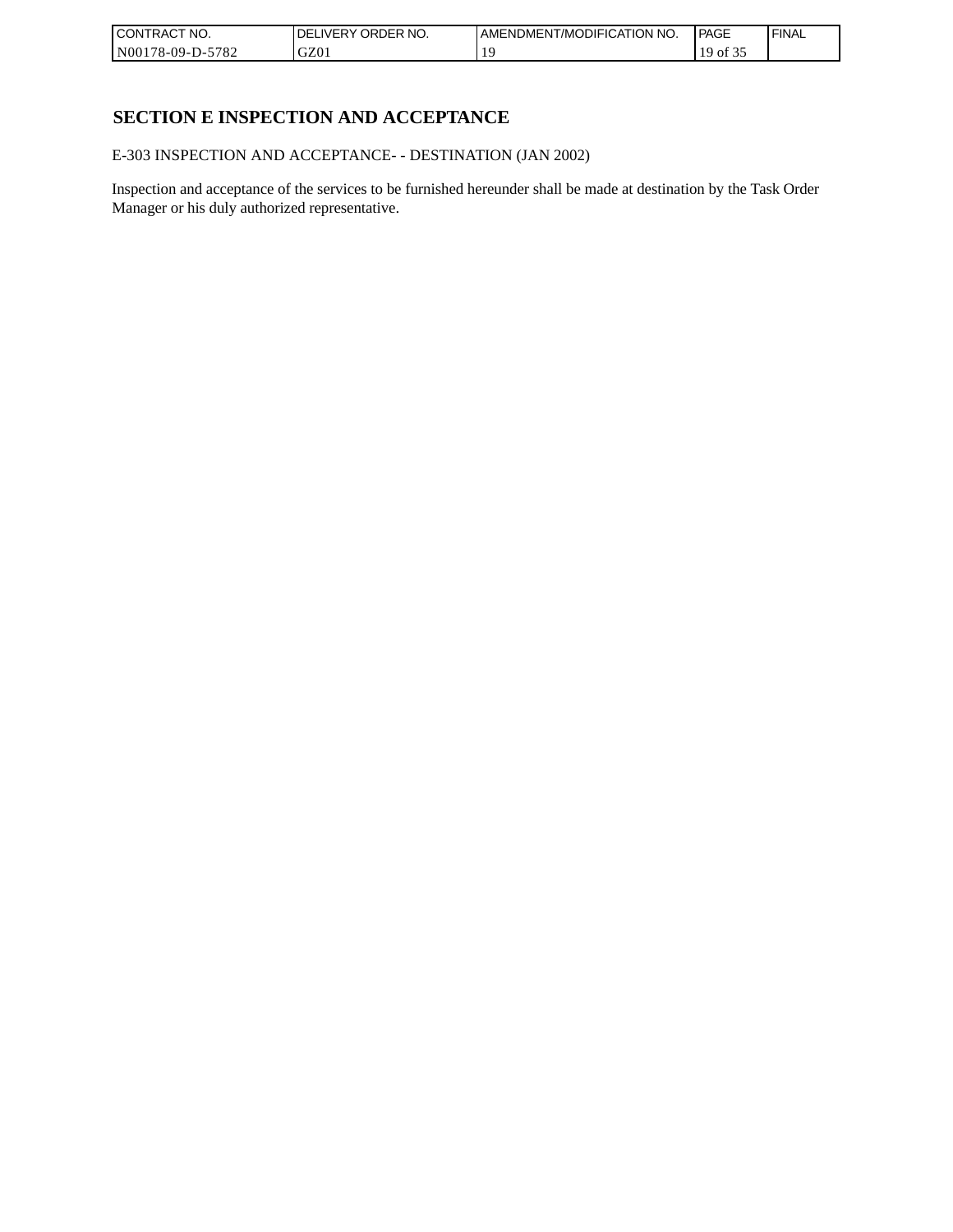| CON <sub>1</sub><br>'TRACT NO. | NO.<br><b>DELIVERY ORDER</b> | <b>I AMENDMENT/MODIFICATION NO.</b> | <b>PAGE</b> | ' FINAL |
|--------------------------------|------------------------------|-------------------------------------|-------------|---------|
| N00178-09-D-5782               | GZ01                         |                                     | 20 of 35    |         |

### **SECTION F DELIVERABLES OR PERFORMANCE**

The periods of performance for the following Items are as follows:

| $1/11/2012 - 1/10/2013$ |
|-------------------------|
| $9/11/2012 - 9/10/2013$ |
| $9/11/2013 - 9/10/2014$ |
| $9/11/2014 - 9/10/2015$ |
| $1/11/2012 - 1/10/2013$ |
| $9/11/2012 - 9/10/2013$ |
| $9/11/2013 - 9/10/2014$ |
| $9/11/2014 - 9/10/2015$ |
|                         |

CLIN - DELIVERIES OR PERFORMANCE

The periods of performance for the following Items are as follows:

| $1/11/2012 - 1/10/2013$ |
|-------------------------|
| $9/11/2012 - 9/10/2013$ |
| $9/11/2013 - 9/10/2014$ |
| $9/11/2014 - 9/10/2015$ |
| $1/11/2012 - 1/10/2013$ |
| $9/11/2012 - 9/10/2013$ |
| $9/11/2013 - 9/10/2014$ |
| $9/11/2014 - 9/10/2015$ |
|                         |

The periods of performance for the following Option Items are as follows:

| 4005 | $9/11/2015 - 9/12/2016$ |
|------|-------------------------|
| 6005 | $9/11/2015 - 9/10/2016$ |

Services to be performed hereunder will be provided at (insert specific address and building etc.)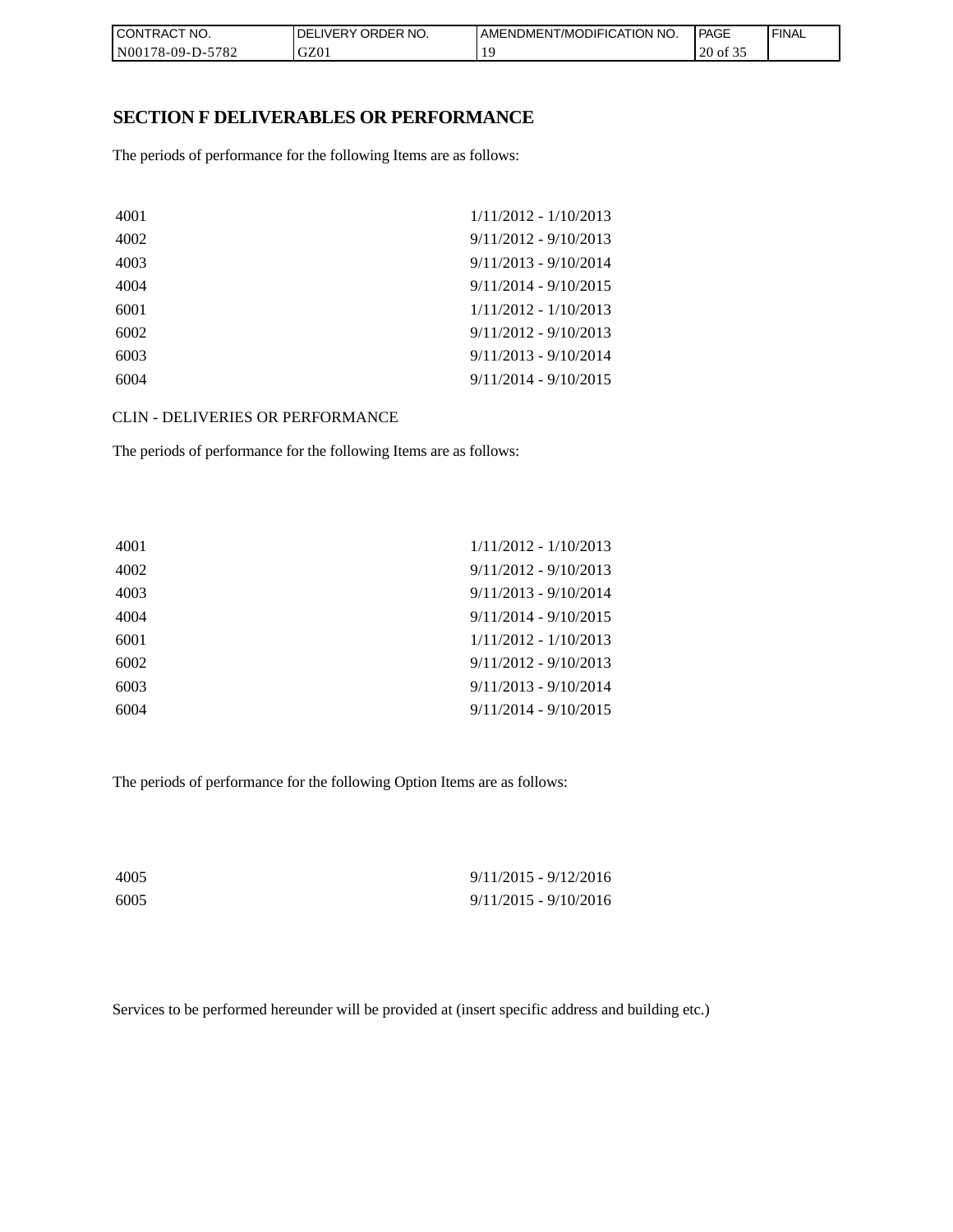| CONTRACT<br>`CT NO. | `NO.<br><b>DELIVERY ORDER</b> | AMENDMENT/MODIFICATION NO. | <b>PAGE</b>               | ' FINAL |
|---------------------|-------------------------------|----------------------------|---------------------------|---------|
| N00178-09-D-5782    | GZ01                          |                            | $\cdot$ of 3.<br>$\sim$ 1 |         |

# **SECTION G CONTRACT ADMINISTRATION DATA**

Task Order Manager

Philip A. Middleton, Code 58210, P. O. Box 19022 North Charleston, SC 29419-9022 [philip.a.middleton@navy.mil,](mailto:cphilip.a.middleton@navy.mil) 843-218-3331

G-314 TYPE OF CONTRACT (DEC 1999)

This is a CPFF task order.

G-317 INVOICING INSTRUCTIONS FOR SERVICES USING WIDE AREA WORK FLOW (WAWF) (JAN 2007)

(a) Invoices for services rendered under this task order shall be submitted electronically through the Wide Area Work Flow-Receipt and Acceptance (WAWF). The contractor shall submit invoices for payment per contract terms. The Government shall process invoices for payment per contract terms.

(b) The vendor shall have their CAGE Code activated by calling 1-866-618-5988. Once activated, the vendor shall self-register at the WAWF website at [https://wawf.eb.mil.](https://wawf.eb.mil/) Vendor training is available on the internet at [https://wawftraining.eb.mil.](https://wawftraining.eb.mil/) Additional support can be accessed by calling the Navy WAWF Assistance Line at 1-800-559-9293.

(c) Back-up documentation can be included and attached to the invoice in WAWF. Attachments created with any Microsoft Office product, or Adobe (.pdf files), is attachable to the invoice in WAWF.

(d) A separate invoice will be prepared no more frequently than every two weeks. Do not combine the payment claims for services provided under this contract.

(e) The following information is provided for completion of the invoice in WAWF:

| Invoice Type        | <b>Cost Vouchers</b>             |
|---------------------|----------------------------------|
| Issued by           | N65236                           |
| Admin by            | Code S2404A DCMA MANASSAS        |
| <b>DCAA</b> Auditor | Code DCAA Branch Office          |
| Service Approver    | Code S2404A DCMA MANASSAS        |
| Pay by              | Code HQ0338 DFAS COLUMBUS CENTER |

Pursuant to the requirement at DFARS PGI 204.7108, Payment Instructions (d) (12) none of the standard payment instructions identified in paragraphs (d)(1) through (11) of this section are appropriate, the Payment instructions below provide a significantly better reflection of how funds will be expended in support of contract performance.

INVOICING AND PAYMENT INSTRUCTIONS FOR MULTIPLE ACCOUNTING CLASSIFICATION CITATIONS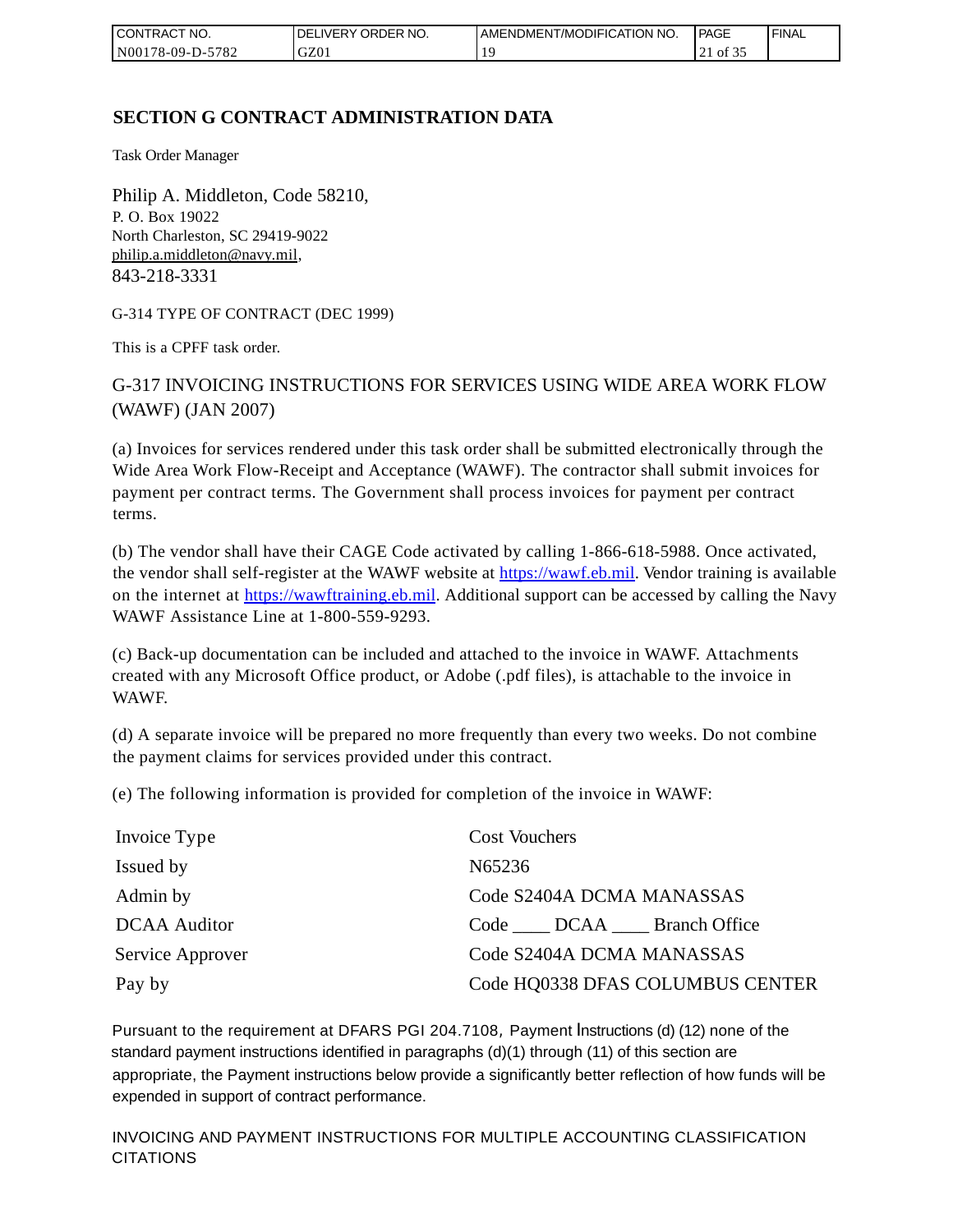| CONTRACT NO.     | <b>IDELIVERY ORDER NO.</b> | AMENDMENT/MODIFICATION NO. | PAGE                  | 'FINAL |
|------------------|----------------------------|----------------------------|-----------------------|--------|
| N00178-09-D-5782 | GZ01                       |                            | $\sim$<br>of 35<br>∠∠ |        |

Consistent with task order clause 5252.232-9206, Segregation of Costs, the contractor shall segregate and accumulate costs for the performance of this task order by the appropriate Accounting Classification Reference Number (ACRN). The contractor's invoice shall identify the appropriate Contract and Task Order numbers. For the work performed, invoiced costs shall be associated to the Contract Line Item Number (CLIN), the Contract Subline Item (SLIN), and the specific ACRN. Invoices submitted to the paying office that do not comply with this requirement will be returned to the contractor for resubmission. The contractor shall provide an electronic copy of each invoice to the Task Order Manager at the time of submission to DCAA/DFAS. The paying office will disburse funds in strict compliance with the amounts invoiced by CLIN/SLIN/ACRN.

#### ACTIVITY OMBUDSMAN

The SPAWAR Ombudsman for this Task Order is:

Name: Code: 8.6.2 Address: PO Box 190022, N. Charleston, SC 29419 Phone: (843) 218-5115 Email: Accounting Data SLINID PR Number **Amount** -------- -------------------------------------------------- --------------------- 400101 1300239279 25000.00 LLA : AA 970130.1212D 2012 010 1 010400807793-1 884 257.22 DRAM 26316 044226 Standard Number: DRAM 26316/AA NWA: 100000579665 0060 ALL TASKS IN THE PWS BASE Funding 25000.00 Cumulative Funding 25000.00 MOD 01 400102 1300286595 270000.00 LLA : AB 9720130 1212 201 2 010 1 010100 80 7700-1 884 257.31 P RM 22085 Standard Number: PRM 22085/AA NWA: 100000579674 0060 ALL TASKS 600101 1300286595 10000.00 LLA : AB 9720130 1212 201 2 010 1 010100 80 7700-1 884 257.31 P RM 22085 Standard Number: PRM 22085/AA NWA: 100000579674 0060 ODCS MOD 01 Funding 280000.00 Cumulative Funding 305000.00 MOD 02 400201 1300298860 1865000.00  $T.T.A$  : AC 9720130.18P2 252 46896 0 068688 2D JTF42 468962 1H303Q Standard Number: N4689612MPJTF42/AA NWA: 100000742221 0060 TASK MCIS CNDSP 600201 1300298860 20000.00 LLA : AC 9720130.18P2 252 46896 0 068688 2D JTF42 468962 1H303Q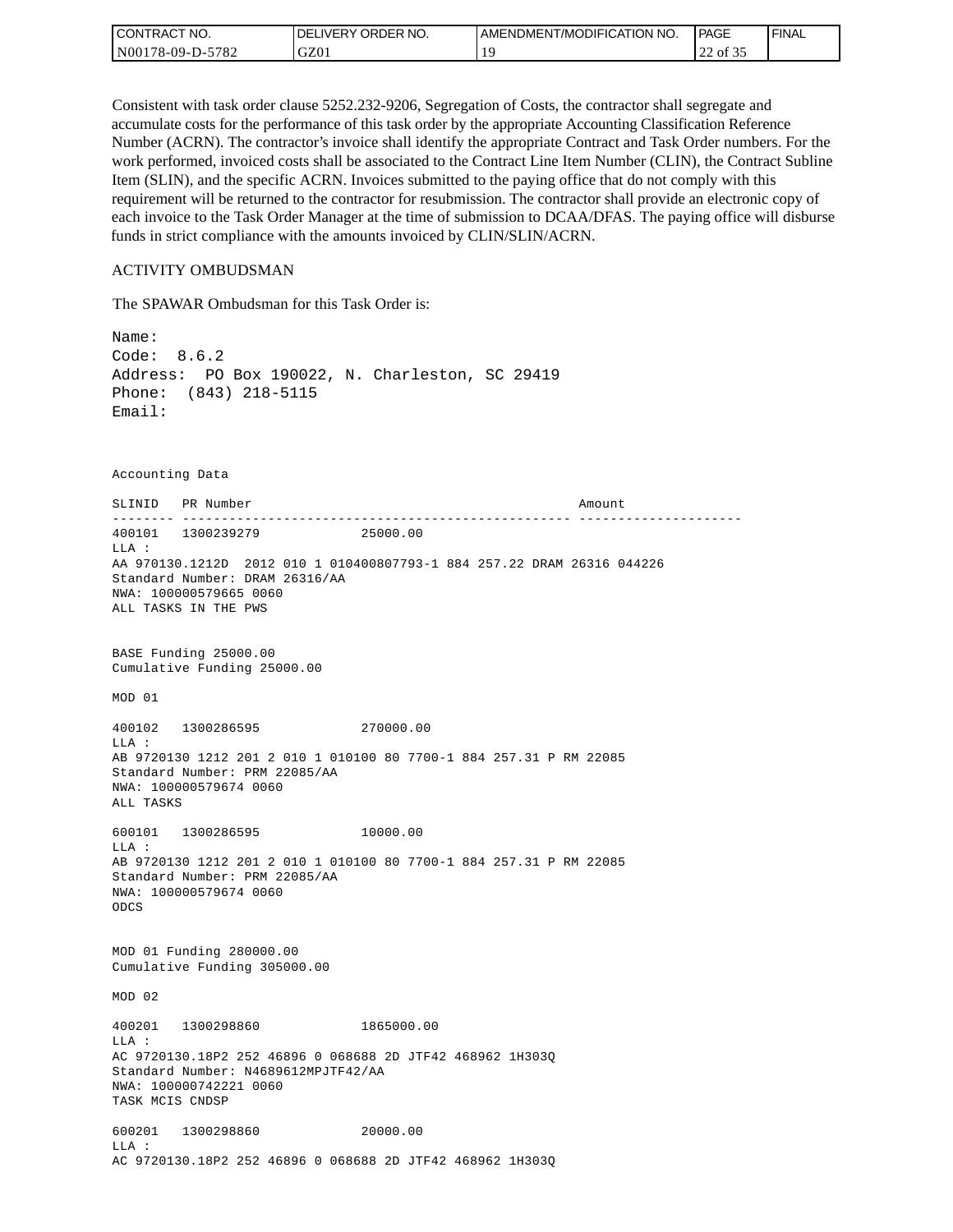CONTRACT NO. DELIVERY ORDER NO. AMENDMENT/MODIFICATION NO. **PAGE**  FINALCONTRACT NO.<br>NO0178-09-D-5<br>Standard Numb<br>NMA: 10000074<br>ODCS TASK MCI<br>ODCS TASK MCI<br>NMA: 10000074<br>ODCS TASK MCI<br>Cumulative Fu<br>MOD 03<br>400202 1300<br>LLA:<br>AD 970130.131<br>Standard Numb<br>NMA: 10000080<br>TASK MCIS NET<br>NMA: 1000080<br>TASK N00178-09-D-5782 GZ01 19 23 of 35 Standard Number: N4689612MPJTF42/AA NWA: 100000742221 0060 ODCS TASK MCIS CNDSP MOD 02 Funding 1885000.00 Cumulative Funding 2190000.00 MOD 03 400202 1300319971 272477.34  $T.T.A$  : AD 970130.1313D 2013 0101010400807793-1884 257.31 PRM 3347 044226 Standard Number: PRM 33474 NWA: 100000773020 0060 MOD 03 Funding 272477.34 Cumulative Funding 2462477.34 MOD 04 400203 1300332147 185367.00 LLA : AE 9730130 1884 201 3 010 1 010400 80 7793-1 884 257.31 P RM 34293 044226 Standard Number: PRM 34293 NWA: 100000809878 0060 TASK MCIS NETTOPS MOD 04 Funding 185367.00 Cumulative Funding 2647844.34 MOD 05 Funding 0.00 Cumulative Funding 2647844.34 MOD 06 400204 1300354996 150000.00  $T.T.A$  : AG 970130.1313D 2013 0101010400807793-1884 275.31 PRM35086 044226 Standard Number: PMR 35086 NWA:100000832927-0060 TASK MCIS NETTOPS 400205 1300354996 125000.00 LLA : AH 970130.1313D 2013 0101010400807793-1884 275.31 PRM35050 044226 Standard Number: PRM 35050 NWA: 100000832928-0060 TASK MCIS NETTOPS 600202 1300354996 5000.00 LLA : AH 970130.1313D 2013 0101010400807793-1884 275.31 PRM35050 044226 Standard Number: PRM 35050 NWA: 100000832928-0060 ODCS MCIS NETTOPS MOD 06 Funding 280000.00 Cumulative Funding 2927844.34 MOD 07 Funding 0.00 Cumulative Funding 2927844.34 MOD 08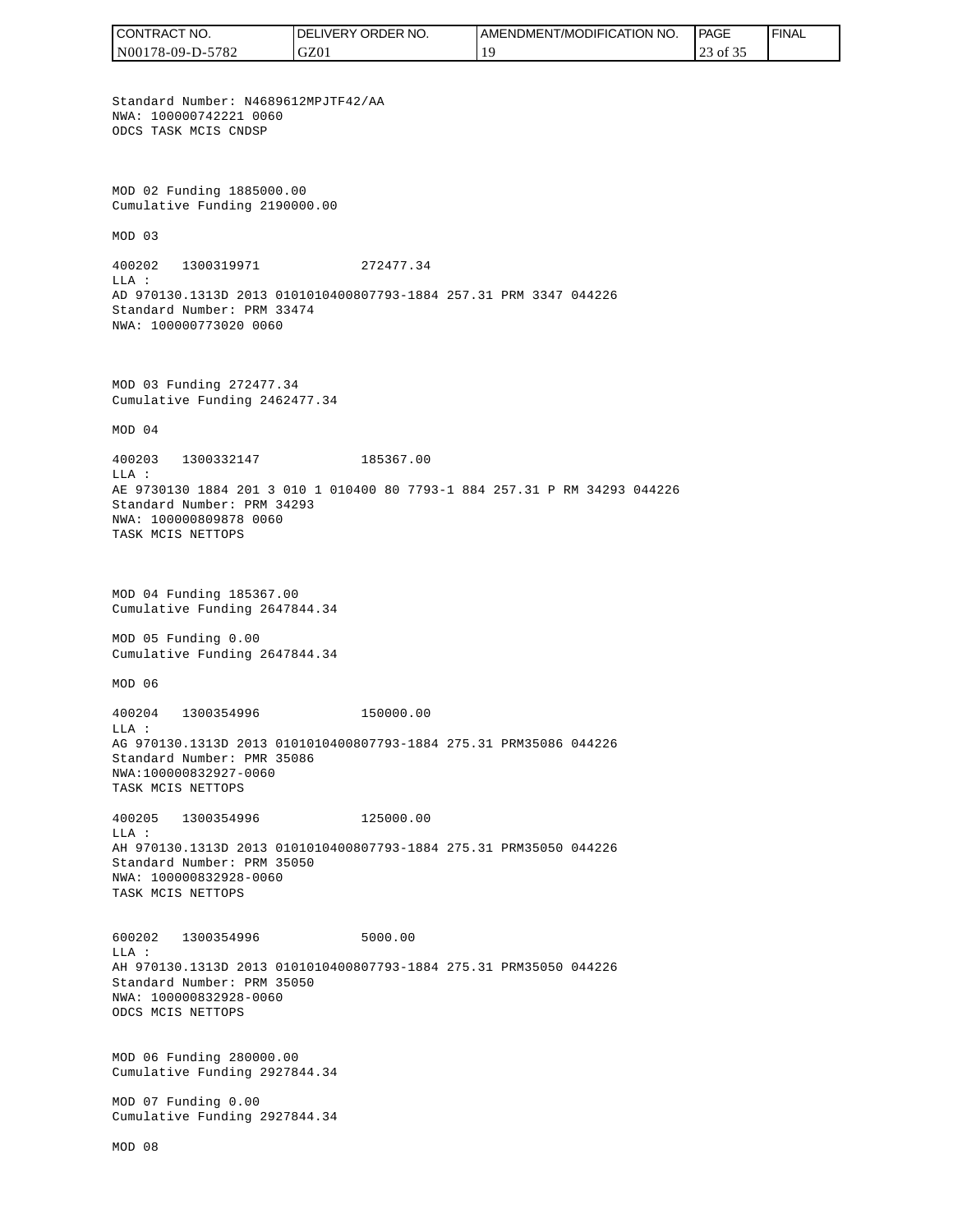400301 1300373150 1700000.00  $T.T.A$  : AJ 9730130 18P2 253 46896 0 068688 2D PJTF38 4689631H304Q Standard Number: N4689613MPJTF38 NWA: 100000831524-0060 MCIS NETTOPS 400302 1300373150 180000.00 LLA : AK 9730130 1884 010 10104 0 080779 3 257.31 PRM36219 044226 Standard Number: PRM 36219 NWA: 100000852592-0060 MCIS NETTOPS 400303 1300373150 50000.00 LLA : AL 9730130 1884 010 10104 0 080779 3 257.31 PRM36229 044226 Standard Number: PRM 36229 NWA: 100000852590-0060 MCIS NETTOPS 600301 1300373150 9215.99  $T.T.A$  : AJ 9730130 18P2 253 46896 0 068688 2D PJTF38 4689631H304Q MOD 08 Funding 1939215.99 Cumulative Funding 4867060.33 MOD 09 Funding 0.00 Cumulative Funding 2927844.34 MOD 10 Funding 0.00 Cumulative Funding 4867060.33 MOD 11 400304 1300394554 150000.00 LLA : AM 970130.1414D 1884 0101010400807793 257.31 PRM46252 044226 Standard Number: PRM 46252 NWA: 100000876563 0060 TASK MCIS NETTOPS MOD 11 Funding 150000.00 Cumulative Funding 5017060.33 MOD 12 Funding 0.00 Cumulative Funding 5017060.33 MOD 13 400305 1300415544 450000.00  $T.T.A$  : AN 970130.1414D 1884 0101010400807793 257.31 PRM47234 044226 Standard Number: PRM47234 NWA: 100000876217 0060 MCIS NETTOPS MOD 13 Funding 450000.00 Cumulative Funding 5467060.33 MOD 14 400306 1300436371 432000.00  $L.L.A$  : AP 970130 1414D 1884 010 10104 0 080779 3 257.31 PRM47625 044226 Standard Number: PRM 47625 NWA: 100000876218 0060 IA CNDSP SUPPORT CONTRACT NO. N00178-09-D-5782 DELIVERY ORDER NO. GZ01 AMENDMENT/MODIFICATION NO. 19 **PAGE**  24 of 35 FINAL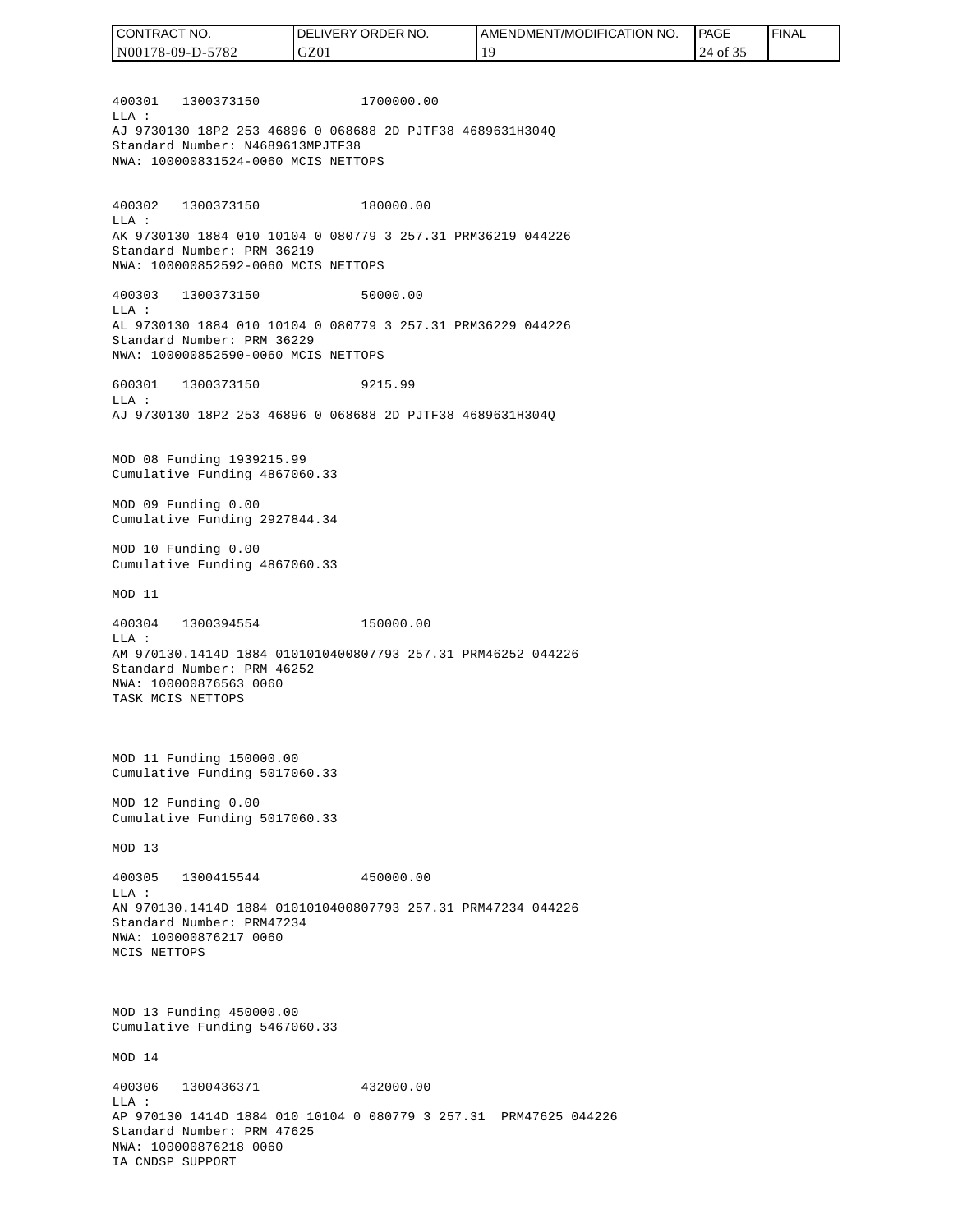| CONTRACT NO.     | <b>IDELIVERY ORDER NO.</b> | I AMENDMENT/MODIFICATION NO. | PAGE        | ' FINAL |
|------------------|----------------------------|------------------------------|-------------|---------|
| N00178-09-D-5782 | GZ01                       |                              | of 35<br>ر_ |         |

400307 1300436371 100000.00 LLA : AQ 970130 1414D 1884 010 10104 0 080779 3 257.31 PRM47236 044226 Standard Number: PRM 47236 NWA: 100000876564 0060 NETTOPS SUPPORT

600302 1300436371 1000.00 LLA : AP 970130 1414D 1884 010 10104 0 080779 3 257.31 PRM47625 044226 Standard Number: PRM 47625 NWA:100000876218 0060 ODCs IA CNDSP

MOD 14 Funding 533000.00 Cumulative Funding 6000060.33

MOD 15

400401 1300443439 146506.30 LLA : AR 970130.1414D 1884 0101010400807793 257.31 PRM47246 044226 Standard Number: PRM 47246 NWA: 100000876513 0060 HAIMS SUPPORT

400402 1300443439 326566.16 LLA : AS 970130.1414D 1884 0101010400807793 257.31 PRM47632 044226 Standard Number: PRM 47632 NWA: 100000876514 0060 HAIMS SUPPORT

400403 1300443439 170045.28 LLA : AT 970130.1414D 1884 0101010400807793 257.31 PRM47629 044226 Standard Number: PRM 47629 NWA: 100000876565 0060 NET OPS

600401 1300443439 2000.00  $L.L.A$  : AS 970130.1414D 1884 0101010400807793 257.31 PRM47632 044226 Standard Number: PRM 47632 NWA: 100000876514 0060 ODC HAIMS SUPPORT

MOD 15 Funding 645117.74 Cumulative Funding 6645178.07

MOD 16

400403 1300443439 100.00 LLA : AT 970130.1414D 1884 0101010400807793 257.31 PRM47629 044226 Standard Number: PRM 47629 NWA: 100000876565 0060 NET OPS

MOD 16 Funding 100.00 Cumulative Funding 6645278.07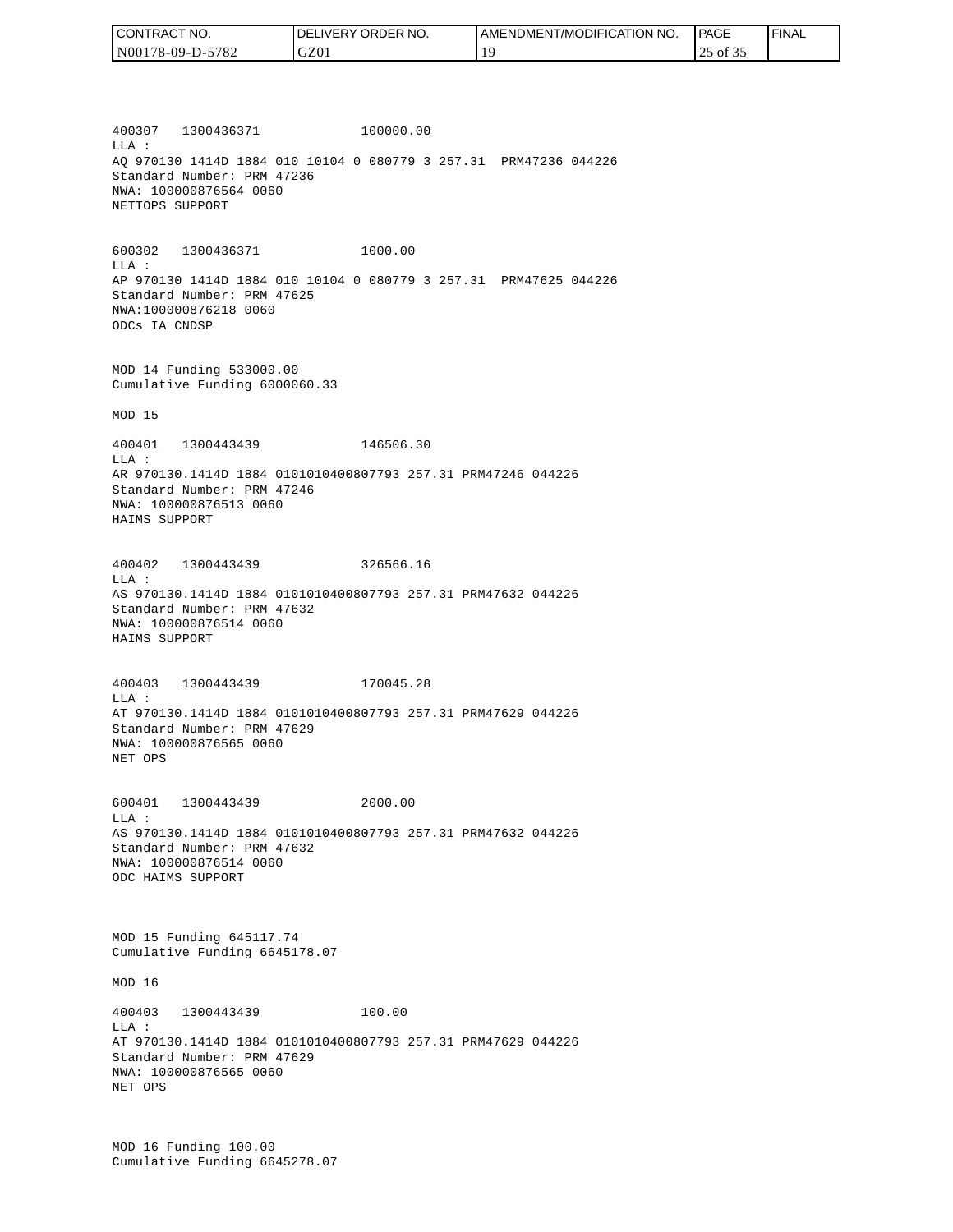| CONTRACT NO.             | NO.<br>' ORDER<br><b>DELIVERY</b> | 'NO.<br>AMENDMENT/MODIFICATION | <b>PAGE</b> | 'FINAL |
|--------------------------|-----------------------------------|--------------------------------|-------------|--------|
| -5782<br>$N00178-09-D-5$ | GZ01                              |                                | 26 of 35    |        |

MOD 17 400404 1300447315 79883.00 LLA : AU 9740130.14140 1884 010 10104 0 080779 3 257.31 PRM47236 044226 Standard Number: PRM 47236 NWA#100000876564-0060 400405 1300447315 31866.63 LLA : AV 9740130.1414D 1884 010 10104 0 080779 3 257.31 PRM47625 044226 Standard Number: PRM 47625 NWA# 100000876218-0060 400406 1300447315 1700000.00 LLA : AW 9740130.1414D 1884 010 10104 0 080778 1 257.31 PRM48711 044226 Standard Number: PRM 48711 NWA# 100000961211-0060 600402 1300447315 5000.00 LLA : AW 9740130.1414D 1884 010 10104 0 080778 1 257.31 PRM48711 044226 Standard Number: PRM 48711 NWA#100000961211-0060 MOD 17 Funding 1816749.63 Cumulative Funding 8462027.70 MOD 18 400407 1300481274 175000.00 LLA : AX 970130.1515D-1884 0101010400807793 257.31 044226 PRM510087 Standard Number: PRM510087 PR 1300481274 Funding Doc PRM510087 400408 1300481274 195000.00 LLA : AY 9750130 1884 010 10104 0 080779 3 257.31 PRM58800 044226 130048127400002 Standard Number: PRM58800 PR 1300481274 Funding DOC PRM58800 400409 130048127400004 90000.00 LLA : AZ 9750130 1884 010 10104 0 080779 3 257.31 PRM58810 044226 Standard Number: PRM58810 PR 1300481274 Funding DOC PRM58810 600403 130048127400003 5000.00  $L.L.A$  : BA 9750130 1884 010 10104 0 080779 3 257.31 PRM58800 044226 Standard Number: PRM58800(odc) PR 1300481274 Funding Doc PRM58800(odc) MOD 18 Funding 465000.00 Cumulative Funding 8927027.70 MOD 19 400410 130049346600001 400000.00 LLA : BB 9750130 1884 010 10104 0 080779 3 257.31 PRM510177 044226 Standard Number: PRM510177 ACRN BB: Labor PR 1300493466 DOC: PRM510177<br>NWA/BS# 100000986791 0060 (CONTRACT NO. 1986)<br>
NO0178-09-D-5782<br>
NO0178-09-D-5782<br>
MDB10<br>
NOD 17<br>
400404 1300447315<br>
NAJ 9740130.14140 1884 010<br>
Standard Number: PRM 47236<br>
NWA#100000876564-0060<br>
10405 1300447315<br>
Standard Number: PRM 47625<br>
NAJ 97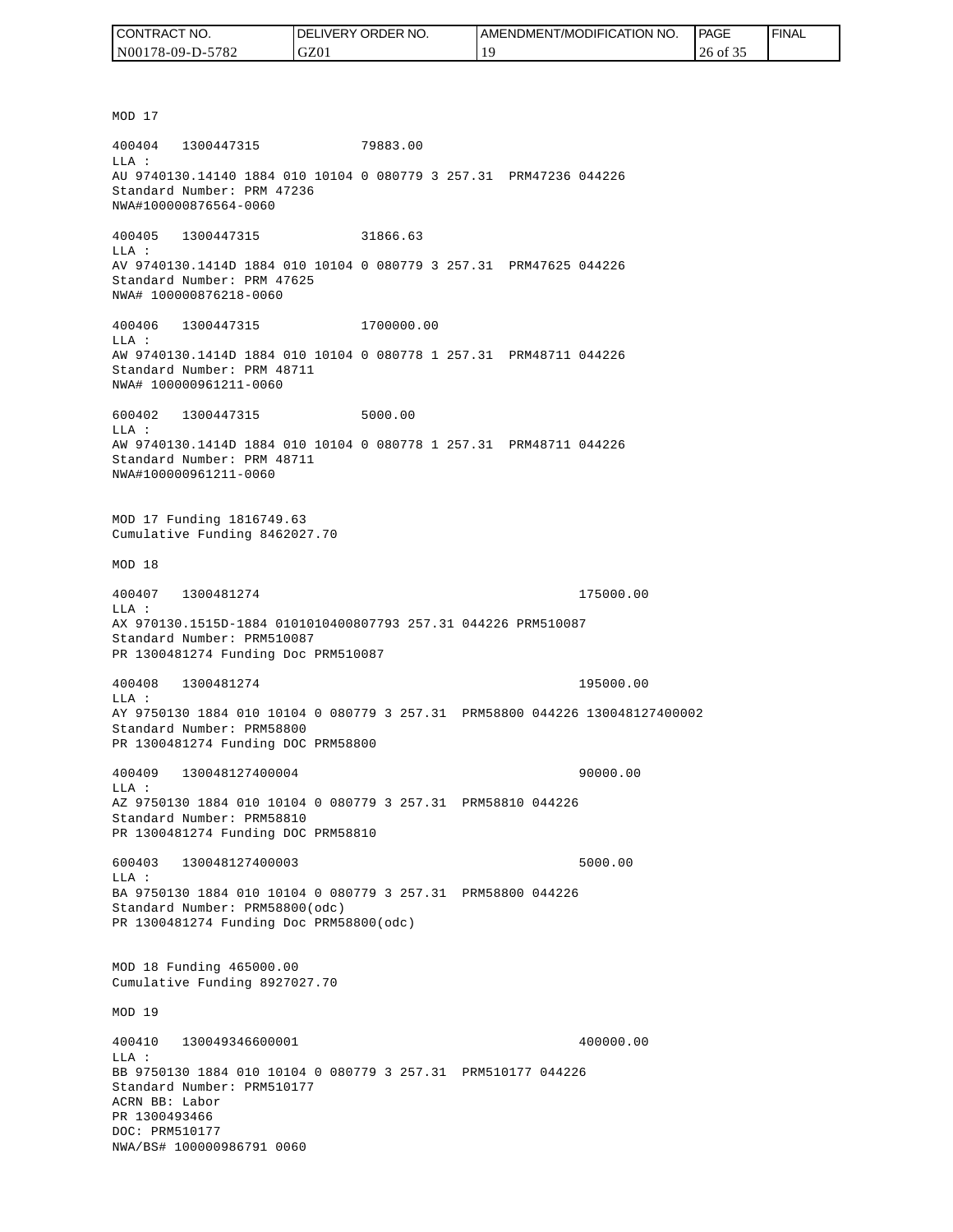| CONTRACT NO.     | <b>IDELIVERY ORDER NO.</b> | <b>I AMENDMENT/MODIFICATION</b><br>' NO. | <b>PAGE</b>                   | <b>I FINAL</b> |
|------------------|----------------------------|------------------------------------------|-------------------------------|----------------|
| N00178-09-D-5782 | GZ01                       |                                          | $\sim$ $\sim$ $\sim$<br>of 32 |                |

400411 130049346600002 300000.00 LLA : BC 9750130 1884 010 10104 0 080779 3 257.31 044226 Standard Number: PRM510223 ACRN BC: Labor PR: 1300493466 DOC: PRM510223 NWA/BS# 100000986794 0060 400412 130049346600003 65000.00 LLA :

BD 9750130 1884 010 10104 0 080779 3 257.31 PRM58810 044226 Standard Number: PRM58810 ACRN BD: Labor PR 1300493466 DOC NO. PRM58810 NWA/BS# 100000989199 0060

MOD 19 Funding 765000.00 Cumulative Funding 9692027.70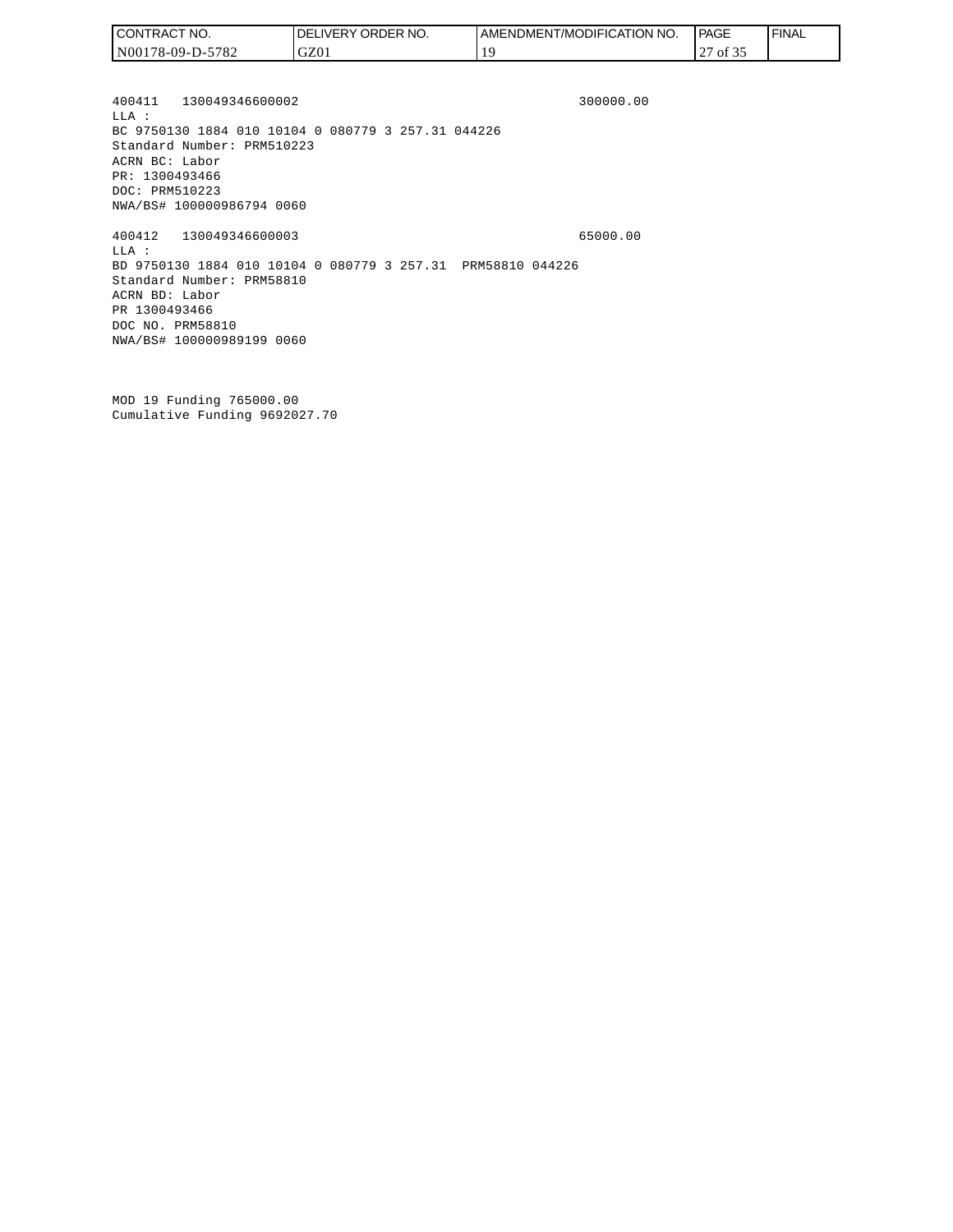| I CONTRACT NO.   | NO.<br>DELIVERY ORDER | AMENDMENT/MODIFICATION NO. | PAGE              | ' FINAL |
|------------------|-----------------------|----------------------------|-------------------|---------|
| N00178-09-D-5782 | GZ01                  |                            | 28<br>` Oİ<br>. ٻ |         |

### **SECTION H SPECIAL CONTRACT REQUIREMENTS**

#### 5252.232-9206 SEGREGATION OF COSTS (DEC 2003)

(a) The Contractor agrees to segregate costs incurred under this task order at the lowest level of performance, either task or subtask, rather than on a total task order basis, and to submit invoices reflecting costs incurred at that level. Invoices shall contain summaries of work charged during the period covered, as well as overall cumulative summaries by labor category for all work invoiced to date (if applicable), by line item, task or subtask.

(b) Where multiple lines of accounting are present, the ACRN preceding the accounting citation will be found in Section B and/or Section G. Payment of Contractor invoices shall be accomplished only by charging the ACRN that corresponds to the work invoiced.

(c) Except when payment requests are submitted electronically as specified in the clause at DFARS 252.232-7003, Electronic Submission of Payment Requests, one copy of each invoice or voucher will be provided, at the time of submission to DCAA, to the Task Order Manager.

#### H-350 REIMBURSEMENT OF TRAVEL COSTS (NOV 2005)

(a) Contractor Request and Government Approval of Travel

Any travel under this contract must be specifically requested in writing, by the contractor prior to incurring any travel costs. If this contract is a definite or indefinite delivery contract, then the written Government authorization will be by task/delivery orders issued by the Ordering Officer or by a modification to an issued task/delivery order. If this contract is not a definite or indefinite delivery contract, then the written Government authorization will be by written notice of approval from the Contracting Officer's Representative (COR). The request shall include as a minimum, the following:

- (1) Contract number
- (2) Date, time, and place of proposed travel
- (3) Purpose of travel and how it relates to the contract
- (4) Contractor's estimated cost of travel
- (5) Name(s) of individual(s) traveling and;
- (6) A breakdown of estimated travel and per diem charges.
- (b) General

(1) The costs for travel, subsistence, and lodging shall be reimbursed to the contractor only to the extent that it is necessary and authorized for performance of the work under this contract. The costs for travel, subsistence, and lodging shall be reimbursed to the contractor in accordance with the Federal Acquisition Regulation (FAR) 31.205-46, which is incorporated by reference into this contract. As specified in FAR 31.205-46(a) (2), reimbursement for the costs incurred for lodging, meals and incidental expenses (as defined in the travel regulations cited subparagraphs  $(b)(1)(i)$  through  $(b)(1)(iii)$  below) shall be considered to be reasonable and allowable only to the extent that they do not exceed on a daily basis the maximum per diem rates in effect at the time of travel as set forth in the following:

(i) Federal Travel Regulation prescribed by the General Services Administration for travel in the contiguous 48 United States;

(ii) Joint Travel Regulation, Volume 2, DoD Civilian Personnel, Appendix A, prescribed by the Department of Defense for travel in Alaska, Hawaii, The Commonwealth of Puerto Rico, and the territories and possessions of the United States; or

(iii) Standardized Regulations, (Government Civilians, Foreign Areas), Section 925, "Maximum Travel Per Diem Allowances in Foreign Areas" prescribed by the Department of State, for travel in areas not covered in the travel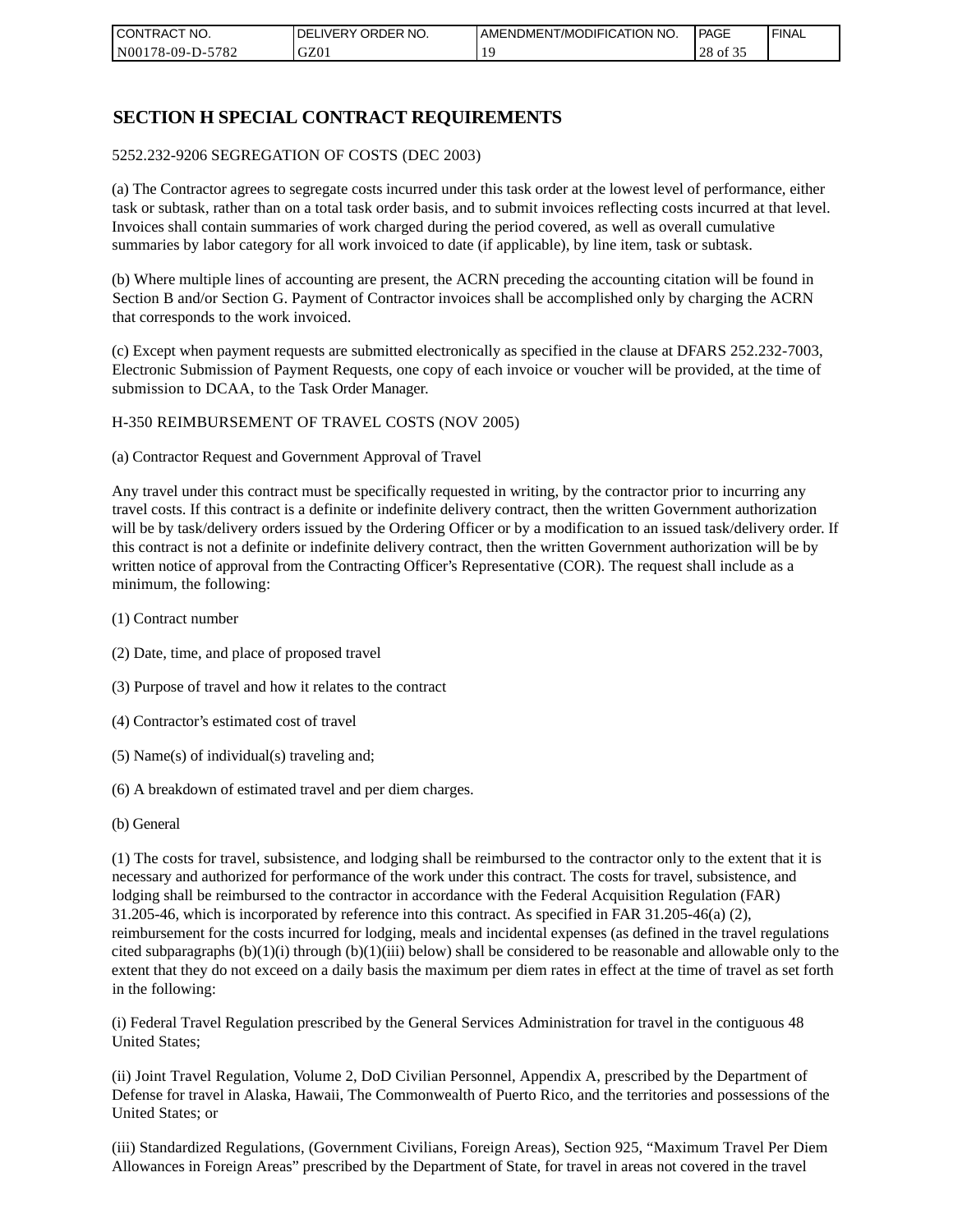| I CONTRACT NO.   | ' ORDER NO.<br><b>DELIVERY</b> | I AMENDMENT/MODIFICATION NO. | <b>PAGE</b>  | <b>I FINAL</b> |
|------------------|--------------------------------|------------------------------|--------------|----------------|
| N00178-09-D-5782 | GZ01                           |                              | ንባ<br>-01.35 |                |

regulations cited in subparagraphs  $(b)(1)(i)$  and  $(b)(1)(ii)$  above.

(2) Personnel in travel status from and to the contractor's place of business and designated work site or vice versa, shall be considered to be performing work under the contract, and contractor shall bill such travel time at the straight (regular) time rate; however, such billing shall not exceed eight hours per person for any one person while in travel status during one calendar day.

(c) Per Diem

(1) The contractor shall not be paid per diem for contractor personnel who reside in the metropolitan area in which the tasks are being performed. Per diem shall not be paid on services performed at contractor's home facility and at any facility required by the contract, or at any location within a radius of 50 miles from the contractor's home facility and any facility required by this contract.

(2) Costs for subsistence and lodging shall be paid to the contractor only to the extent that overnight stay is necessary and authorized in writing by the Government for performance of the work under this contract per paragraph (a). When authorized, per diem shall be paid by the contractor to its employees at a rate not to exceed the rate specified in the travel regulations cited in FAR 31.205-46(a)(2) and authorized in writing by the Government. The authorized per diem rate shall be the same as the prevailing locality per diem rate.

(3) Reimbursement to the contractor for per diem shall be limited to payments to employees not to exceed the authorized per diem and as authorized in writing by the Government per paragraph (a). Fractional parts of a day shall be payable on a prorated basis for purposes of billing for per diem charges attributed to subsistence on days of travel. The departure day from the Permanent Duty Station (PDS) and return day to the PDS shall be 75% of the applicable per diem rate. The contractor shall retain supporting documentation for per diem paid to employees as evidence of actual payments, as required by the FAR 52.216-7 "Allowable Cost and Payment" clause of the contract.

#### (d) Transportation

(1) The contractor shall be paid on the basis of actual amounts paid to the extent that such transportation is necessary for the performance of work under the contract and is authorized in writing by the Government per paragraph (a).

(2) The contractor agrees, in the performance of necessary travel, to use the lowest cost mode commensurate with the requirements of the mission and in accordance with good traffic management principles. When it is necessary to use air or rail travel, the contractor agrees to use coach, tourist class or similar accommodations to the extent consistent with the successful and economical accomplishment of the mission for which the travel is being performed. Documentation must be provided to substantiate non-availability of coach or tourist if business or first class is proposed to accomplish travel requirements.

(3) When transportation by privately owned conveyance (POC) is authorized, the contractor shall be paid on a mileage basis not to exceed the applicable Government transportation rate specified in the travel regulations cited in FAR 31.205-46(a)(2) and is authorized in writing by the Government per paragraph (a).

(4) When transportation by privately owned (motor) vehicle (POV) is authorized, required travel of contractor personnel, that is not commuting travel, may be paid to the extent that it exceeds the normal commuting mileage of such employee. When an employee's POV is used for travel between an employee's residence or the Permanent Duty Station and one or more alternate work sites within the local area, the employee shall be paid mileage for the distance that exceeds the employee's commuting distance.

(5) When transportation by a rental automobile, other special conveyance or public conveyance is authorized, the contractor shall be paid the rental and/or hiring charge and operating expenses incurred on official business (if not included in the rental or hiring charge). When the operating expenses are included in the rental or hiring charge, there should be a record of those expenses available to submit with the receipt. Examples of such operating expenses include: hiring charge (bus, streetcar or subway fares), gasoline and oil, parking, and tunnel tolls.

#### (6) Definitions:

(i) "Permanent Duty Station" (PDS) is the location of the employee's permanent work assignment (i.e., the building or other place where the employee regularly reports for work.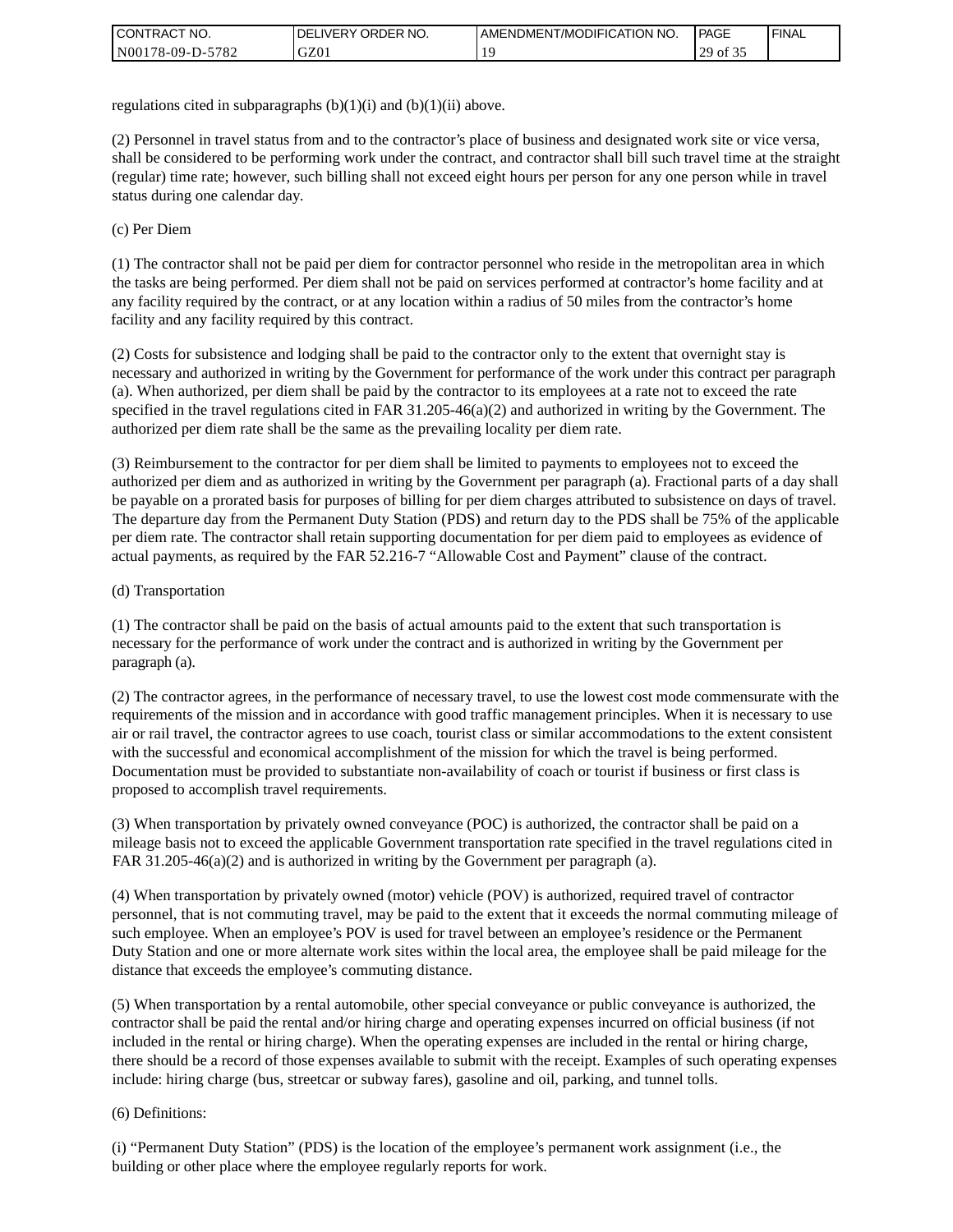| CONTRACT<br>CT NO.                                    | NO.<br>' ORDER<br><b>DELIVERY</b> | AMENDMENT/MODIFICATION NO. | l PAGE | ' FINAL |
|-------------------------------------------------------|-----------------------------------|----------------------------|--------|---------|
| N <sub>001</sub><br>$-5782$<br>*78-09-D- <sub>~</sub> | GZ01                              |                            | of 35  |         |

(ii) "Privately Owned Conveyance" (POC) is any transportation mode used for the movement of persons from place to place, other than a Government conveyance or common carrier, including a conveyance loaned for a charge to, or rented at personal expense by, an employee for transportation while on travel when such rental conveyance has not been authorized/approved as a Special Conveyance.

(iii) "Privately Owned (Motor) Vehicle (POV)" is any motor vehicle (including an automobile, light truck, van or pickup truck) owned by, or on a long-term lease (12 or more months) to, an employee or that employee's dependent for the primary purpose of providing personal transportation, that:

(a) is self-propelled and licensed to travel on the public highways;

(b) is designed to carry passengers or goods; and

(c) has four or more wheels or is a motorcycle or moped.

(iv) "Special Conveyance" is commercially rented or hired vehicles other than a POC and other than those owned or under contract to an agency.

(v) "Public Conveyance" is local public transportation (e.g., bus, streetcar, subway, etc) or taxicab.

(iv) "Residence" is the fixed or permanent domicile of a person that can be reasonably justified as a bona fide residence.

EXAMPLE 1: Employee's one way commuting distance to regular place of work is 7 miles. Employee drives from residence to an alternate work site, a distance of 18 miles. Upon completion of work, employee returns to residence, a distance of 18 miles.

In this case, the employee is entitled to be reimbursed for the distance that exceeds the normal round trip commuting distance (14 miles). The employee is reimbursed for 22 miles (18 + 18 - 14 = 22).

EXAMPLE 2: Employee's one way commuting distance to regular place of work is 15 miles. Employee drives from residence to an alternate work site, a distance of 5 miles. Upon completion of work, employee returns to residence, a distance of 5 miles.

In this case, the employee is not entitled to be reimbursed for the travel performed (10 miles), since the distance traveled is less than the commuting distance (30 miles) to the regular place of work.

EXAMPLE 3: Employee's one way commuting distance to regular place of work is 15 miles. Employee drives to regular place of work. Employee is required to travel to an alternate work site, a distance of 30 miles. Upon completion of work, employee returns to residence, a distance of 15 miles.

In this case, the employee is entitled to be reimbursed for the distance that exceeds the normal round trip commuting distance (30 miles). The employee is reimbursed for 30 miles  $(15 + 30 + 15 - 30 = 30)$ .

EXAMPLE 4: Employee's one way commuting distance to regular place of work is 12 miles. In the morning the employee drives to an alternate work site (45 miles). In the afternoon the employee returns to the regular place of work (67 miles). After completion of work, employee returns to residence, a distance of 12 miles.

In this case, the employee is entitled to be reimbursed for the distance that exceeds the normal round trip commuting distance (24 miles). The employee is reimbursed for 100 miles  $(45 + 67 + 12 - 24 = 100)$ .

EXAMPLE 5: Employee's one way commuting distance to regular place of work is 35 miles. Employee drives to the regular place of work (35 miles). Later, the employee drives to alternate work site #1 (50 miles) and then to alternate work site #2 (25 miles). Employee then drives to residence (10 miles).

In this case, the employee is entitled to be reimbursed for the distance that exceeds the normal commuting distance (70 miles). The employee is reimbursed for 50 miles  $(35 + 50 + 25 + 10 - 70 = 50)$ .

EXAMPLE 6: Employee's one way commuting distance to regular place of work is 20 miles. Employee drives to the regular place of work (20 miles). Later, the employee drives to alternate work site #1 (10 miles) and then to alternate work site #2 (5 miles). Employee then drives to residence (2 miles).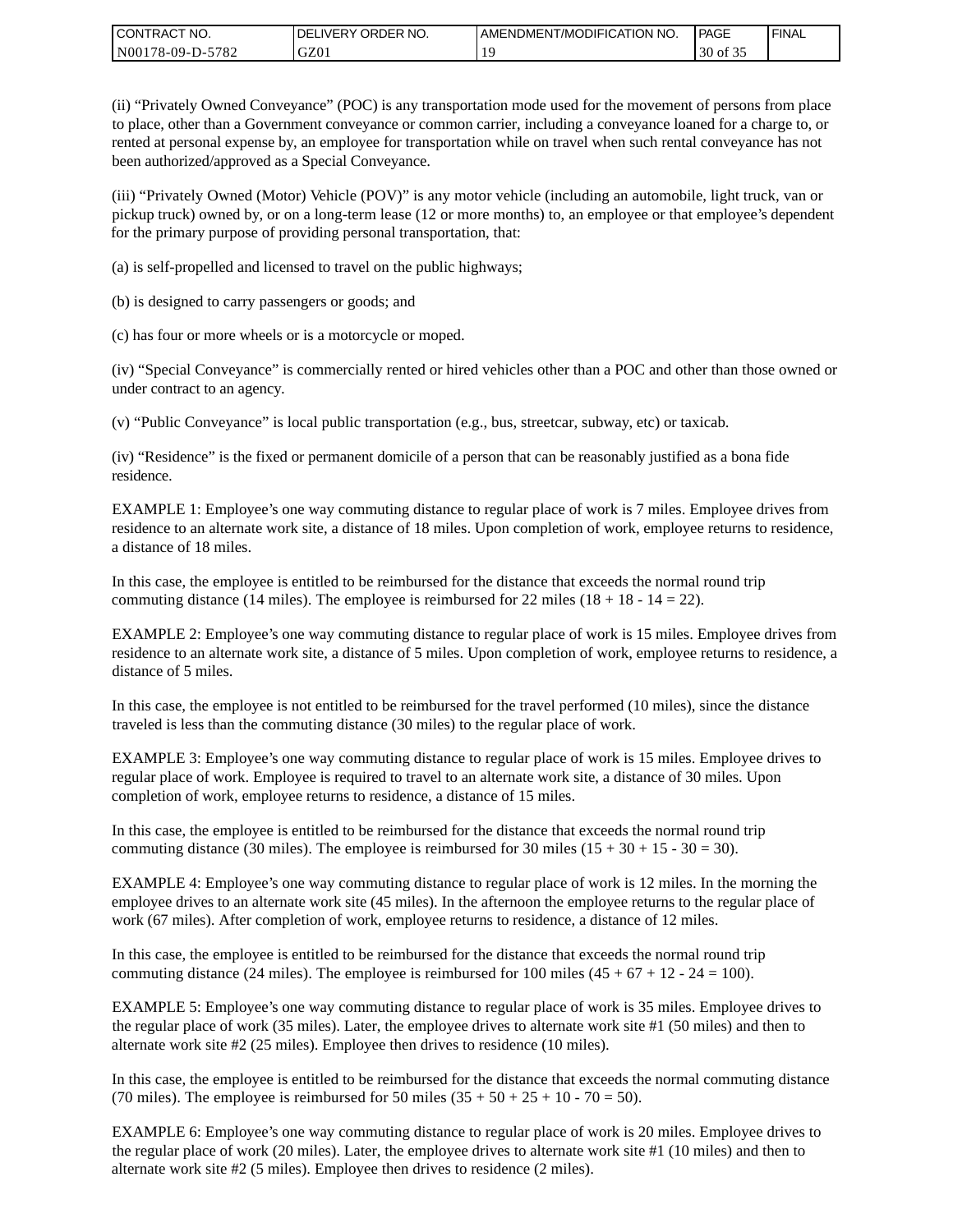| <b>I CONTRACT NO.</b> | ' ORDER NO.<br><b>DELIVERY</b> | I AMENDMENT/MODIFICATION NO. | PAGE  | ' FINAL |
|-----------------------|--------------------------------|------------------------------|-------|---------|
| N00178-09-D-5782      | GZ0 <sub>1</sub>               |                              | of 32 |         |

In this case, the employee is not entitled to be reimbursed for the travel performed (37 miles), since the distance traveled is less than the commuting distance (40 miles) to the regular place of work.

#### H-355 CONTRACTOR IDENTIFICATION (DEC 1999)

(a) Contractor employees must be clearly identifiable while on Government property by wearing appropriate badges.

(b) Contractor employees are required to clearly identify themselves and the company they work for whenever making contact with Government personnel by telephone or other electronic means.

H-359 LIMITED RELEASE OF CONTRACTOR CONFIDENTIAL BUSINESS INFORMATION (CBI) (NOV 2003)

#### (a) Definition.

"Confidential business information," as used in this clause, is defined as all forms and types of financial, business, scientific, technical, economic, or engineering information, including patterns, plans, compilations, program devices, formulas, designs, prototypes, methods, techniques, processes, procedures, programs, or codes, whether tangible or intangible, and whether or how stored, compiled, or memorialized physically, electronically, graphically, photographically, or in writing if -- (1) the owner thereof has taken reasonable measures to keep such information secret, and (2) the information derives independent economic value, actual or potential from not being generally known to, and not being readily ascertainable through proper means by, the public. Confidential business information may include technical data as that term is defined in DFARS  $\S$ § 252.227-7013(a)(14),  $252.227-7015(a)(4)$ , and  $252.227-7018(a)(19)$ . It may also include computer software as that term is defined in DFARS §§ 252.227-7014(a)(4) and 252.227-7018(a)(4).

(b) The Space and Naval Warfare Systems Command (SPAWAR) may release to individuals employed by SPAWAR support contractors and their subcontractors confidential business information submitted by the contractor or its subcontractors pursuant to the provisions of this contract. Business information that would ordinarily be entitled to confidential treatment may be included in the information released to these individuals. Accordingly, by submission of a proposal or execution of this contract, the offeror or contractor and its subcontractors consent to a limited release of its confidential business information.

(c) Circumstances where SPAWAR may release the contractor's or subcontractors' confidential business information include the following:

(1) To other SPAWAR contractors and subcontractors, and their employees tasked with assisting SPAWAR in handling and processing information and documents in the administration of SPAWAR contracts, such as file room management and contract closeout.

(2) To SPAWAR contractors and subcontractors, and their employees tasked with assisting SPAWAR in accounting support services, including access to cost-reimbursement vouchers.

(3) To SPAWAR contractors and subcontractors, and their employees tasked with assisting SPAWAR in crafting performance work statements, assisting with the evaluation of task order cost/technical proposals and assembling performance metrics information.

(d) SPAWAR recognizes its obligation to protect the contractor and its subcontractors from competitive harm that could result from the release of such information. SPAWAR will permit the limited release of confidential business information under paragraphs  $(c)(1)$ ,  $(c)(2)$  and  $(c)(3)$  only under the following conditions:

(1) SPAWAR determines that access is required by other SPAWAR contractors and their subcontractors to perform the tasks described in paragraphs  $(c)(1)$ ,  $(c)(2)$  and  $(c)(3)$ ,

(2) Access to confidential business information is restricted to individuals with a bona fide need to possess,

(3) Contractors, their subcontractors, and their employees who are granted access to confidential business information have signed an appropriate non-disclosure agreement requiring them to provide the same level of protection to confidential business information that would be provided by SPAWAR employees,

(4) Contractors and their subcontractors having access to confidential business information have agreed under their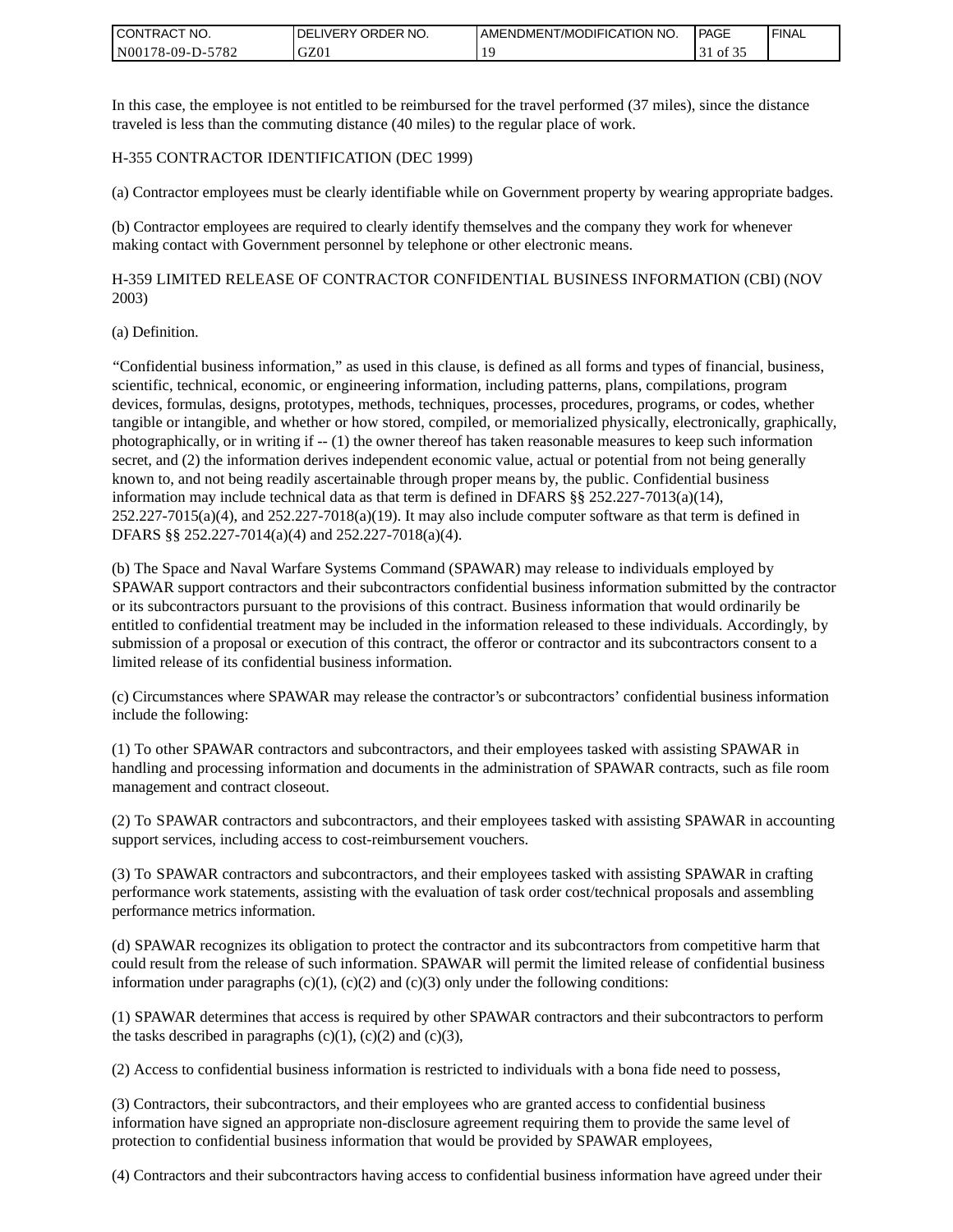| CONTRACT<br>`CT NO. | `NO.<br><b>DELIVERY ORDER</b> | AMENDMENT/MODIFICATION NO. | <b>PAGE</b> | ' FINAL |
|---------------------|-------------------------------|----------------------------|-------------|---------|
| N00178-09-D-5782    | GZ01                          |                            | 32 of 35    |         |

contract or a separate corporate non-disclosure agreement to provide the same level of protection to confidential business information that would be provided by SPAWAR employees, and

(5) SPAWAR contractors and their subcontractors performing the tasks described in paragraphs  $(c)(1)$ ,  $(c)(2)$  or  $(c)(3)$ have agreed under their contract or a separate non-disclosure agreement to not use confidential business information for any purpose other than performing the tasks described in paragraphs  $(c)(1)$ ,  $(c)(2)$  and  $(c)(3)$ .

(e) SPAWAR's responsibilities under the Freedom of Information Act are not affected by this clause.

(f) If SPAWAR satisfies the conditions listed in paragraph (d), the contractor and its subcontractors agree to indemnify and hold harmless the Government, its agents, and employees from every claim or liability, including attorneys fees, court costs, and expenses, arising out of, or in any way related to, the misuse or unauthorized modification, reproduction, release, display, or disclosure of confidential business information provided by the contractor to the Government.

(g) The contractor agrees to include, and require inclusion of, this clause in all subcontracts at any tier that requires the furnishing of confidential business information.

#### ORGANIZATIONAL CONFLICT OF INTEREST (NAVSEA) (JUL 2000) (RESTATED FROM BASIC CONTRACT)

(a) "Organizational Conflict of Interest" means that because of other activities or relationships with other persons, a person is unable or potentially unable to render impartial assistance or advice to the Government, or the person's objectivity in performing the contract work is or might be otherwise impaired, or a person has an unfair competitive advantage. "Person" as used herein includes Corporations, Partnerships, Joint Ventures, and other business enterprises.

(b) The Contractor warrants that to the best of its knowledge and belief, and except as otherwise set forth in the contract, the Contractor does not have any organizational conflict of interest(s) as defined in paragraph (a).

(c) It is recognized that the effort to be performed by the Contractor under this contract may create a potential organizational conflict of interest on the instant contract or on a future acquisition. In order to avoid this potential conflict of interest, and at the same time to avoid prejudicing the best interest of the Government, the right of the Contractor to participate in future procurement of equipment and/or services that are the subject of any work under this contract shall be limited as described below in accordance with the requirements of FAR 9.5.

(d) (1) The Contractor agrees that it shall not release, disclose, or use in any way that would permit or result in disclosure to any party outside the Government any information provided to the Contractor by the Government during or as a result of performance of this contract. Such information includes, but is not limited to, information submitted to the Government on a confidential basis by other persons. Further, the prohibition against release of Government provided information extends to cover such information whether or not in its original form, e.g., where the information has been included in Contractor generated work or where it is discernible from materials incorporating or based upon such information. This prohibition shall not expire after a given period of time.

(2) The Contractor agrees that it shall not release, disclose, or use in any way that would permit or result in disclosure to any party outside the Government any information generated or derived during or as a result of performance of this contract. This prohibition shall expire after a period of three years after completion of performance of this contract.

(3) The prohibitions contained in subparagraphs  $(d)(1)$  and  $(d)(2)$  shall apply with equal force to any affiliate of the Contractor, any subcontractor, consultant, or employee of the Contractor, any joint venture involving the Contractor, any entity into or with which it may merge or affiliate, or any successor or assign of the Contractor. The terms of paragraph (f) of this Special Contract Requirement relating to notification shall apply to any release of information in contravention of this paragraph (d).

(e) The Contractor further agrees that, during the performance of this contract and for a period of three years after completion of performance of this contract, the Contractor, any affiliate of the Contractor, any subcontractor, consultant, or employee of the Contractor, any joint venture involving the Contractor, any entity into or with which it may subsequently merge or affiliate, or any other successor or assign of the Contractor, shall not furnish to the United States Government, either as a prime contractor or as a subcontractor, or as a consultant to a prime contractor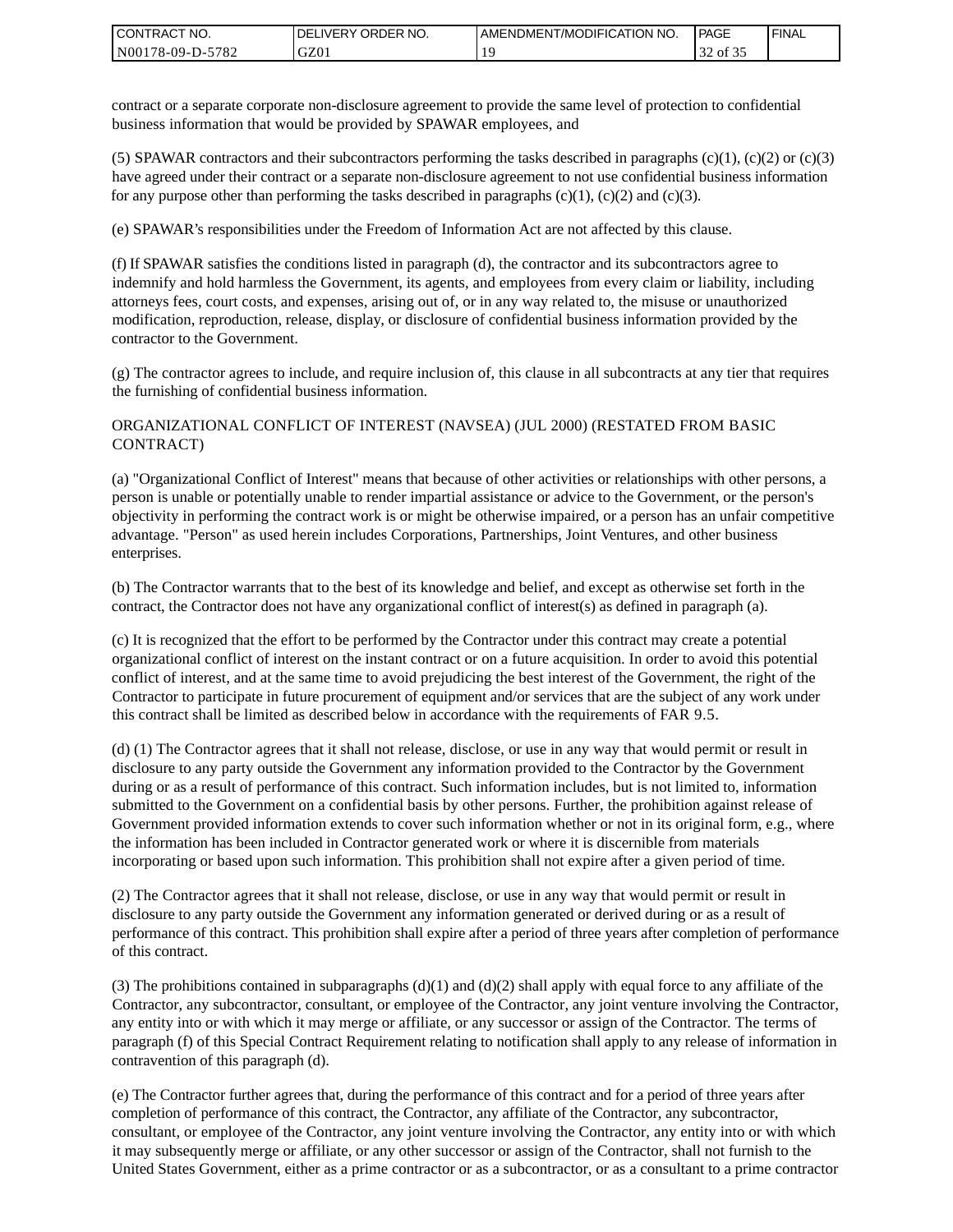| I CONTRACT NO.   | <b>IDELIVERY ORDER NO.</b> | AMENDMENT/MODIFICATION NO. | PAGE         | 'FINAL |
|------------------|----------------------------|----------------------------|--------------|--------|
| N00178-09-D-5782 | GZ01                       |                            | $\sim$<br>of |        |

or subcontractor, any system, component or services which is the subject of the work to be performed under this contract. This exclusion does not apply to any recompetition for those systems, components or services furnished pursuant to this contract. As provided in FAR 9.505-2, if the Government procures the system, component, or services on the basis of work statements growing out of the effort performed under this contract, from a source other than the contractor, subcontractor, affiliate, or assign of either, during the course of performance of this contract or before the three year period following completion of this contract has lapsed, the Contractor may, with the authorization of the SeaPort/Task Order Contracting Officer, participate in a subsequent procurement for the same system, component, or service. In other words, the Contractor may be authorized to compete for procurement(s) for systems, components or services subsequent to an intervening procurement.

(f) The Contractor agrees that, if after award, it discovers an actual or potential organizational conflict of interest, it shall make immediate and full disclosure in writing to the SeaPort/Task Order Contracting Officer. The notification shall include a description of the actual or potential organizational conflict of interest, a description of the action which the Contractor has taken or proposes to take to avoid, mitigate, or neutralize the conflict, and any other relevant information that would assist the SeaPort/Task Order Contracting Officer in making a determination on this matter. Notwithstanding this notification, the Government may terminate the contract/Task Orders for the convenience of the Government if determined to be in the best interest of the Government.

(g) Notwithstanding paragraph (f) above, if the Contractor was aware, or should have been aware, of an organizational conflict of interest prior to the award of this contract or becomes, or should become, aware of an organizational conflict of interest after award of this contract and does not make an immediate and full disclosure in writing to the SeaPort/Task Order Contracting Officer, the Government may terminate this contract/task orders for default.

(h) If the Contractor takes any action prohibited by this requirement or fails to take action required by this requirement, the Government may terminate this contract for default.

(i) The SeaPort/Task Order's Contracting Officer's decision as to the existence or nonexistence of an actual or potential organizational conflict of interest shall be final.

(j) Nothing in this requirement is intended to prohibit or preclude the Contractor from marketing or selling to the United States Government its product lines in existence on the effective date of this contract; nor, shall this requirement preclude the Contractor from participating in any research and development or delivering any design development model or prototype of any such equipment. Additionally, sale of catalog or standard commercial items are exempt from this requirement.

(k) The Contractor shall promptly notify the Contracting Officer, in writing, if it has been tasked to evaluate or advise the Government concerning its own products or activities or those of a competitor in order to ensure proper safeguards exist to guarantee objectivity and to protect the Government's interest.

(l) The Contractor shall include this requirement in subcontracts of any tier which involve access to information or situations/conditions covered by the preceding paragraphs, substituting "subcontractor" for "contractor" where appropriate.

(m) The rights and remedies described herein shall not be exclusive and are in addition to other rights and remedies provided by law or elsewhere included in the basic contract or this task order.

(n) Compliance with this requirement is a material requirement of the basic contract and this task order.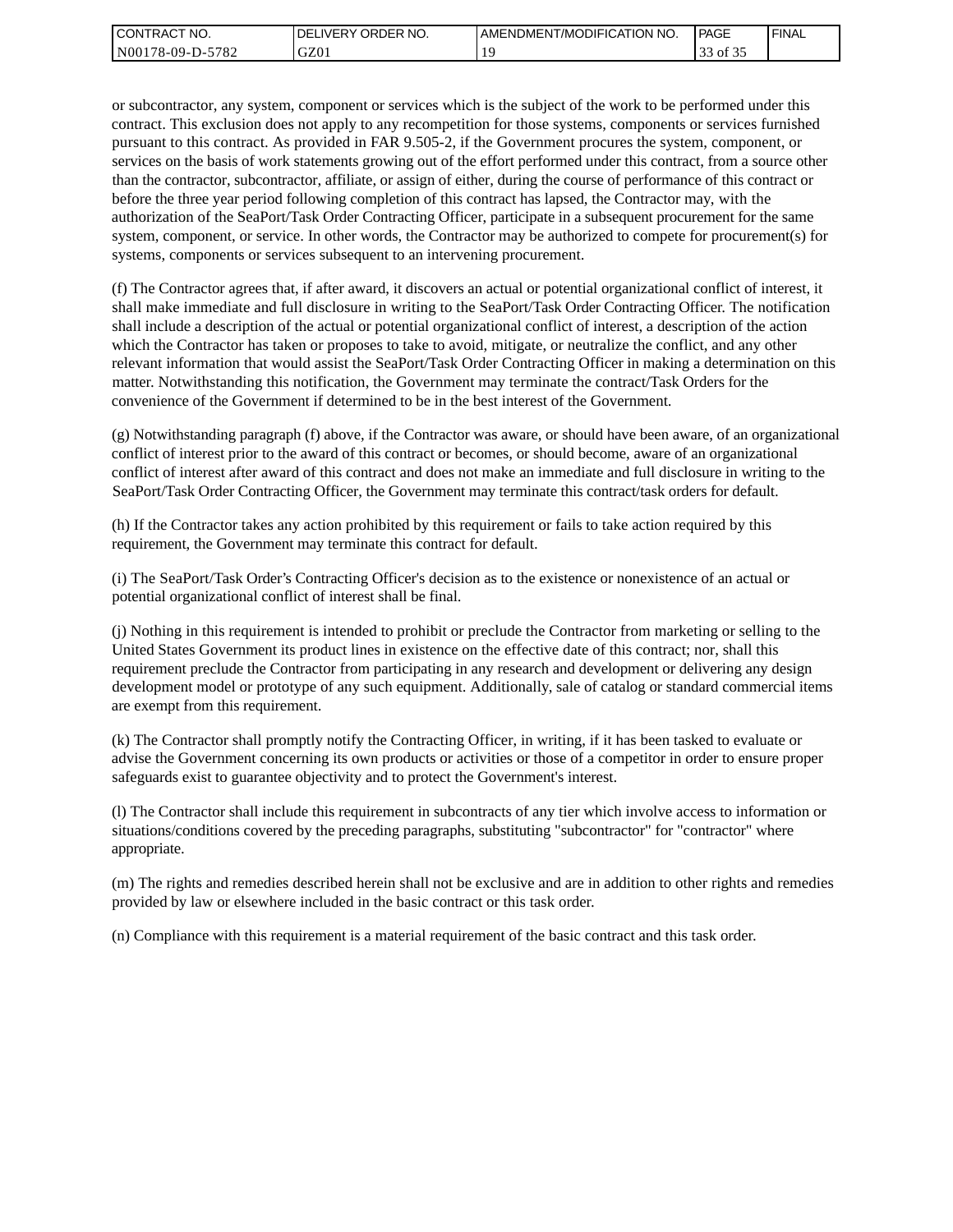| CONTRACT NO.     | `NO.<br><b>DELIVERY ORDER</b> | AMENDMENT/MODIFICATION<br>' NO. | PAGE  | 'FINAL |
|------------------|-------------------------------|---------------------------------|-------|--------|
| N00178-09-D-5782 | GZ01                          |                                 | of 35 |        |

# **SECTION I CONTRACT CLAUSES**

52.217-9 OPTION TO EXTEND THE TERM OF THE CONTRACT (MAR 2000)

(a) The Government may extend the term of this task order by written notice to the Contractor on or before the expiration of the task order; provided, that the Government gives the Contractor a preliminary written notice of its intent to extend at least 60 days before the task order expires. The preliminary notice does not commit the Government to an extension.

(b) If the Government exercises this option, the extended task order shall be considered to include this option clause.

(c) The total duration of this task order, including the exercise of any options under this clause, shall not exceed five years.

#### 52.219-14 LIMITATIONS OF SUBCONTRACTING (DEC 1996)

Authorized subcontractors:

Nortel Government Solutions, Inc

Mandex, Inc.

Planned Systems International, Inc.

Dependable global Solutions, Inc

Cyber Squared, Inc.